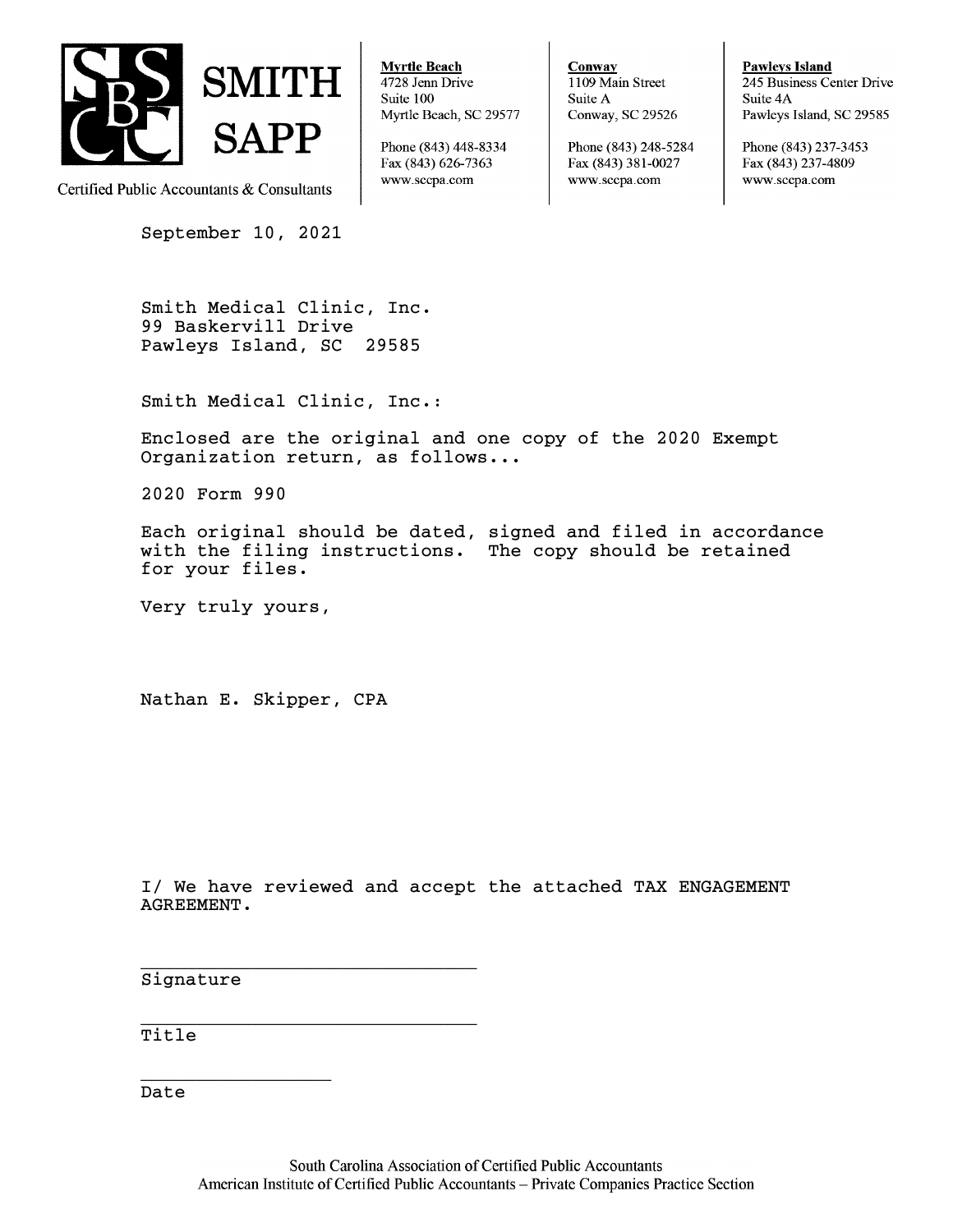# **TAX RETURN FILING INSTRUCTIONS**

# FORM 990

## **FOR THE YEAR ENDING**

December 31, 2020

| <b>Prepared for</b>                                |                                                                                                                                                                                                                                                                                                                                        |
|----------------------------------------------------|----------------------------------------------------------------------------------------------------------------------------------------------------------------------------------------------------------------------------------------------------------------------------------------------------------------------------------------|
|                                                    | Smith Medical Clinic, Inc.<br>99 Baskervill Drive<br>Pawleys Island, SC 29585                                                                                                                                                                                                                                                          |
| <b>Prepared by</b>                                 | Smith Sapp<br>4728 Jenn Dr. Suite 100<br>Myrtle Beach, SC 29577                                                                                                                                                                                                                                                                        |
| Amount due<br>or refund                            | Not applicable                                                                                                                                                                                                                                                                                                                         |
| Make check<br>payable to                           | Not applicable                                                                                                                                                                                                                                                                                                                         |
| Mail tax return<br>and check (if<br>applicable) to | Not applicable                                                                                                                                                                                                                                                                                                                         |
| Return must be<br>mailed on<br>or before           | Not applicable                                                                                                                                                                                                                                                                                                                         |
| <b>Special</b><br><b>Instructions</b>              | This return has qualified for electronic filing. After you<br>have reviewed the return for completeness and accuracy,<br>please sign, date and return Form 8879-EO to our office.<br>We<br>will transmit the return electronically to the IRS and no<br>further action is required. Return Form 8879-EO to us by<br>November 15, 2021. |
|                                                    | **********<br>**********<br>ADDITIONAL REQUIREMENT                                                                                                                                                                                                                                                                                     |
|                                                    | Please sign the attached Tax Engagement Agreement where<br>indicated and return to our office.                                                                                                                                                                                                                                         |
|                                                    |                                                                                                                                                                                                                                                                                                                                        |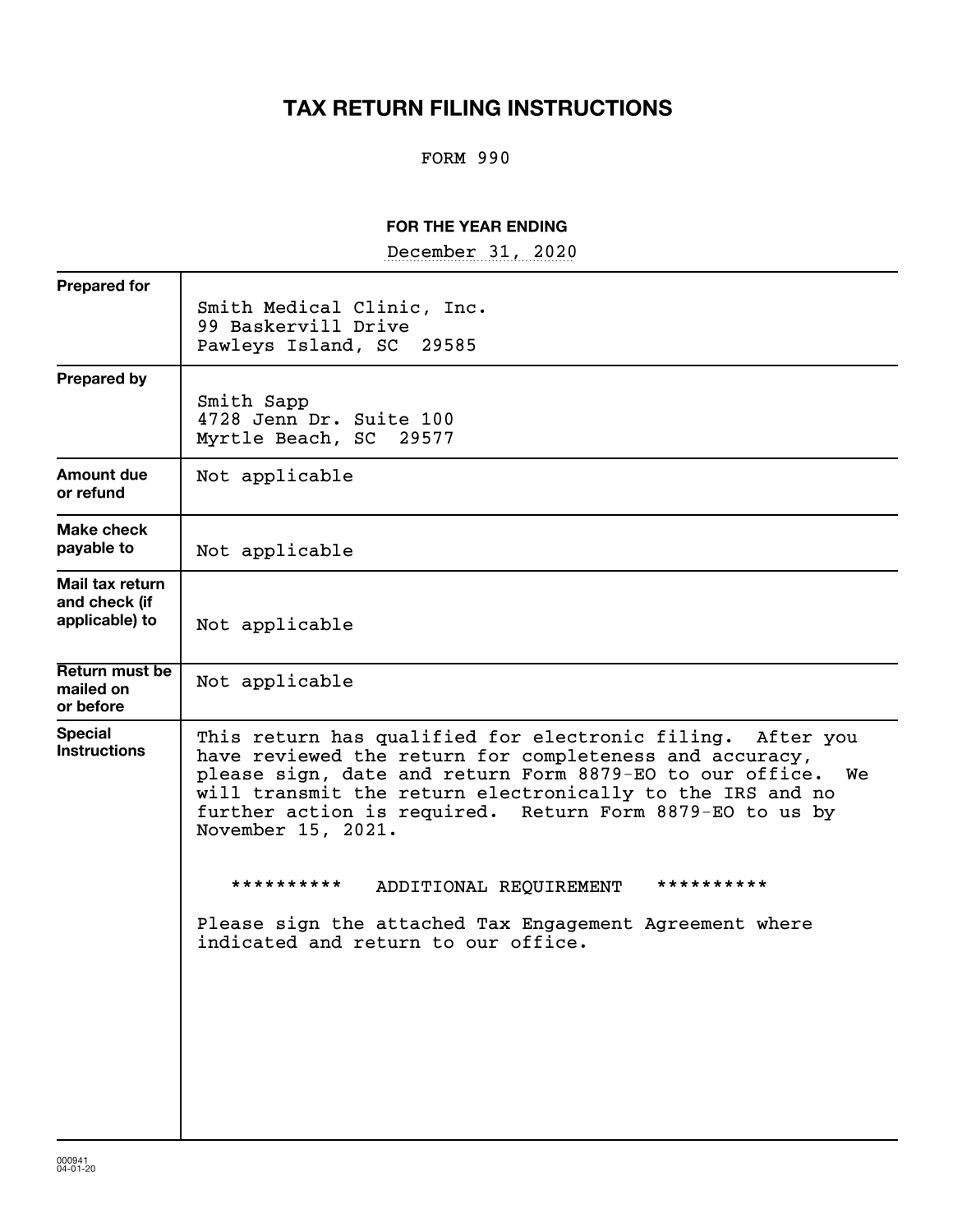| Form 8879-EO                                                                   | ***** THIS IS NOT A FILEABLE COPY *****<br><b>IRS e-file Signature Authorization<br/>for an Exempt Organization</b>                                                                                                                                                                                                                                                                                                                                                                                                                                                                                                                                                                                                                                                                                                                                                                                                                                                                                                                                                                                                                       |                                                                     | OMB No. 1545-0047                                 |
|--------------------------------------------------------------------------------|-------------------------------------------------------------------------------------------------------------------------------------------------------------------------------------------------------------------------------------------------------------------------------------------------------------------------------------------------------------------------------------------------------------------------------------------------------------------------------------------------------------------------------------------------------------------------------------------------------------------------------------------------------------------------------------------------------------------------------------------------------------------------------------------------------------------------------------------------------------------------------------------------------------------------------------------------------------------------------------------------------------------------------------------------------------------------------------------------------------------------------------------|---------------------------------------------------------------------|---------------------------------------------------|
|                                                                                |                                                                                                                                                                                                                                                                                                                                                                                                                                                                                                                                                                                                                                                                                                                                                                                                                                                                                                                                                                                                                                                                                                                                           |                                                                     | 2020                                              |
| Department of the Treasury                                                     | Do not send to the IRS. Keep for your records.                                                                                                                                                                                                                                                                                                                                                                                                                                                                                                                                                                                                                                                                                                                                                                                                                                                                                                                                                                                                                                                                                            |                                                                     |                                                   |
| Internal Revenue Service                                                       | Go to www.irs.gov/Form8879EO for the latest information.                                                                                                                                                                                                                                                                                                                                                                                                                                                                                                                                                                                                                                                                                                                                                                                                                                                                                                                                                                                                                                                                                  |                                                                     |                                                   |
| Name of exempt organization or person subject to tax                           |                                                                                                                                                                                                                                                                                                                                                                                                                                                                                                                                                                                                                                                                                                                                                                                                                                                                                                                                                                                                                                                                                                                                           |                                                                     | <b>Taxpayer identification number</b>             |
| SMITH MEDICAL CLINIC, INC.                                                     |                                                                                                                                                                                                                                                                                                                                                                                                                                                                                                                                                                                                                                                                                                                                                                                                                                                                                                                                                                                                                                                                                                                                           |                                                                     | 57-0786699                                        |
| Name and title of officer or person subject to tax                             |                                                                                                                                                                                                                                                                                                                                                                                                                                                                                                                                                                                                                                                                                                                                                                                                                                                                                                                                                                                                                                                                                                                                           |                                                                     |                                                   |
| TRAVA HENDRIX                                                                  |                                                                                                                                                                                                                                                                                                                                                                                                                                                                                                                                                                                                                                                                                                                                                                                                                                                                                                                                                                                                                                                                                                                                           |                                                                     |                                                   |
| <b>TREASURER</b>                                                               |                                                                                                                                                                                                                                                                                                                                                                                                                                                                                                                                                                                                                                                                                                                                                                                                                                                                                                                                                                                                                                                                                                                                           |                                                                     |                                                   |
| Part I                                                                         | Type of Return and Return Information (Whole Dollars Only)                                                                                                                                                                                                                                                                                                                                                                                                                                                                                                                                                                                                                                                                                                                                                                                                                                                                                                                                                                                                                                                                                |                                                                     |                                                   |
|                                                                                | Check the box for the return for which you are using this Form 8879-EO and enter the applicable amount, if any, from the return. If you<br>check the box on line 1a, 2a, 3a, 4a, 5a, 6a, or 7a below, and the amount on that line for the return being filed with this form was<br>blank, then leave line 1b, 2b, 3b, 4b, 5b, 6b, or 7b, whichever is applicable, blank (do not enter -0-). But, if you entered -0- on the<br>return, then enter -0- on the applicable line below. Do not complete more than one line in Part I.                                                                                                                                                                                                                                                                                                                                                                                                                                                                                                                                                                                                          |                                                                     |                                                   |
|                                                                                |                                                                                                                                                                                                                                                                                                                                                                                                                                                                                                                                                                                                                                                                                                                                                                                                                                                                                                                                                                                                                                                                                                                                           |                                                                     |                                                   |
| 2a Form 990-EZ check here $\blacktriangleright$<br>3a Form 1120-POL check here |                                                                                                                                                                                                                                                                                                                                                                                                                                                                                                                                                                                                                                                                                                                                                                                                                                                                                                                                                                                                                                                                                                                                           |                                                                     |                                                   |
| 4a Form 990-PF check here                                                      |                                                                                                                                                                                                                                                                                                                                                                                                                                                                                                                                                                                                                                                                                                                                                                                                                                                                                                                                                                                                                                                                                                                                           | b Tax based on investment income (Form 990-PF, Part VI, line 5)  4b |                                                   |
| 5a Form 8868 check here                                                        |                                                                                                                                                                                                                                                                                                                                                                                                                                                                                                                                                                                                                                                                                                                                                                                                                                                                                                                                                                                                                                                                                                                                           |                                                                     |                                                   |
| 6a Form 990-T check here                                                       |                                                                                                                                                                                                                                                                                                                                                                                                                                                                                                                                                                                                                                                                                                                                                                                                                                                                                                                                                                                                                                                                                                                                           |                                                                     |                                                   |
| 7a Form 4720 check here                                                        | ▶                                                                                                                                                                                                                                                                                                                                                                                                                                                                                                                                                                                                                                                                                                                                                                                                                                                                                                                                                                                                                                                                                                                                         |                                                                     |                                                   |
| Part II                                                                        | Declaration and Signature Authorization of Officer or Person Subject to Tax                                                                                                                                                                                                                                                                                                                                                                                                                                                                                                                                                                                                                                                                                                                                                                                                                                                                                                                                                                                                                                                               |                                                                     |                                                   |
|                                                                                | Under penalties of perjury, I declare that $\boxed{\mathbf{X}}$ I am an officer of the above organization or $\boxed{\phantom{\mathbf{X}}\phantom{\mathbf{X}}}$ I am a person subject to tax with respect to                                                                                                                                                                                                                                                                                                                                                                                                                                                                                                                                                                                                                                                                                                                                                                                                                                                                                                                              |                                                                     |                                                   |
| (name of organization)                                                         |                                                                                                                                                                                                                                                                                                                                                                                                                                                                                                                                                                                                                                                                                                                                                                                                                                                                                                                                                                                                                                                                                                                                           |                                                                     |                                                   |
| PIN: check one box only                                                        | to receive from the IRS (a) an acknowledgement of receipt or reason for rejection of the transmission, (b) the reason for any delay in<br>processing the return or refund, and (c) the date of any refund. If applicable, I authorize the U.S. Treasury and its designated Financial<br>Agent to initiate an electronic funds withdrawal (direct debit) entry to the financial institution account indicated in the tax preparation<br>software for payment of the federal taxes owed on this return, and the financial institution to debit the entry to this account. To revoke<br>a payment, I must contact the U.S. Treasury Financial Agent at 1-888-353-4537 no later than 2 business days prior to the payment<br>(settlement) date. I also authorize the financial institutions involved in the processing of the electronic payment of taxes to receive<br>confidential information necessary to answer inquiries and resolve issues related to the payment. I have selected a personal<br>identification number (PIN) as my signature for the electronic return and, if applicable, the consent to electronic funds withdrawal. |                                                                     |                                                   |
| $\boxed{\text{X}}$   authorize SMITH SAPP                                      |                                                                                                                                                                                                                                                                                                                                                                                                                                                                                                                                                                                                                                                                                                                                                                                                                                                                                                                                                                                                                                                                                                                                           |                                                                     | 45235<br>to enter my PIN                          |
|                                                                                | ERO firm name                                                                                                                                                                                                                                                                                                                                                                                                                                                                                                                                                                                                                                                                                                                                                                                                                                                                                                                                                                                                                                                                                                                             |                                                                     | Enter five numbers, but<br>do not enter all zeros |
|                                                                                | as my signature on the tax year 2020 electronically filed return. If I have indicated within this return that a copy of the return is being filed with<br>a state agency(ies) regulating charities as part of the IRS Fed/State program, I also authorize the aforementioned ERO to enter my<br>PIN on the return's disclosure consent screen.                                                                                                                                                                                                                                                                                                                                                                                                                                                                                                                                                                                                                                                                                                                                                                                            |                                                                     |                                                   |
|                                                                                | As an officer or person subject to tax with respect to the organization, I will enter my PIN as my signature on the tax year 2020<br>electronically filed return. If I have indicated within this return that a copy of the return is being filed with a state agency(ies)<br>regulating charities as part of the IRS Fed/State program, I will enter my PIN on the return's disclosure consent screen.                                                                                                                                                                                                                                                                                                                                                                                                                                                                                                                                                                                                                                                                                                                                   |                                                                     |                                                   |
| Signature of officer or person subject to tax<br>Part III                      | <b>Certification and Authentication</b>                                                                                                                                                                                                                                                                                                                                                                                                                                                                                                                                                                                                                                                                                                                                                                                                                                                                                                                                                                                                                                                                                                   | THIS IS NOT A FILEABLE COPY ***                                     | Date $\blacktriangleright$                        |
|                                                                                | <b>ERO's EFIN/PIN.</b> Enter your six-digit electronic filing identification                                                                                                                                                                                                                                                                                                                                                                                                                                                                                                                                                                                                                                                                                                                                                                                                                                                                                                                                                                                                                                                              |                                                                     |                                                   |
|                                                                                | number (EFIN) followed by your five-digit self-selected PIN.                                                                                                                                                                                                                                                                                                                                                                                                                                                                                                                                                                                                                                                                                                                                                                                                                                                                                                                                                                                                                                                                              | 57911747080<br>Do not enter all zeros                               |                                                   |
| IRS e-file Providers for Business Returns.                                     | I certify that the above numeric entry is my PIN, which is my signature on the 2020 electronically filed return indicated above. I confirm<br>that I am submitting this return in accordance with the requirements of Pub. 4163, Modernized e-File (MeF) Information for Authorized                                                                                                                                                                                                                                                                                                                                                                                                                                                                                                                                                                                                                                                                                                                                                                                                                                                       |                                                                     |                                                   |
| ERO's signature $\blacktriangleright$                                          |                                                                                                                                                                                                                                                                                                                                                                                                                                                                                                                                                                                                                                                                                                                                                                                                                                                                                                                                                                                                                                                                                                                                           | Date $\triangleright$ 09/10/21                                      |                                                   |
|                                                                                | <b>ERO Must Retain This Form - See Instructions</b><br>Do Not Submit This Form to the IRS Unless Requested To Do So                                                                                                                                                                                                                                                                                                                                                                                                                                                                                                                                                                                                                                                                                                                                                                                                                                                                                                                                                                                                                       |                                                                     |                                                   |
|                                                                                | LHA For Paperwork Reduction Act Notice, see instructions.                                                                                                                                                                                                                                                                                                                                                                                                                                                                                                                                                                                                                                                                                                                                                                                                                                                                                                                                                                                                                                                                                 |                                                                     | Form 8879-EO (2020)                               |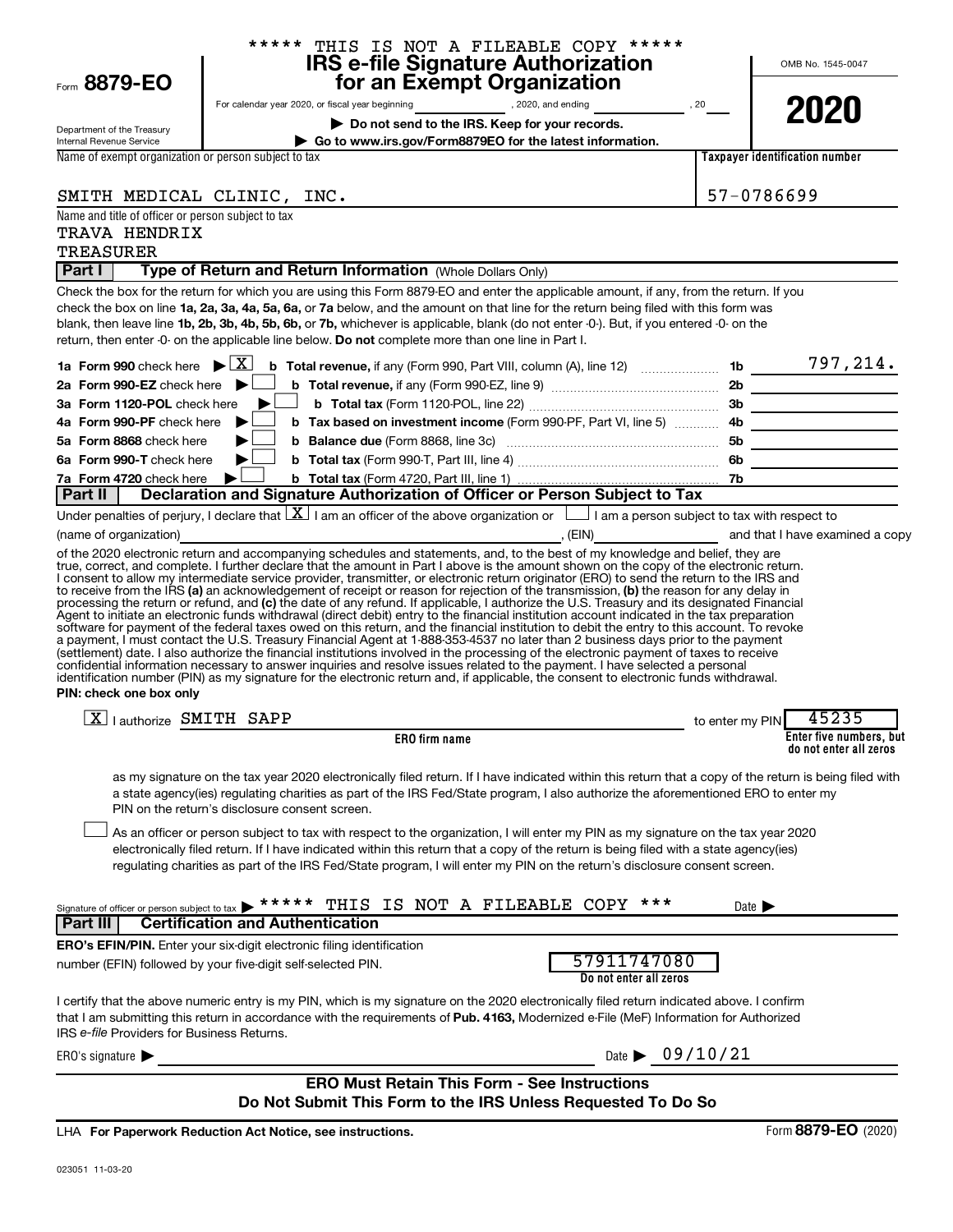# (Rev. January 2020) **Cxempt Organization Return** Manuary 2020) and the settern **Canadian Exempt Organization Return Form 8868 Application for Automatic Extension of Time To File an**<br>**Exempt Organization Return**

Department of the Treasury Internal Revenue Service

|  | File a separate application for each return. |  |  |
|--|----------------------------------------------|--|--|
|  |                                              |  |  |

**| Go to www.irs.gov/Form8868 for the latest information.**

**Electronic filing (e-file).** You can electronically file Form 8868 to request a 6-month automatic extension of time to file any of the filing of this form, visit www.irs.gov/e-file-providers/e-file-for-charities-and-non-profits. forms listed below with the exception of Form 8870, Information Return for Transfers Associated With Certain Personal Benefit Contracts, for which an extension request must be sent to the IRS in paper format (see instructions). For more details on the electronic

# **Automatic 6-Month Extension of Time.** Only submit original (no copies needed).

All corporations required to file an income tax return other than Form 990-T (including 1120-C filers), partnerships, REMICs, and trusts must use Form 7004 to request an extension of time to file income tax returns.

| Type or                                                                        | Name of exempt organization or other filer, see instructions.                                                                                                                                                                                                                                                                                                                                                                                                                                                                                                                |        |                                                                                                                                       |                |            | Taxpayer identification number (TIN)         |
|--------------------------------------------------------------------------------|------------------------------------------------------------------------------------------------------------------------------------------------------------------------------------------------------------------------------------------------------------------------------------------------------------------------------------------------------------------------------------------------------------------------------------------------------------------------------------------------------------------------------------------------------------------------------|--------|---------------------------------------------------------------------------------------------------------------------------------------|----------------|------------|----------------------------------------------|
| print                                                                          | SMITH MEDICAL CLINIC, INC.                                                                                                                                                                                                                                                                                                                                                                                                                                                                                                                                                   |        |                                                                                                                                       |                | 57-0786699 |                                              |
| File by the<br>due date for<br>filing your                                     | Number, street, and room or suite no. If a P.O. box, see instructions.<br>99 BASKERVILL DRIVE                                                                                                                                                                                                                                                                                                                                                                                                                                                                                |        |                                                                                                                                       |                |            |                                              |
| return. See<br>instructions.                                                   | City, town or post office, state, and ZIP code. For a foreign address, see instructions.<br>29585<br>PAWLEYS ISLAND, SC                                                                                                                                                                                                                                                                                                                                                                                                                                                      |        |                                                                                                                                       |                |            |                                              |
|                                                                                | Enter the Return Code for the return that this application is for (file a separate application for each return)                                                                                                                                                                                                                                                                                                                                                                                                                                                              |        |                                                                                                                                       |                |            | 0<br>1                                       |
| Application                                                                    |                                                                                                                                                                                                                                                                                                                                                                                                                                                                                                                                                                              | Return | Application                                                                                                                           |                |            | Return                                       |
| Is For                                                                         |                                                                                                                                                                                                                                                                                                                                                                                                                                                                                                                                                                              | Code   | Is For                                                                                                                                |                |            | Code                                         |
|                                                                                | Form 990 or Form 990-EZ                                                                                                                                                                                                                                                                                                                                                                                                                                                                                                                                                      | 01     | Form 990-T (corporation)                                                                                                              |                |            | 07                                           |
| Form 990-BL                                                                    |                                                                                                                                                                                                                                                                                                                                                                                                                                                                                                                                                                              | 02     | Form 1041-A                                                                                                                           |                |            | 08                                           |
|                                                                                | Form 4720 (individual)                                                                                                                                                                                                                                                                                                                                                                                                                                                                                                                                                       | 03     | Form 4720 (other than individual)                                                                                                     |                |            | 09                                           |
| Form 990-PF                                                                    |                                                                                                                                                                                                                                                                                                                                                                                                                                                                                                                                                                              | 04     | Form 5227                                                                                                                             |                |            | 10                                           |
| Form 990-T (sec. 401(a) or 408(a) trust)<br>05<br>Form 6069                    |                                                                                                                                                                                                                                                                                                                                                                                                                                                                                                                                                                              |        | 11                                                                                                                                    |                |            |                                              |
| 06<br>Form 990-T (trust other than above)<br>Form 8870<br><b>TRAVA HENDRIX</b> |                                                                                                                                                                                                                                                                                                                                                                                                                                                                                                                                                                              |        | 12                                                                                                                                    |                |            |                                              |
| box l<br>1<br>2                                                                | If this is for a Group Return, enter the organization's four digit Group Exemption Number (GEN) [If this is for the whole group, check this<br>. If it is for part of the group, check this box $\blacktriangleright$ [<br>I request an automatic 6-month extension of time until<br>the organization named above. The extension is for the organization's return for:<br>$\blacktriangleright$ $\boxed{\text{X}}$ calendar year 2020 or<br>tax year beginning<br>If the tax year entered in line 1 is for less than 12 months, check reason:<br>Change in accounting period |        | and attach a list with the names and TINs of all members the extension is for.<br>NOVEMBER 15, 2021<br>, and ending<br>Initial return | Final return   |            | , to file the exempt organization return for |
|                                                                                | 3a If this application is for Forms 990-BL, 990-PF, 990-T, 4720, or 6069, enter the tentative tax, less<br>any nonrefundable credits. See instructions.                                                                                                                                                                                                                                                                                                                                                                                                                      |        |                                                                                                                                       | За             | \$         | 0.                                           |
| b                                                                              | If this application is for Forms 990-PF, 990-T, 4720, or 6069, enter any refundable credits and                                                                                                                                                                                                                                                                                                                                                                                                                                                                              |        |                                                                                                                                       |                |            |                                              |
|                                                                                | estimated tax payments made. Include any prior year overpayment allowed as a credit.                                                                                                                                                                                                                                                                                                                                                                                                                                                                                         |        |                                                                                                                                       | 3b             | \$         | О.                                           |
| c                                                                              | <b>Balance due.</b> Subtract line 3b from line 3a. Include your payment with this form, if required, by                                                                                                                                                                                                                                                                                                                                                                                                                                                                      |        |                                                                                                                                       |                |            |                                              |
|                                                                                | using EFTPS (Electronic Federal Tax Payment System). See instructions.                                                                                                                                                                                                                                                                                                                                                                                                                                                                                                       |        |                                                                                                                                       | 3 <sub>c</sub> |            | Ο.                                           |
| instructions.                                                                  | Caution: If you are going to make an electronic funds withdrawal (direct debit) with this Form 8868, see Form 8453-EO and Form 8879-EO for payment                                                                                                                                                                                                                                                                                                                                                                                                                           |        |                                                                                                                                       |                |            |                                              |

LHA For Privacy Act and Paperwork Reduction Act Notice, see instructions. **8868** CREV. 1-2020)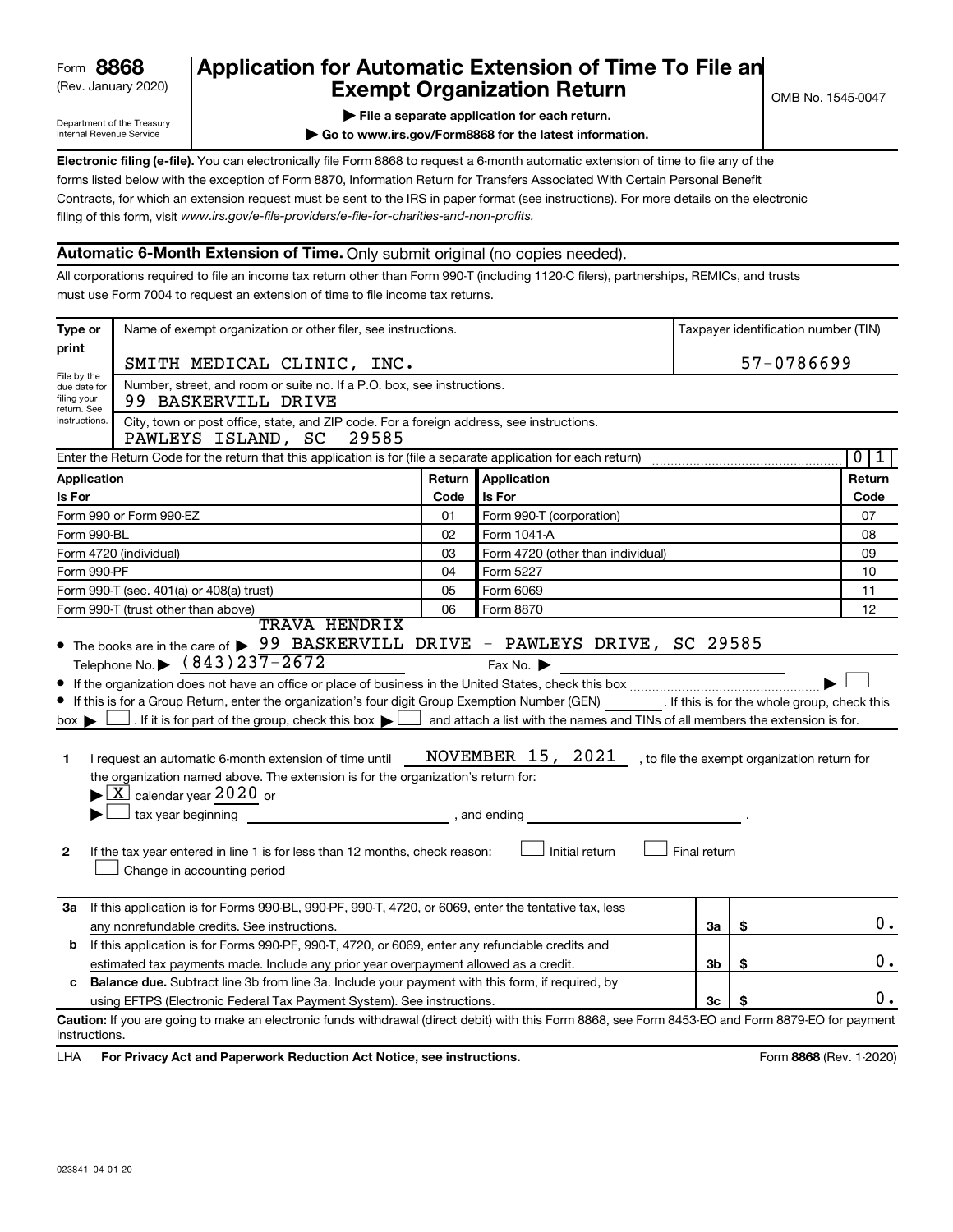| Form |  |  |
|------|--|--|

# EXTENDED TO NOVEMBER 15, 2021

**990** Return of Organization Exempt From Income Tax <br>
Under section 501(c), 527, or 4947(a)(1) of the Internal Revenue Code (except private foundations)<br> **PO20** 

**▶ Do not enter social security numbers on this form as it may be made public. Open to Public**<br>
inspection instructions and the latest information. Inspection **| Go to www.irs.gov/Form990 for instructions and the latest information. Inspection**



Department of the Treasury Internal Revenue Service

|                         |                                        | A For the 2020 calendar year, or tax year beginning                                                                                                                        | and ending |                                                     |                                                                    |
|-------------------------|----------------------------------------|----------------------------------------------------------------------------------------------------------------------------------------------------------------------------|------------|-----------------------------------------------------|--------------------------------------------------------------------|
|                         | <b>B</b> Check if<br>applicable:       | C Name of organization                                                                                                                                                     |            | D Employer identification number                    |                                                                    |
|                         | Address<br> change                     | SMITH MEDICAL CLINIC, INC.                                                                                                                                                 |            |                                                     |                                                                    |
|                         | ]Name<br>]change                       | Doing business as                                                                                                                                                          |            | 57-0786699                                          |                                                                    |
|                         | Initial<br>return<br>Final<br> return/ | Number and street (or P.O. box if mail is not delivered to street address)<br>99 BASKERVILL DRIVE                                                                          | Room/suite | E Telephone number<br>$(843)$ 237-2672              |                                                                    |
|                         | termin-<br>ated                        | City or town, state or province, country, and ZIP or foreign postal code                                                                                                   |            | G Gross receipts \$                                 | 813, 225.                                                          |
|                         | Amended<br>return                      | PAWLEYS ISLAND, SC<br>29585                                                                                                                                                |            | H(a) Is this a group return                         |                                                                    |
|                         | Applica-<br>Ition                      | F Name and address of principal officer: TRAVA HENDRIX                                                                                                                     |            | for subordinates?                                   | $\sqrt{\mathsf{Yes}\mathord{\;\mathbb{X}}\mathord{\;\mathsf{No}}}$ |
|                         | pending                                | SAME AS C ABOVE                                                                                                                                                            |            | $H(b)$ Are all subordinates included? $\Box$ Yes    | <b>No</b>                                                          |
|                         |                                        | Tax-exempt status: $X \mid 501(c)(3)$<br>$501(c)$ (<br>$4947(a)(1)$ or<br>$\sqrt{\frac{1}{1}}$ (insert no.)                                                                | 527        |                                                     | If "No," attach a list. See instructions                           |
|                         |                                        | J Website: WWW.SMITHFREECLINIC.ORG                                                                                                                                         |            | $H(c)$ Group exemption number $\blacktriangleright$ |                                                                    |
|                         |                                        | Other $\blacktriangleright$<br>K Form of organization: $X$ Corporation<br>Trust<br>Association                                                                             |            |                                                     | L Year of formation: 1984 M State of legal domicile: SC            |
|                         | Part I                                 | <b>Summary</b>                                                                                                                                                             |            |                                                     |                                                                    |
|                         | 1                                      | Briefly describe the organization's mission or most significant activities: TO PROVIDE FREE HEALTHCARE                                                                     |            |                                                     |                                                                    |
| Governance              |                                        | SERVICES TO LOW-INCOME, UNINSURED ADULTS IN GEORGETOWN COUNTY, SC.                                                                                                         |            |                                                     |                                                                    |
|                         | 2                                      | Check this box $\blacktriangleright \Box$ if the organization discontinued its operations or disposed of more than 25% of its net assets.                                  |            |                                                     |                                                                    |
|                         | з                                      | Number of voting members of the governing body (Part VI, line 1a)                                                                                                          |            | ${\bf 3}$                                           | 15                                                                 |
|                         | 4                                      |                                                                                                                                                                            |            | $\overline{\mathbf{4}}$                             | $\overline{15}$                                                    |
|                         | 5                                      |                                                                                                                                                                            |            | 5                                                   | $\overline{18}$                                                    |
|                         | 6                                      |                                                                                                                                                                            |            | 6                                                   | 100                                                                |
| <b>Activities &amp;</b> |                                        |                                                                                                                                                                            |            | l 7a                                                | 0.                                                                 |
|                         |                                        |                                                                                                                                                                            |            | 7b                                                  | σ.                                                                 |
|                         |                                        |                                                                                                                                                                            |            | <b>Prior Year</b>                                   | <b>Current Year</b>                                                |
|                         | 8                                      |                                                                                                                                                                            |            | $523,005$ .                                         | 686,121.                                                           |
| Revenue                 | 9                                      |                                                                                                                                                                            |            | 0.                                                  | 0.                                                                 |
|                         | 10                                     |                                                                                                                                                                            |            | 3,330.                                              | 2,929.                                                             |
|                         | 11                                     | Other revenue (Part VIII, column (A), lines 5, 6d, 8c, 9c, 10c, and 11e)                                                                                                   |            | 189, 382.                                           | 108, 164.                                                          |
|                         | 12                                     | Total revenue - add lines 8 through 11 (must equal Part VIII, column (A), line 12)                                                                                         |            | 715, 717.                                           | 797,214.                                                           |
|                         | 13                                     | Grants and similar amounts paid (Part IX, column (A), lines 1-3)                                                                                                           |            | 0.                                                  | 0.                                                                 |
|                         | 14                                     | Benefits paid to or for members (Part IX, column (A), line 4)                                                                                                              |            | 0.                                                  | $\overline{0}$ .                                                   |
|                         | 15                                     | Salaries, other compensation, employee benefits (Part IX, column (A), lines 5-10)                                                                                          |            | 451,595.                                            | 470, 149.                                                          |
| Expenses                |                                        | 16a Professional fundraising fees (Part IX, column (A), line 11e)                                                                                                          |            | 0.                                                  | 0.                                                                 |
|                         |                                        |                                                                                                                                                                            |            |                                                     |                                                                    |
|                         |                                        |                                                                                                                                                                            |            | 257,009.                                            | 234,356.                                                           |
|                         | 18                                     | Total expenses. Add lines 13-17 (must equal Part IX, column (A), line 25)                                                                                                  |            | 708,604.                                            | 704, 505.                                                          |
|                         |                                        | 19 Revenue less expenses. Subtract line 18 from line 12                                                                                                                    |            | 7,113.                                              | 92,709.                                                            |
|                         |                                        |                                                                                                                                                                            |            | <b>Beginning of Current Year</b>                    | <b>End of Year</b>                                                 |
|                         | 20                                     | Total assets (Part X, line 16)                                                                                                                                             |            | 892,517.                                            | 984,989.                                                           |
|                         | 21                                     | Total liabilities (Part X, line 26)                                                                                                                                        |            | 6,043.                                              | 5,806.                                                             |
| Net Assets or           | 22                                     |                                                                                                                                                                            |            | 886,474.                                            | 979, 183.                                                          |
|                         | <b>Part II</b>                         | <b>Signature Block</b>                                                                                                                                                     |            |                                                     |                                                                    |
|                         |                                        | Under penalties of perjury, I declare that I have examined this return, including accompanying schedules and statements, and to the best of my knowledge and belief, it is |            |                                                     |                                                                    |
|                         |                                        | true, correct, and complete. Declaration of preparer (other than officer) is based on all information of which preparer has any knowledge.                                 |            |                                                     |                                                                    |

| Sign<br>Here | Signature of officer<br>TRAVA HENDRIX,<br>TREASURER<br>Type or print name and title                          |                                            | Date                                        |                   |  |  |  |  |
|--------------|--------------------------------------------------------------------------------------------------------------|--------------------------------------------|---------------------------------------------|-------------------|--|--|--|--|
| Paid         | Print/Type preparer's name<br>NATHAN E. SKIPPER,<br>CPA                                                      | Preparer's signature<br>NATHAN E. SKIPPER, | Date<br>Check<br>$C$ 09/10/21 self-employed | PTIN<br>P02070919 |  |  |  |  |
| Preparer     | SMITH SAPP<br>Firm's name                                                                                    |                                            | Firm's EIN $\frac{57 - 0801130}{ }$         |                   |  |  |  |  |
| Use Only     | 4728 JENN DR. SUITE 100<br>Firm's address                                                                    |                                            |                                             |                   |  |  |  |  |
|              | MYRTLE BEACH, SC 29577                                                                                       |                                            | Phone no. $843$ $448 - 8334$                |                   |  |  |  |  |
|              | ΧI<br>Yes<br>No<br>May the IRS discuss this return with the preparer shown above? See instructions           |                                            |                                             |                   |  |  |  |  |
|              | Form 990 (2020)<br>LHA For Paperwork Reduction Act Notice, see the separate instructions.<br>032001 12-23-20 |                                            |                                             |                   |  |  |  |  |

SEE SCHEDULE O FOR ORGANIZATION MISSION STATEMENT CONTINUATION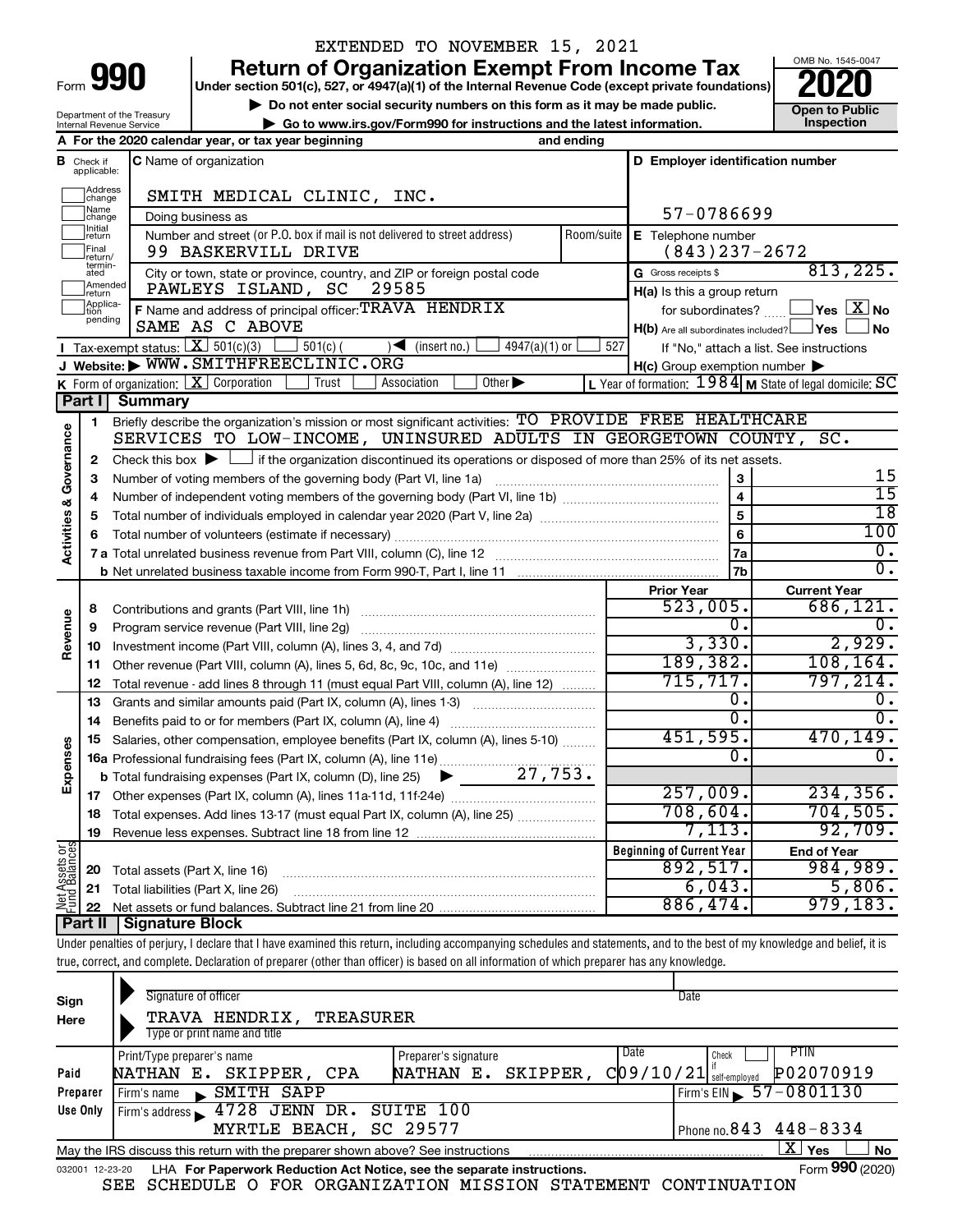|              | SMITH MEDICAL CLINIC, INC.<br>Form 990 (2020)                                                                                                                                                                                                           | 57-0786699    |                                             | Page 2    |
|--------------|---------------------------------------------------------------------------------------------------------------------------------------------------------------------------------------------------------------------------------------------------------|---------------|---------------------------------------------|-----------|
|              | Part III   Statement of Program Service Accomplishments                                                                                                                                                                                                 |               |                                             |           |
|              |                                                                                                                                                                                                                                                         |               |                                             |           |
| 1            | Briefly describe the organization's mission:<br>TO PROVIDE FREE HEALTHCARE SERVICES TO LOW-INCOME, UNINSURED ADULTS IN                                                                                                                                  |               |                                             |           |
|              | GEORGETOWN COUNTY, SC. THE CLINIC ENVISIONS A HEALTHIER COMMUNITY                                                                                                                                                                                       |               |                                             |           |
|              | WHERE HEALTHCARE SERVICES ARE AVAILABLE TO ALL REGARDLESS OF THEIR                                                                                                                                                                                      |               |                                             |           |
|              | FINANCIAL CAPABILITY.                                                                                                                                                                                                                                   |               |                                             |           |
| $\mathbf{2}$ | Did the organization undertake any significant program services during the year which were not listed on the                                                                                                                                            |               |                                             |           |
|              | prior Form 990 or 990-EZ?                                                                                                                                                                                                                               |               | $\,$ Yes $\,$ $\rm \overline{X}$ No $\,$    |           |
|              | If "Yes," describe these new services on Schedule O.                                                                                                                                                                                                    |               |                                             |           |
| 3            | Did the organization cease conducting, or make significant changes in how it conducts, any program services?                                                                                                                                            |               | $\overline{\ }$ Yes $\overline{\rm \ }X$ No |           |
|              | If "Yes," describe these changes on Schedule O.                                                                                                                                                                                                         |               |                                             |           |
| 4            | Describe the organization's program service accomplishments for each of its three largest program services, as measured by expenses.                                                                                                                    |               |                                             |           |
|              | Section 501(c)(3) and 501(c)(4) organizations are required to report the amount of grants and allocations to others, the total expenses, and                                                                                                            |               |                                             |           |
|              | revenue, if any, for each program service reported.                                                                                                                                                                                                     |               |                                             |           |
| 4a           | $521, 693$ . including grants of \$<br>(Expenses \$<br>(Code:                                                                                                                                                                                           | ) (Revenue \$ |                                             |           |
|              | TO PROVIDE MEDICAL CARE AND TREATMENT TO INDIGENT INDIVIDUALS AS WELL                                                                                                                                                                                   |               |                                             |           |
|              | AS EDUCATION, COUNSELING, AND OTHER SERVICES RELATIVE TO COMMUNITY AND                                                                                                                                                                                  |               |                                             |           |
|              | CHRISTIAN MINISTRY.                                                                                                                                                                                                                                     |               |                                             |           |
|              |                                                                                                                                                                                                                                                         |               |                                             |           |
|              |                                                                                                                                                                                                                                                         |               |                                             |           |
|              |                                                                                                                                                                                                                                                         |               |                                             |           |
|              |                                                                                                                                                                                                                                                         |               |                                             |           |
|              |                                                                                                                                                                                                                                                         |               |                                             |           |
|              |                                                                                                                                                                                                                                                         |               |                                             |           |
|              |                                                                                                                                                                                                                                                         |               |                                             |           |
|              |                                                                                                                                                                                                                                                         |               |                                             |           |
| 4b           |                                                                                                                                                                                                                                                         |               |                                             | $\lambda$ |
|              | and the contract of the contract of the contract of the contract of the contract of the contract of the contract of the contract of the contract of the contract of the contract of the contract of the contract of the contra<br>(Code: ) (Expenses \$ |               |                                             |           |
|              |                                                                                                                                                                                                                                                         |               |                                             |           |
|              |                                                                                                                                                                                                                                                         |               |                                             |           |
|              |                                                                                                                                                                                                                                                         |               |                                             |           |
|              |                                                                                                                                                                                                                                                         |               |                                             |           |
|              |                                                                                                                                                                                                                                                         |               |                                             |           |
|              |                                                                                                                                                                                                                                                         |               |                                             |           |
|              |                                                                                                                                                                                                                                                         |               |                                             |           |
|              |                                                                                                                                                                                                                                                         |               |                                             |           |
|              |                                                                                                                                                                                                                                                         |               |                                             |           |
|              |                                                                                                                                                                                                                                                         |               |                                             |           |
|              |                                                                                                                                                                                                                                                         |               |                                             |           |
| 4c           | (Code: ) (Expenses \$<br>including grants of \$                                                                                                                                                                                                         | ) (Revenue \$ |                                             |           |
|              |                                                                                                                                                                                                                                                         |               |                                             |           |
|              |                                                                                                                                                                                                                                                         |               |                                             |           |
|              |                                                                                                                                                                                                                                                         |               |                                             |           |
|              |                                                                                                                                                                                                                                                         |               |                                             |           |
|              |                                                                                                                                                                                                                                                         |               |                                             |           |
|              |                                                                                                                                                                                                                                                         |               |                                             |           |
|              |                                                                                                                                                                                                                                                         |               |                                             |           |
|              |                                                                                                                                                                                                                                                         |               |                                             |           |
|              |                                                                                                                                                                                                                                                         |               |                                             |           |
|              |                                                                                                                                                                                                                                                         |               |                                             |           |
|              |                                                                                                                                                                                                                                                         |               |                                             |           |
|              |                                                                                                                                                                                                                                                         |               |                                             |           |
| 4d           | Other program services (Describe on Schedule O.)                                                                                                                                                                                                        |               |                                             |           |
|              | (Expenses \$<br>including grants of \$<br>(Revenue \$                                                                                                                                                                                                   |               |                                             |           |
|              | 521,693.<br><b>4e</b> Total program service expenses $\blacktriangleright$                                                                                                                                                                              |               | $F_{\rm OCD}$ 990 (2020)                    |           |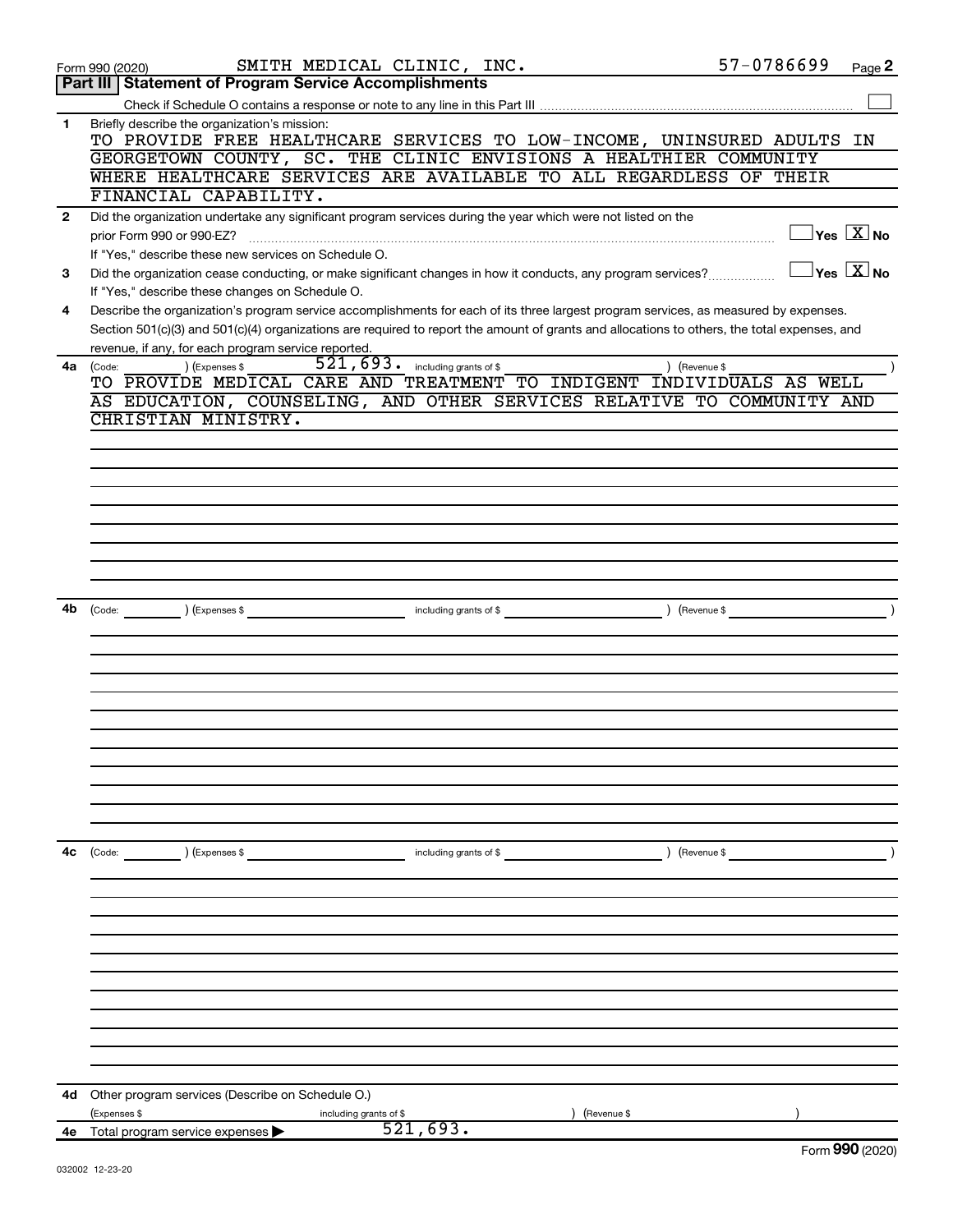|  | Form 990 (2020) |
|--|-----------------|

**Part IV Checklist of Required Schedules**

 $\mathsf{Form}\,990\,(2020)$  BMITH MEDICAL CLINIC, INC.  $\blacksquare$ SMITH MEDICAL CLINIC, INC. 57-0786699

|    |                                                                                                                                                                                                                                             |                 | Yes | No                      |
|----|---------------------------------------------------------------------------------------------------------------------------------------------------------------------------------------------------------------------------------------------|-----------------|-----|-------------------------|
| 1. | Is the organization described in section 501(c)(3) or 4947(a)(1) (other than a private foundation)?<br>If "Yes," complete Schedule A                                                                                                        | 1               | х   |                         |
| 2  |                                                                                                                                                                                                                                             | $\mathbf{2}$    | X   |                         |
| 3  | Did the organization engage in direct or indirect political campaign activities on behalf of or in opposition to candidates for                                                                                                             |                 |     |                         |
|    | public office? If "Yes," complete Schedule C, Part I                                                                                                                                                                                        | 3               |     | X.                      |
| 4  | Section 501(c)(3) organizations. Did the organization engage in lobbying activities, or have a section 501(h) election in effect                                                                                                            | 4               |     | x                       |
| 5  | Is the organization a section 501(c)(4), 501(c)(5), or 501(c)(6) organization that receives membership dues, assessments, or                                                                                                                |                 |     |                         |
|    | Did the organization maintain any donor advised funds or any similar funds or accounts for which donors have the right to                                                                                                                   | 5               |     | x                       |
| 6  | provide advice on the distribution or investment of amounts in such funds or accounts? If "Yes," complete Schedule D, Part I                                                                                                                | 6               |     | х                       |
| 7  | Did the organization receive or hold a conservation easement, including easements to preserve open space,                                                                                                                                   | 7               |     | x                       |
| 8  | Did the organization maintain collections of works of art, historical treasures, or other similar assets? If "Yes," complete                                                                                                                | 8               |     | x                       |
| 9  | Did the organization report an amount in Part X, line 21, for escrow or custodial account liability, serve as a custodian for                                                                                                               |                 |     |                         |
|    | amounts not listed in Part X; or provide credit counseling, debt management, credit repair, or debt negotiation services?                                                                                                                   | 9               |     | x                       |
| 10 | Did the organization, directly or through a related organization, hold assets in donor-restricted endowments                                                                                                                                | 10              |     | x                       |
| 11 | If the organization's answer to any of the following questions is "Yes," then complete Schedule D, Parts VI, VII, VIII, IX, or X<br>as applicable.                                                                                          |                 |     |                         |
|    | a Did the organization report an amount for land, buildings, and equipment in Part X, line 10? If "Yes," complete Schedule D,<br>Part VI                                                                                                    | 11a             | х   |                         |
|    | <b>b</b> Did the organization report an amount for investments - other securities in Part X, line 12, that is 5% or more of its total                                                                                                       | 11b             |     | x                       |
|    | c Did the organization report an amount for investments - program related in Part X, line 13, that is 5% or more of its total                                                                                                               |                 |     |                         |
|    |                                                                                                                                                                                                                                             | 11c             |     | x                       |
|    | d Did the organization report an amount for other assets in Part X, line 15, that is 5% or more of its total assets reported in                                                                                                             |                 |     |                         |
|    |                                                                                                                                                                                                                                             | 11d             |     | х                       |
|    |                                                                                                                                                                                                                                             | 11e             |     | X                       |
| f  | Did the organization's separate or consolidated financial statements for the tax year include a footnote that addresses                                                                                                                     |                 |     |                         |
|    | the organization's liability for uncertain tax positions under FIN 48 (ASC 740)? If "Yes," complete Schedule D, Part X                                                                                                                      | 11f             | х   |                         |
|    | 12a Did the organization obtain separate, independent audited financial statements for the tax year? If "Yes," complete                                                                                                                     | 12a             | х   |                         |
|    | <b>b</b> Was the organization included in consolidated, independent audited financial statements for the tax year?<br>If "Yes," and if the organization answered "No" to line 12a, then completing Schedule D, Parts XI and XII is optional | 12 <sub>b</sub> |     | х                       |
| 13 |                                                                                                                                                                                                                                             | 13              |     | $\overline{\textbf{x}}$ |
|    |                                                                                                                                                                                                                                             | 14a             |     | X                       |
|    | <b>b</b> Did the organization have aggregate revenues or expenses of more than \$10,000 from grantmaking, fundraising, business,                                                                                                            |                 |     |                         |
|    | investment, and program service activities outside the United States, or aggregate foreign investments valued at \$100,000                                                                                                                  | 14b             |     | x                       |
| 15 | Did the organization report on Part IX, column (A), line 3, more than \$5,000 of grants or other assistance to or for any                                                                                                                   | 15              |     | х                       |
| 16 | Did the organization report on Part IX, column (A), line 3, more than \$5,000 of aggregate grants or other assistance to                                                                                                                    | 16              |     | х                       |
| 17 | Did the organization report a total of more than \$15,000 of expenses for professional fundraising services on Part IX,                                                                                                                     |                 |     |                         |
|    |                                                                                                                                                                                                                                             | 17              |     | x                       |
| 18 | Did the organization report more than \$15,000 total of fundraising event gross income and contributions on Part VIII, lines                                                                                                                | 18              | х   |                         |
| 19 | Did the organization report more than \$15,000 of gross income from gaming activities on Part VIII, line 9a? If "Yes,"                                                                                                                      |                 |     |                         |
|    |                                                                                                                                                                                                                                             | 19              |     | х                       |
|    |                                                                                                                                                                                                                                             | <b>20a</b>      |     | x                       |
|    |                                                                                                                                                                                                                                             | 20 <sub>b</sub> |     |                         |
| 21 | Did the organization report more than \$5,000 of grants or other assistance to any domestic organization or                                                                                                                                 |                 |     |                         |
|    |                                                                                                                                                                                                                                             | 21              |     | x                       |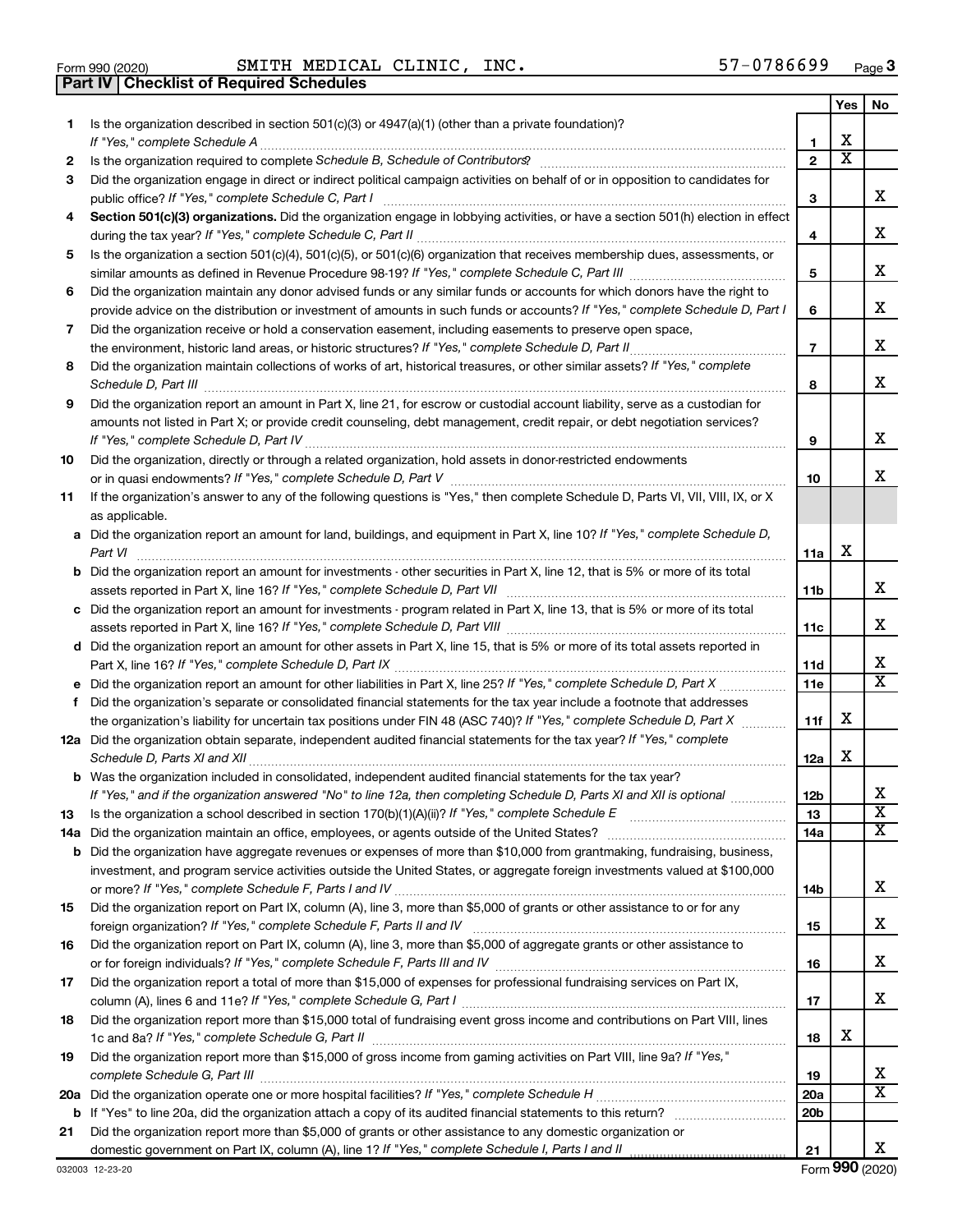Form 990 (2020) Page SMITH MEDICAL CLINIC, INC. 57-0786699

*(continued)* **Part IV Checklist of Required Schedules**

|          |                                                                                                                                                                 |                 | Yes | No                           |
|----------|-----------------------------------------------------------------------------------------------------------------------------------------------------------------|-----------------|-----|------------------------------|
| 22       | Did the organization report more than \$5,000 of grants or other assistance to or for domestic individuals on                                                   |                 |     |                              |
|          |                                                                                                                                                                 | 22              |     | X                            |
| 23       | Did the organization answer "Yes" to Part VII, Section A, line 3, 4, or 5 about compensation of the organization's current                                      |                 |     |                              |
|          | and former officers, directors, trustees, key employees, and highest compensated employees? If "Yes," complete                                                  |                 |     |                              |
|          |                                                                                                                                                                 | 23              |     | х                            |
|          | 24a Did the organization have a tax-exempt bond issue with an outstanding principal amount of more than \$100,000 as of the                                     |                 |     |                              |
|          | last day of the year, that was issued after December 31, 2002? If "Yes," answer lines 24b through 24d and complete                                              |                 |     |                              |
|          |                                                                                                                                                                 | 24a             |     | x                            |
|          |                                                                                                                                                                 | 24 <sub>b</sub> |     |                              |
|          | c Did the organization maintain an escrow account other than a refunding escrow at any time during the year to defease                                          |                 |     |                              |
|          |                                                                                                                                                                 | 24c             |     |                              |
|          |                                                                                                                                                                 | 24d             |     |                              |
|          | 25a Section 501(c)(3), 501(c)(4), and 501(c)(29) organizations. Did the organization engage in an excess benefit                                                |                 |     |                              |
|          |                                                                                                                                                                 | 25a             |     | x                            |
|          | b Is the organization aware that it engaged in an excess benefit transaction with a disqualified person in a prior year, and                                    |                 |     |                              |
|          | that the transaction has not been reported on any of the organization's prior Forms 990 or 990-EZ? If "Yes," complete                                           |                 |     |                              |
|          | Schedule L, Part I                                                                                                                                              | 25b             |     | х                            |
| 26       | Did the organization report any amount on Part X, line 5 or 22, for receivables from or payables to any current                                                 |                 |     |                              |
|          | or former officer, director, trustee, key employee, creator or founder, substantial contributor, or 35%                                                         |                 |     |                              |
|          |                                                                                                                                                                 | 26              |     | х                            |
| 27       | Did the organization provide a grant or other assistance to any current or former officer, director, trustee, key employee,                                     |                 |     |                              |
|          | creator or founder, substantial contributor or employee thereof, a grant selection committee member, or to a 35% controlled                                     |                 |     |                              |
|          | entity (including an employee thereof) or family member of any of these persons? If "Yes," complete Schedule L, Part III                                        | 27              |     | х                            |
| 28       | Was the organization a party to a business transaction with one of the following parties (see Schedule L, Part IV                                               |                 |     |                              |
|          | instructions, for applicable filing thresholds, conditions, and exceptions):                                                                                    |                 |     |                              |
|          | a A current or former officer, director, trustee, key employee, creator or founder, or substantial contributor? If                                              |                 |     |                              |
|          |                                                                                                                                                                 | 28a             |     | X                            |
|          |                                                                                                                                                                 | 28 <sub>b</sub> |     | X                            |
|          | c A 35% controlled entity of one or more individuals and/or organizations described in lines 28a or 28b?If                                                      |                 |     |                              |
|          |                                                                                                                                                                 |                 |     | х                            |
|          |                                                                                                                                                                 | 28c             |     | $\overline{\text{x}}$        |
| 29       |                                                                                                                                                                 | 29              |     |                              |
| 30       | Did the organization receive contributions of art, historical treasures, or other similar assets, or qualified conservation                                     |                 |     | х                            |
|          |                                                                                                                                                                 | 30              |     | X                            |
| 31       | Did the organization liquidate, terminate, or dissolve and cease operations? If "Yes," complete Schedule N, Part I                                              | 31              |     |                              |
| 32       | Did the organization sell, exchange, dispose of, or transfer more than 25% of its net assets? If "Yes," complete                                                |                 |     | х                            |
|          |                                                                                                                                                                 | 32              |     |                              |
| 33       | Did the organization own 100% of an entity disregarded as separate from the organization under Regulations                                                      |                 |     |                              |
|          |                                                                                                                                                                 | 33              |     | х                            |
| 34       | Was the organization related to any tax-exempt or taxable entity? If "Yes," complete Schedule R, Part II, III, or IV, and                                       |                 |     |                              |
|          | Part V, line 1                                                                                                                                                  | 34              |     | х<br>$\overline{\textbf{X}}$ |
|          |                                                                                                                                                                 | 35a             |     |                              |
|          | <b>b</b> If "Yes" to line 35a, did the organization receive any payment from or engage in any transaction with a controlled entity                              |                 |     |                              |
|          |                                                                                                                                                                 | 35b             |     |                              |
| 36       | Section 501(c)(3) organizations. Did the organization make any transfers to an exempt non-charitable related organization?                                      |                 |     |                              |
|          |                                                                                                                                                                 | 36              |     | х                            |
| 37       | Did the organization conduct more than 5% of its activities through an entity that is not a related organization                                                |                 |     |                              |
|          | and that is treated as a partnership for federal income tax purposes? If "Yes," complete Schedule R, Part VI                                                    | 37              |     | x                            |
| 38       | Did the organization complete Schedule O and provide explanations in Schedule O for Part VI, lines 11b and 19?                                                  |                 |     |                              |
|          |                                                                                                                                                                 | 38              | х   |                              |
| ∣ Part V | <b>Statements Regarding Other IRS Filings and Tax Compliance</b>                                                                                                |                 |     |                              |
|          | Check if Schedule O contains a response or note to any line in this Part V [11] [12] Check if Schedule O contains a response or note to any line in this Part V |                 |     |                              |
|          |                                                                                                                                                                 |                 | Yes | No                           |
|          | 1a                                                                                                                                                              |                 |     |                              |
|          | b Enter the number of Forms W-2G included in line 1a. Enter -0- if not applicable<br>1b                                                                         |                 |     |                              |
|          | c Did the organization comply with backup withholding rules for reportable payments to vendors and reportable gaming                                            |                 |     |                              |
|          |                                                                                                                                                                 | 1c              | х   |                              |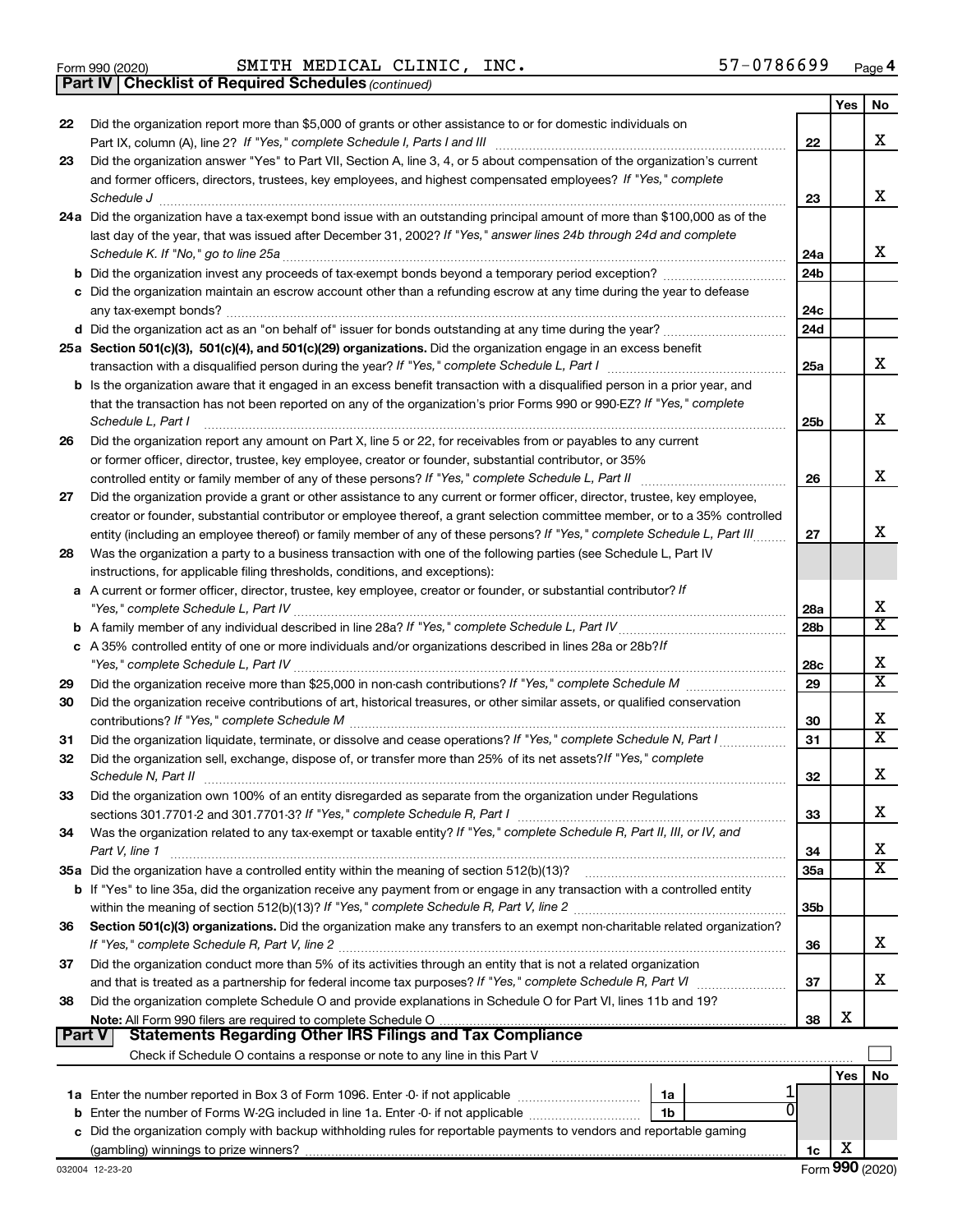| Form 990 (2020) |  | SMITH MEDICAL CLINIC, |  | INC. | 57-0786699 | Page 5 |
|-----------------|--|-----------------------|--|------|------------|--------|
|-----------------|--|-----------------------|--|------|------------|--------|

**Part V** Statements Regarding Other IRS Filings and Tax Compliance (continued)

|     |                                                                                                                                                 |     | Yes | No |  |  |  |  |
|-----|-------------------------------------------------------------------------------------------------------------------------------------------------|-----|-----|----|--|--|--|--|
|     | 2a Enter the number of employees reported on Form W-3, Transmittal of Wage and Tax Statements,                                                  |     |     |    |  |  |  |  |
|     | 18<br>filed for the calendar year ending with or within the year covered by this return <i>manumumumum</i><br>2a                                |     |     |    |  |  |  |  |
|     |                                                                                                                                                 | 2b  |     | х  |  |  |  |  |
|     | Note: If the sum of lines 1a and 2a is greater than 250, you may be required to e-file (see instructions) <i></i>                               |     |     |    |  |  |  |  |
|     | 3a Did the organization have unrelated business gross income of \$1,000 or more during the year?                                                |     |     |    |  |  |  |  |
|     |                                                                                                                                                 |     |     |    |  |  |  |  |
|     | 4a At any time during the calendar year, did the organization have an interest in, or a signature or other authority over, a                    |     |     |    |  |  |  |  |
|     | financial account in a foreign country (such as a bank account, securities account, or other financial account)?                                | 4a  |     | х  |  |  |  |  |
|     | <b>b</b> If "Yes," enter the name of the foreign country $\blacktriangleright$                                                                  |     |     |    |  |  |  |  |
|     | See instructions for filing requirements for FinCEN Form 114, Report of Foreign Bank and Financial Accounts (FBAR).                             |     |     |    |  |  |  |  |
|     |                                                                                                                                                 | 5a  |     | х  |  |  |  |  |
| b   |                                                                                                                                                 | 5b  |     | X  |  |  |  |  |
| с   |                                                                                                                                                 | 5с  |     |    |  |  |  |  |
|     | 6a Does the organization have annual gross receipts that are normally greater than \$100,000, and did the organization solicit                  |     |     |    |  |  |  |  |
|     |                                                                                                                                                 | 6a  |     | х  |  |  |  |  |
|     | <b>b</b> If "Yes," did the organization include with every solicitation an express statement that such contributions or gifts                   |     |     |    |  |  |  |  |
|     |                                                                                                                                                 | 6b  |     |    |  |  |  |  |
| 7   | Organizations that may receive deductible contributions under section 170(c).                                                                   |     |     |    |  |  |  |  |
| а   | Did the organization receive a payment in excess of \$75 made partly as a contribution and partly for goods and services provided to the payor? | 7a  |     | x  |  |  |  |  |
|     |                                                                                                                                                 | 7b  |     |    |  |  |  |  |
|     | c Did the organization sell, exchange, or otherwise dispose of tangible personal property for which it was required                             |     |     |    |  |  |  |  |
|     |                                                                                                                                                 | 7c  |     | x  |  |  |  |  |
|     |                                                                                                                                                 |     |     |    |  |  |  |  |
| е   | Did the organization receive any funds, directly or indirectly, to pay premiums on a personal benefit contract?                                 | 7е  |     |    |  |  |  |  |
| f.  | 7f<br>Did the organization, during the year, pay premiums, directly or indirectly, on a personal benefit contract?                              |     |     |    |  |  |  |  |
| g   | If the organization received a contribution of qualified intellectual property, did the organization file Form 8899 as required?<br>7g          |     |     |    |  |  |  |  |
| h   | If the organization received a contribution of cars, boats, airplanes, or other vehicles, did the organization file a Form 1098-C?<br>7h        |     |     |    |  |  |  |  |
| 8   | Sponsoring organizations maintaining donor advised funds. Did a donor advised fund maintained by the                                            |     |     |    |  |  |  |  |
|     |                                                                                                                                                 | 8   |     |    |  |  |  |  |
| 9   | Sponsoring organizations maintaining donor advised funds.                                                                                       |     |     |    |  |  |  |  |
| а   | Did the sponsoring organization make any taxable distributions under section 4966?                                                              | 9а  |     |    |  |  |  |  |
| b   |                                                                                                                                                 | 9b  |     |    |  |  |  |  |
| 10  | Section 501(c)(7) organizations. Enter:                                                                                                         |     |     |    |  |  |  |  |
|     | 10a                                                                                                                                             |     |     |    |  |  |  |  |
| b   | Gross receipts, included on Form 990, Part VIII, line 12, for public use of club facilities<br>10b                                              |     |     |    |  |  |  |  |
| 11. | Section 501(c)(12) organizations. Enter:                                                                                                        |     |     |    |  |  |  |  |
|     | 11a                                                                                                                                             |     |     |    |  |  |  |  |
|     | <b>b</b> Gross income from other sources (Do not net amounts due or paid to other sources against                                               |     |     |    |  |  |  |  |
|     | 11b                                                                                                                                             |     |     |    |  |  |  |  |
|     | 12a Section 4947(a)(1) non-exempt charitable trusts. Is the organization filing Form 990 in lieu of Form 1041?                                  | 12a |     |    |  |  |  |  |
|     | b If "Yes," enter the amount of tax-exempt interest received or accrued during the year<br>  12b                                                |     |     |    |  |  |  |  |
| 13  | Section 501(c)(29) qualified nonprofit health insurance issuers.                                                                                |     |     |    |  |  |  |  |
|     |                                                                                                                                                 | 13a |     |    |  |  |  |  |
|     | Note: See the instructions for additional information the organization must report on Schedule O.                                               |     |     |    |  |  |  |  |
|     | <b>b</b> Enter the amount of reserves the organization is required to maintain by the states in which the                                       |     |     |    |  |  |  |  |
|     | 13b                                                                                                                                             |     |     |    |  |  |  |  |
|     | 13с                                                                                                                                             |     |     |    |  |  |  |  |
|     | 14a Did the organization receive any payments for indoor tanning services during the tax year?                                                  | 14a |     | x  |  |  |  |  |
|     | <b>b</b> If "Yes," has it filed a Form 720 to report these payments? If "No," provide an explanation on Schedule O                              | 14b |     |    |  |  |  |  |
| 15  | Is the organization subject to the section 4960 tax on payment(s) of more than \$1,000,000 in remuneration or                                   |     |     |    |  |  |  |  |
|     |                                                                                                                                                 | 15  |     | х  |  |  |  |  |
|     | If "Yes," see instructions and file Form 4720, Schedule N.                                                                                      |     |     |    |  |  |  |  |
| 16  | Is the organization an educational institution subject to the section 4968 excise tax on net investment income?                                 | 16  |     | x  |  |  |  |  |
|     | If "Yes," complete Form 4720, Schedule O.                                                                                                       |     |     |    |  |  |  |  |

Form (2020) **990**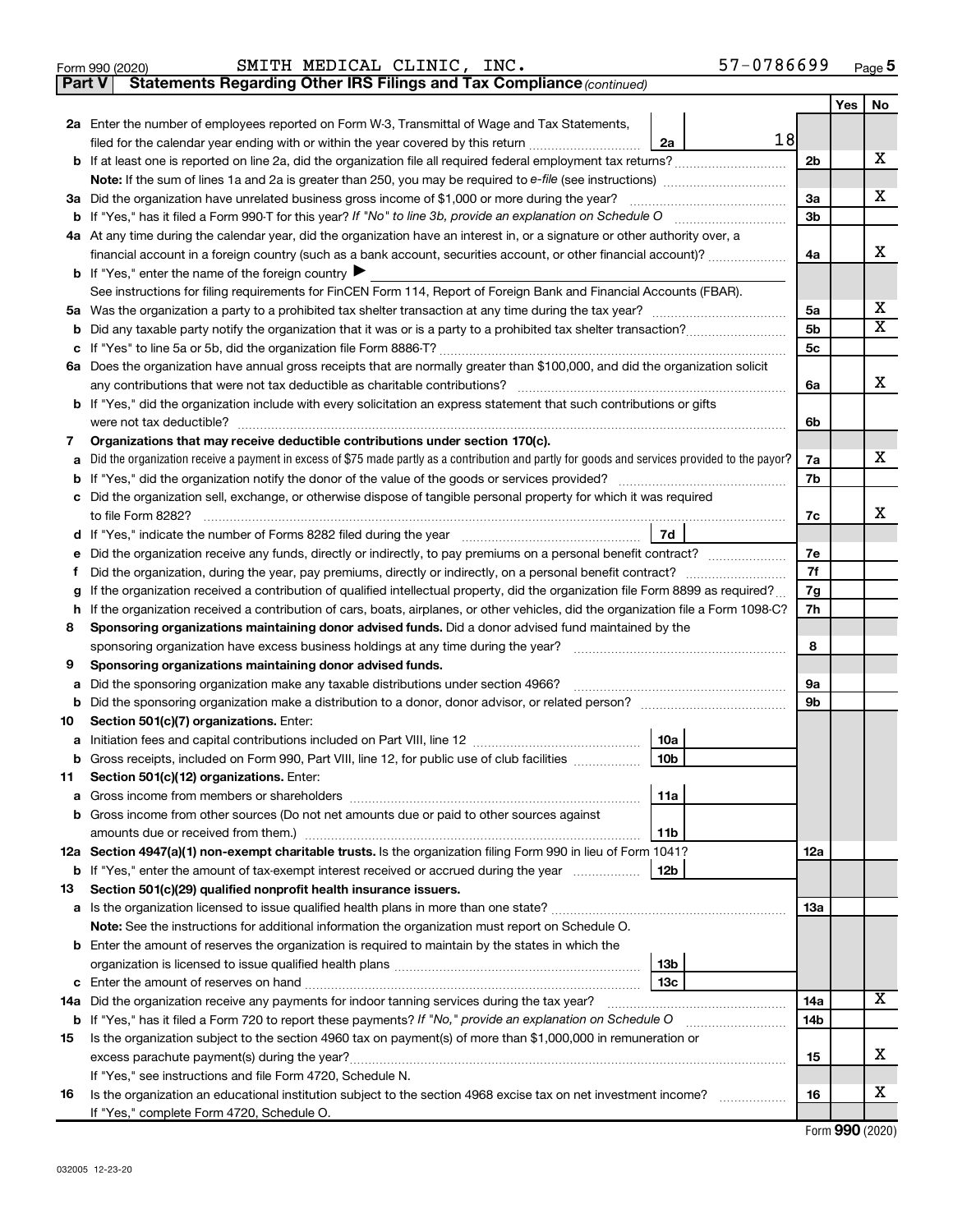| 2   | Did any officer, director, trustee, or key employee have a family relationship or a business relationship with any other                                                                                                       |                 |                            |                         |
|-----|--------------------------------------------------------------------------------------------------------------------------------------------------------------------------------------------------------------------------------|-----------------|----------------------------|-------------------------|
|     | officer, director, trustee, or key employee?                                                                                                                                                                                   | $\mathbf{2}$    |                            | х                       |
| З   | Did the organization delegate control over management duties customarily performed by or under the direct supervision                                                                                                          |                 |                            |                         |
|     |                                                                                                                                                                                                                                | 3               |                            | х                       |
| 4   | Did the organization make any significant changes to its governing documents since the prior Form 990 was filed?                                                                                                               | $\overline{4}$  |                            | $\overline{\mathbf{X}}$ |
| 5   |                                                                                                                                                                                                                                | 5               |                            | $\overline{\mathbf{X}}$ |
| 6   |                                                                                                                                                                                                                                | 6               |                            | $\overline{\mathbf{X}}$ |
|     | 7a Did the organization have members, stockholders, or other persons who had the power to elect or appoint one or                                                                                                              |                 |                            |                         |
|     |                                                                                                                                                                                                                                | 7a              |                            | Х                       |
|     | <b>b</b> Are any governance decisions of the organization reserved to (or subject to approval by) members, stockholders, or                                                                                                    |                 |                            |                         |
|     |                                                                                                                                                                                                                                | 7b              |                            | x                       |
| 8   | Did the organization contemporaneously document the meetings held or written actions undertaken during the year by the following:                                                                                              |                 |                            |                         |
| а   |                                                                                                                                                                                                                                | 8a              | х                          |                         |
|     |                                                                                                                                                                                                                                | 8b              |                            | X                       |
| 9   | Is there any officer, director, trustee, or key employee listed in Part VII, Section A, who cannot be reached at the                                                                                                           |                 |                            |                         |
|     |                                                                                                                                                                                                                                | 9               |                            | x                       |
|     | <b>Section B. Policies</b> (This Section B requests information about policies not required by the Internal Revenue Code.)                                                                                                     |                 |                            |                         |
|     |                                                                                                                                                                                                                                |                 | Yes                        | No                      |
|     |                                                                                                                                                                                                                                | 10a             |                            | x                       |
|     | b If "Yes," did the organization have written policies and procedures governing the activities of such chapters, affiliates,                                                                                                   |                 |                            |                         |
|     |                                                                                                                                                                                                                                | 10 <sub>b</sub> |                            |                         |
|     | 11a Has the organization provided a complete copy of this Form 990 to all members of its governing body before filing the form?                                                                                                | 11a             | X                          |                         |
|     | <b>b</b> Describe in Schedule O the process, if any, used by the organization to review this Form 990.                                                                                                                         |                 |                            |                         |
| 12a |                                                                                                                                                                                                                                | 12a             | х                          |                         |
| b   | Were officers, directors, or trustees, and key employees required to disclose annually interests that could give rise to conflicts?                                                                                            | 12 <sub>b</sub> | $\overline{\textbf{X}}$    |                         |
| с   | Did the organization regularly and consistently monitor and enforce compliance with the policy? If "Yes," describe                                                                                                             |                 |                            |                         |
|     |                                                                                                                                                                                                                                | 12c             | х<br>$\overline{\text{x}}$ |                         |
| 13  |                                                                                                                                                                                                                                | 13              |                            | x                       |
| 14  |                                                                                                                                                                                                                                | 14              |                            |                         |
| 15  | Did the process for determining compensation of the following persons include a review and approval by independent                                                                                                             |                 |                            |                         |
|     | persons, comparability data, and contemporaneous substantiation of the deliberation and decision?                                                                                                                              |                 | х                          |                         |
|     | The organization's CEO, Executive Director, or top management official manufactured content of the organization's CEO, Executive Director, or top management official manufactured content of the organization's CEO, Executiv | 15a             | x                          |                         |
|     |                                                                                                                                                                                                                                | 15 <sub>b</sub> |                            |                         |
|     | If "Yes" to line 15a or 15b, describe the process in Schedule O (see instructions).                                                                                                                                            |                 |                            |                         |
|     | 16a Did the organization invest in, contribute assets to, or participate in a joint venture or similar arrangement with a                                                                                                      |                 |                            | х                       |
|     | taxable entity during the year?                                                                                                                                                                                                | 16a             |                            |                         |
|     | <b>b</b> If "Yes," did the organization follow a written policy or procedure requiring the organization to evaluate its participation                                                                                          |                 |                            |                         |
|     | in joint venture arrangements under applicable federal tax law, and take steps to safeguard the organization's                                                                                                                 |                 |                            |                         |
|     | exempt status with respect to such arrangements?<br><b>Section C. Disclosure</b>                                                                                                                                               | 16 <sub>b</sub> |                            |                         |
| 17  | List the states with which a copy of this Form 990 is required to be filed $\blacktriangleright$ SC                                                                                                                            |                 |                            |                         |
| 18  | Section 6104 requires an organization to make its Forms 1023 (1024 or 1024-A, if applicable), 990, and 990-T (Section 501(c)(3)s only) available                                                                               |                 |                            |                         |
|     |                                                                                                                                                                                                                                |                 |                            |                         |
|     | for public inspection. Indicate how you made these available. Check all that apply.<br>$X$ Upon request<br>Other (explain on Schedule O)<br>Own website<br>Another's website                                                   |                 |                            |                         |
| 19  | Describe on Schedule O whether (and if so, how) the organization made its governing documents, conflict of interest policy, and financial                                                                                      |                 |                            |                         |
|     | statements available to the public during the tax year.                                                                                                                                                                        |                 |                            |                         |
| 20  | State the name, address, and telephone number of the person who possesses the organization's books and records                                                                                                                 |                 |                            |                         |
|     | $(843)$ 237-2672<br>TRAVA HENDRIX -                                                                                                                                                                                            |                 |                            |                         |
|     | 99 BASKERVILL DRIVE, PAWLEYS DRIVE,<br>SC<br>29585                                                                                                                                                                             |                 |                            |                         |
|     |                                                                                                                                                                                                                                |                 |                            |                         |

**Section A. Governing Body and Management**

**Part VI** Governance, Management, and Disclosure For each "Yes" response to lines 2 through 7b below, and for a "No" response *to line 8a, 8b, or 10b below, describe the circumstances, processes, or changes on Schedule O. See instructions.* Form 990 (2020) Page SMITH MEDICAL CLINIC, INC. 57-0786699

**1a** Enter the number of voting members of the governing body at the end of the tax year *www.www.* 

Check if Schedule O contains a response or note to any line in this Part VI

If there are material differences in voting rights among members of the governing body, or if the governing body delegated broad authority to an executive committee or similar committee, explain on Schedule O.

**b** Enter the number of voting members included on line 1a, above, who are independent *controllering* 

15

15

**1a**

**1b**

**Yes No**

 $\boxed{\text{X}}$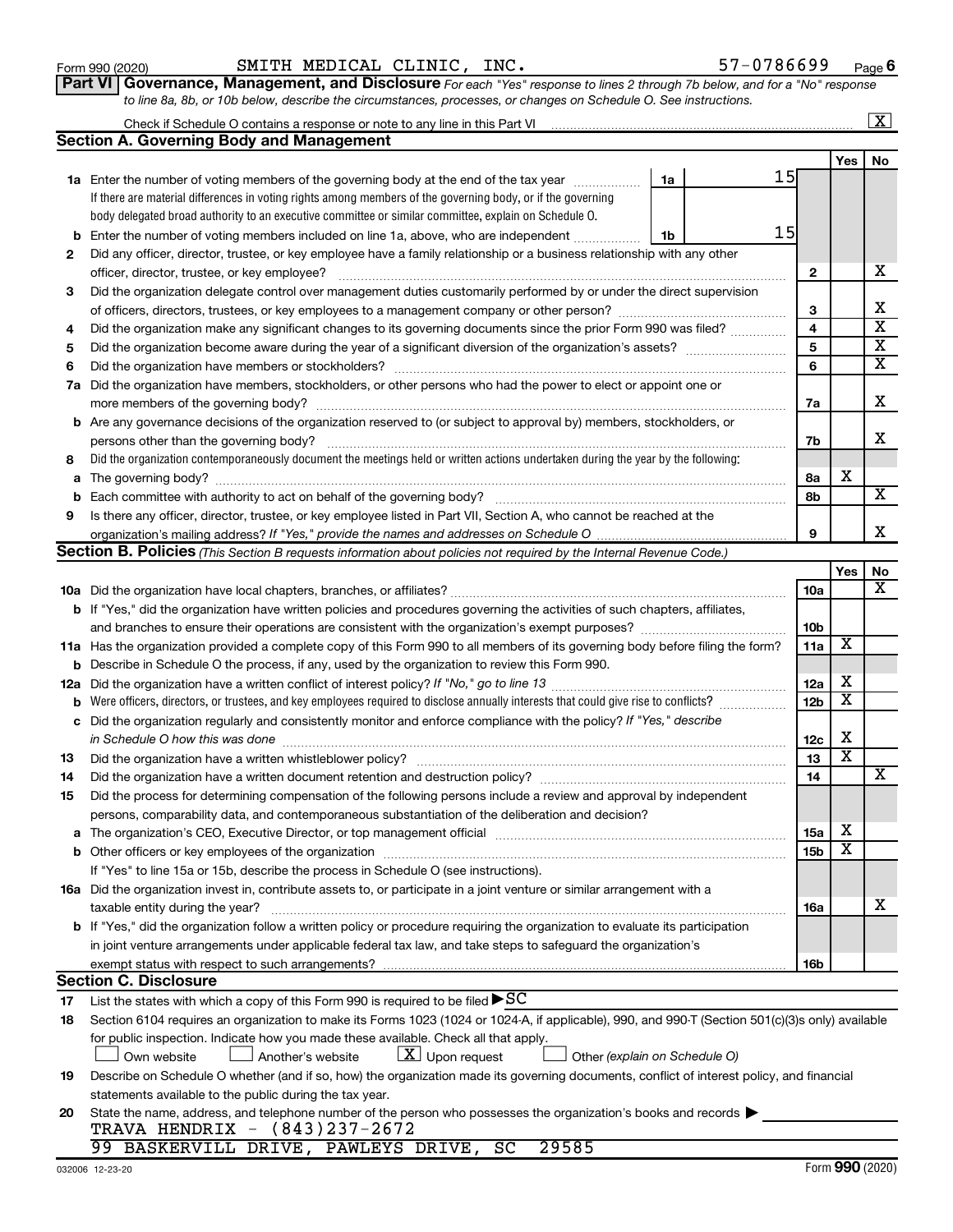#### Check if Schedule O contains a response or note to any line in this Part VII **Part VII Compensation of Officers, Directors, Trustees, Key Employees, Highest Compensated Employees, and Independent Contractors**  $\Box$

**Section A. Officers, Directors, Trustees, Key Employees, and Highest Compensated Employees**

**1a**  Complete this table for all persons required to be listed. Report compensation for the calendar year ending with or within the organization's tax year.  $\bullet$  List all of the organization's current officers, directors, trustees (whether individuals or organizations), regardless of amount of compensation.

Enter -0- in columns (D), (E), and (F) if no compensation was paid.

**•** List all of the organization's current key employees, if any. See instructions for definition of "key employee."

• List the organization's five *current* highest compensated employees (other than an officer, director, trustee, or key employee) who received reportable compensation (Box 5 of Form W-2 and/or Box 7 of Form 1099-MISC) of more than \$100,000 from the organization and any related organizations.

 $\bullet$  List all of the organization's former officers, key employees, and highest compensated employees who received more than \$100,000 of reportable compensation from the organization and any related organizations.

**•** List all of the organization's former directors or trustees that received, in the capacity as a former director or trustee of the organization, more than \$10,000 of reportable compensation from the organization and any related organizations.

See instructions for the order in which to list the persons above.

Check this box if neither the organization nor any related organization compensated any current officer, director, or trustee.  $\Box$ 

| (A)                          | (B)                    |                                                                                                             |                       | (C)         |              |                                 |              | (D)             | (E)             | (F)                          |
|------------------------------|------------------------|-------------------------------------------------------------------------------------------------------------|-----------------------|-------------|--------------|---------------------------------|--------------|-----------------|-----------------|------------------------------|
| Name and title               | Average                | Position<br>(do not check more than one<br>box, unless person is both an<br>officer and a director/trustee) |                       |             |              |                                 | Reportable   | Reportable      | Estimated       |                              |
|                              | hours per              |                                                                                                             |                       |             |              | compensation                    | compensation | amount of       |                 |                              |
|                              | week                   |                                                                                                             |                       |             |              |                                 |              | from            | from related    | other                        |
|                              | (list any              |                                                                                                             |                       |             |              |                                 |              | the             | organizations   | compensation                 |
|                              | hours for              |                                                                                                             |                       |             |              |                                 |              | organization    | (W-2/1099-MISC) | from the                     |
|                              | related                |                                                                                                             |                       |             |              |                                 |              | (W-2/1099-MISC) |                 | organization                 |
|                              | organizations<br>below |                                                                                                             |                       |             |              |                                 |              |                 |                 | and related<br>organizations |
|                              | line)                  | Individual trustee or director                                                                              | Institutional trustee | Officer     | Key employee | Highest compensated<br>employee | Former       |                 |                 |                              |
| ANNE FAUL<br>(1)             | 40.00                  |                                                                                                             |                       |             |              |                                 |              |                 |                 |                              |
| EXECUTIVE DIRECTOR           |                        |                                                                                                             |                       | $\mathbf X$ |              |                                 |              | 65,394.         | $\mathbf 0$ .   | $\mathbf 0$ .                |
| (2)<br><b>BRUCE BAILEY</b>   | 0.23                   |                                                                                                             |                       |             |              |                                 |              |                 |                 |                              |
| EX OFFICIO                   |                        | X                                                                                                           |                       |             |              |                                 |              | 0.              | $\mathbf 0$ .   | 0.                           |
| (3)<br>TRAVA HENDRIX         | 0.46                   |                                                                                                             |                       |             |              |                                 |              |                 |                 |                              |
| <b>TREASURER</b>             |                        | $\mathbf X$                                                                                                 |                       | $\mathbf X$ |              |                                 |              | 0.              | 0.              | $\mathbf 0$ .                |
| ERIC ARMSTRONG<br>(4)        | 0.23                   |                                                                                                             |                       |             |              |                                 |              |                 |                 |                              |
| <b>DIRECTOR</b>              |                        | X                                                                                                           |                       |             |              |                                 |              | 0.              | 0.              | $\mathbf 0$ .                |
| TERESA NOLAN, MD<br>(5)      | 0.19                   |                                                                                                             |                       |             |              |                                 |              |                 |                 |                              |
| <b>DIRECTOR</b>              |                        | $\mathbf X$                                                                                                 |                       |             |              |                                 |              | 0.              | 0.              | $\mathbf 0$ .                |
| (6) KATHLEEN HUGHES          | 0.46                   |                                                                                                             |                       |             |              |                                 |              |                 |                 |                              |
| <b>DIRECTOR</b>              |                        | X                                                                                                           |                       |             |              |                                 |              | 0.              | 0.              | $\mathbf 0$ .                |
| (7) REV. WILL KEITH          | 0.19                   |                                                                                                             |                       |             |              |                                 |              |                 |                 |                              |
| EX OFFICIO                   |                        | $\mathbf X$                                                                                                 |                       |             |              |                                 |              | 0.              | 0.              | $\mathbf 0$ .                |
| CHARLOTTE MOORE, PA-C<br>(8) | 0.19                   |                                                                                                             |                       |             |              |                                 |              |                 |                 |                              |
| <b>DIRECTOR</b>              |                        | $\mathbf X$                                                                                                 |                       |             |              |                                 |              | 0.              | 0.              | $\mathbf 0$ .                |
| (9) DOUG EGGIMAN             | 0.46                   |                                                                                                             |                       |             |              |                                 |              |                 |                 |                              |
| <b>DIRECTOR</b>              |                        | X                                                                                                           |                       |             |              |                                 |              | 0.              | 0.              | $\mathbf 0$ .                |
| (10) NANCY LAPRADE           | 0.77                   |                                                                                                             |                       |             |              |                                 |              |                 |                 |                              |
| <b>BOARD CHAIR</b>           |                        | $\mathbf X$                                                                                                 |                       | $\mathbf X$ |              |                                 |              | 0.              | $\mathbf 0$ .   | $\mathbf 0$ .                |
| (11) THEO KRAPELS            | 0.77                   |                                                                                                             |                       |             |              |                                 |              |                 |                 |                              |
| <b>DIRECTOR</b>              |                        | $\mathbf X$                                                                                                 |                       |             |              |                                 |              | 0.              | $\mathbf 0$ .   | $\mathbf 0$ .                |
| (12) RUSSELL VEDDER          | 0.23                   |                                                                                                             |                       |             |              |                                 |              |                 |                 |                              |
| VICE CHAIR                   |                        | $\rm X$                                                                                                     |                       | $\rm X$     |              |                                 |              | 0.              | $\mathbf 0$ .   | $\mathbf 0$ .                |
| (13) VICKI GRANT             | 0.77                   |                                                                                                             |                       |             |              |                                 |              |                 |                 |                              |
| SECRETARY                    |                        | X                                                                                                           |                       | $\mathbf X$ |              |                                 |              | 0.              | $\mathbf 0$ .   | $\mathbf 0$ .                |
| (14) LEDA MCINTRYE-HALL      | 0.12                   |                                                                                                             |                       |             |              |                                 |              |                 |                 |                              |
| <b>DIRECTOR</b>              |                        | $\mathbf X$                                                                                                 |                       |             |              |                                 |              | 0.              | $\mathbf 0$ .   | $\mathbf 0$ .                |
| (15) DEB HARRIS              | 0.19                   |                                                                                                             |                       |             |              |                                 |              |                 |                 |                              |
| <b>DIRECTOR</b>              |                        | X                                                                                                           |                       |             |              |                                 |              | 0.              | $\mathbf 0$ .   | $\mathbf 0$ .                |
| (16) TOM DUERR               | 0.19                   |                                                                                                             |                       |             |              |                                 |              |                 |                 |                              |
| <b>DIRECTOR</b>              |                        | X                                                                                                           |                       |             |              |                                 |              | 0.              | $\mathbf 0$ .   | $\mathbf 0$ .                |
|                              |                        |                                                                                                             |                       |             |              |                                 |              |                 |                 |                              |
|                              |                        |                                                                                                             |                       |             |              |                                 |              |                 |                 |                              |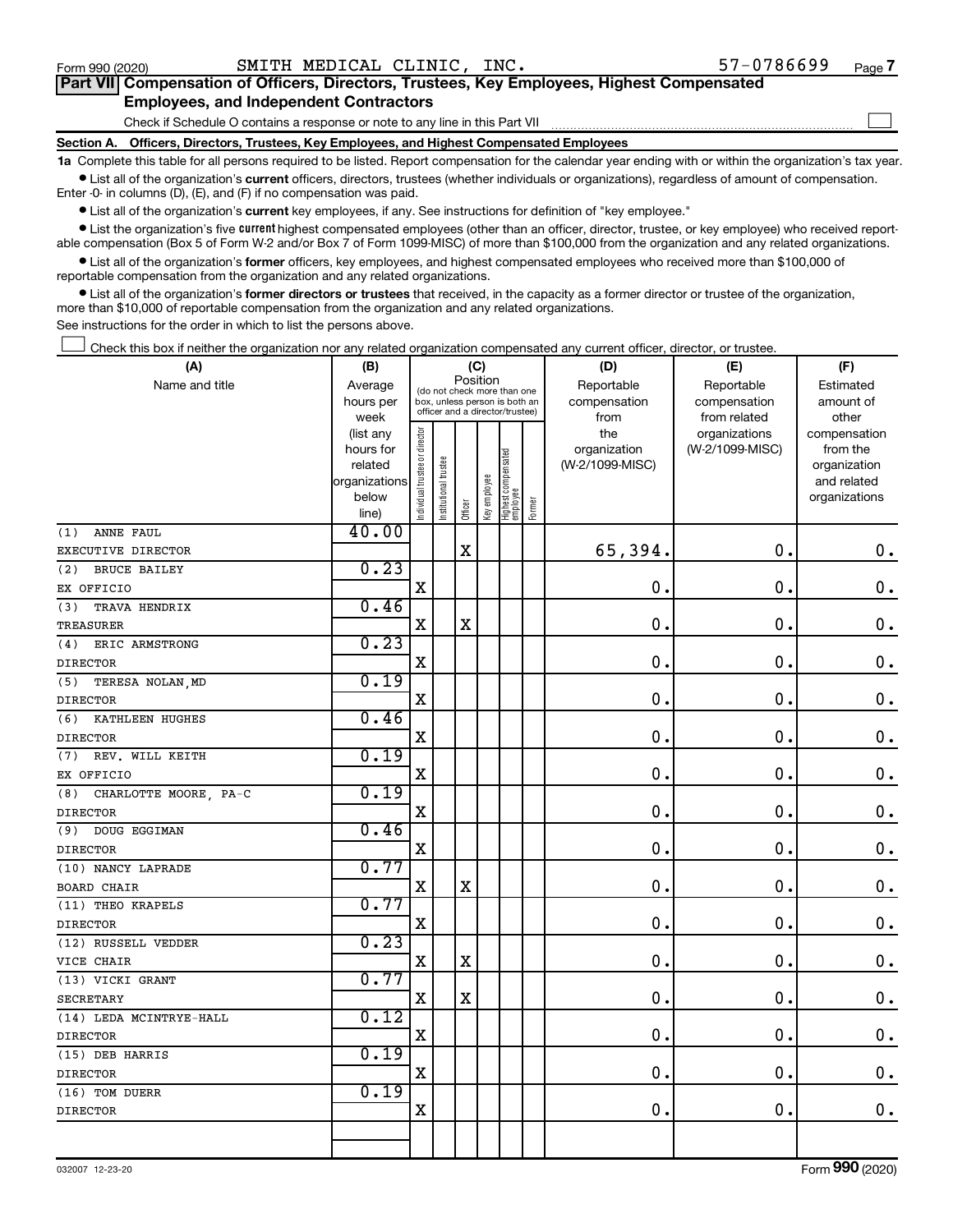|   | Form 990 (2020)                                                                                                                                                                                                                                                | SMITH MEDICAL CLINIC, INC.                              |                                                                                                                                                                        |                       |         |              |                                  |                       |                                 | 57-0786699      |          |                                                                    | Page 8                               |                                                        |  |
|---|----------------------------------------------------------------------------------------------------------------------------------------------------------------------------------------------------------------------------------------------------------------|---------------------------------------------------------|------------------------------------------------------------------------------------------------------------------------------------------------------------------------|-----------------------|---------|--------------|----------------------------------|-----------------------|---------------------------------|-----------------|----------|--------------------------------------------------------------------|--------------------------------------|--------------------------------------------------------|--|
|   | <b>Part VII</b><br>Section A. Officers, Directors, Trustees, Key Employees, and Highest Compensated Employees (continued)                                                                                                                                      |                                                         |                                                                                                                                                                        |                       |         |              |                                  |                       |                                 |                 |          |                                                                    |                                      |                                                        |  |
|   | (A)<br>Name and title                                                                                                                                                                                                                                          | (B)<br>Average<br>hours per<br>week<br>(list any        | (C)<br>(D)<br>Position<br>Reportable<br>(do not check more than one<br>compensation<br>box, unless person is both an<br>officer and a director/trustee)<br>from<br>the |                       |         |              |                                  |                       |                                 |                 |          | (E)<br>Reportable<br>compensation<br>from related<br>organizations |                                      | (F)<br>Estimated<br>amount of<br>other<br>compensation |  |
|   |                                                                                                                                                                                                                                                                | hours for<br>related<br>organizations<br>below<br>line) | director<br>Individual trustee or                                                                                                                                      | Institutional trustee | Officer | Key employee | Highest compensated<br> employee | Former                | organization<br>(W-2/1099-MISC) | (W-2/1099-MISC) |          | from the<br>organization<br>and related<br>organizations           |                                      |                                                        |  |
|   |                                                                                                                                                                                                                                                                |                                                         |                                                                                                                                                                        |                       |         |              |                                  |                       |                                 |                 |          |                                                                    |                                      |                                                        |  |
|   |                                                                                                                                                                                                                                                                |                                                         |                                                                                                                                                                        |                       |         |              |                                  |                       |                                 |                 |          |                                                                    |                                      |                                                        |  |
|   |                                                                                                                                                                                                                                                                |                                                         |                                                                                                                                                                        |                       |         |              |                                  |                       |                                 |                 |          |                                                                    |                                      |                                                        |  |
|   |                                                                                                                                                                                                                                                                |                                                         |                                                                                                                                                                        |                       |         |              |                                  |                       |                                 |                 |          |                                                                    |                                      |                                                        |  |
|   |                                                                                                                                                                                                                                                                |                                                         |                                                                                                                                                                        |                       |         |              |                                  |                       |                                 |                 |          |                                                                    |                                      |                                                        |  |
|   |                                                                                                                                                                                                                                                                |                                                         |                                                                                                                                                                        |                       |         |              |                                  |                       |                                 |                 |          |                                                                    |                                      |                                                        |  |
|   |                                                                                                                                                                                                                                                                |                                                         |                                                                                                                                                                        |                       |         |              |                                  |                       |                                 |                 |          |                                                                    |                                      |                                                        |  |
|   |                                                                                                                                                                                                                                                                |                                                         |                                                                                                                                                                        |                       |         |              |                                  |                       |                                 |                 |          |                                                                    |                                      |                                                        |  |
|   |                                                                                                                                                                                                                                                                |                                                         |                                                                                                                                                                        |                       |         |              |                                  |                       |                                 |                 |          |                                                                    |                                      |                                                        |  |
|   | 1b Subtotal<br>c Total from continuation sheets to Part VII, Section A manuscription of the State of Total Total Co                                                                                                                                            |                                                         |                                                                                                                                                                        |                       |         |              |                                  | $\blacktriangleright$ | 65,394.<br>σ.                   |                 | σ.<br>σ. |                                                                    | $\overline{0}$ .<br>$\overline{0}$ . |                                                        |  |
|   |                                                                                                                                                                                                                                                                |                                                         |                                                                                                                                                                        |                       |         |              |                                  |                       | 65,394.                         |                 | σ.       |                                                                    | $\overline{0}$ .                     |                                                        |  |
| 2 | Total number of individuals (including but not limited to those listed above) who received more than \$100,000 of reportable<br>compensation from the organization $\blacktriangleright$                                                                       |                                                         |                                                                                                                                                                        |                       |         |              |                                  |                       |                                 |                 |          |                                                                    | 0                                    |                                                        |  |
|   |                                                                                                                                                                                                                                                                |                                                         |                                                                                                                                                                        |                       |         |              |                                  |                       |                                 |                 |          | Yes                                                                | No                                   |                                                        |  |
| 3 | Did the organization list any former officer, director, trustee, key employee, or highest compensated employee on<br>line 1a? If "Yes," complete Schedule J for such individual manufactured content to the successive complete schedule J for such individual |                                                         |                                                                                                                                                                        |                       |         |              |                                  |                       |                                 |                 | 3        |                                                                    | X                                    |                                                        |  |
|   | For any individual listed on line 1a, is the sum of reportable compensation and other compensation from the organization<br>and related organizations greater than \$150,000? If "Yes," complete Schedule J for such individual                                |                                                         |                                                                                                                                                                        |                       |         |              |                                  |                       |                                 |                 | 4        |                                                                    | X                                    |                                                        |  |
| 5 | Did any person listed on line 1a receive or accrue compensation from any unrelated organization or individual for services                                                                                                                                     |                                                         |                                                                                                                                                                        |                       |         |              |                                  |                       |                                 |                 | 5        |                                                                    | x                                    |                                                        |  |
|   | <b>Section B. Independent Contractors</b>                                                                                                                                                                                                                      |                                                         |                                                                                                                                                                        |                       |         |              |                                  |                       |                                 |                 |          |                                                                    |                                      |                                                        |  |
| 1 | Complete this table for your five highest compensated independent contractors that received more than \$100,000 of compensation from<br>the organization. Report compensation for the calendar year ending with or within the organization's tax year.         |                                                         |                                                                                                                                                                        |                       |         |              |                                  |                       |                                 |                 |          |                                                                    |                                      |                                                        |  |
|   | (A)<br>Name and business address                                                                                                                                                                                                                               |                                                         |                                                                                                                                                                        | <b>NONE</b>           |         |              |                                  |                       | (B)<br>Description of services  |                 |          | (C)<br>Compensation                                                |                                      |                                                        |  |
|   |                                                                                                                                                                                                                                                                |                                                         |                                                                                                                                                                        |                       |         |              |                                  |                       |                                 |                 |          |                                                                    |                                      |                                                        |  |
|   |                                                                                                                                                                                                                                                                |                                                         |                                                                                                                                                                        |                       |         |              |                                  |                       |                                 |                 |          |                                                                    |                                      |                                                        |  |
|   |                                                                                                                                                                                                                                                                |                                                         |                                                                                                                                                                        |                       |         |              |                                  |                       |                                 |                 |          |                                                                    |                                      |                                                        |  |
|   |                                                                                                                                                                                                                                                                |                                                         |                                                                                                                                                                        |                       |         |              |                                  |                       |                                 |                 |          |                                                                    |                                      |                                                        |  |
| 2 | Total number of independent contractors (including but not limited to those listed above) who received more than<br>\$100,000 of compensation from the organization                                                                                            |                                                         |                                                                                                                                                                        |                       |         |              | 0                                |                       |                                 |                 |          |                                                                    |                                      |                                                        |  |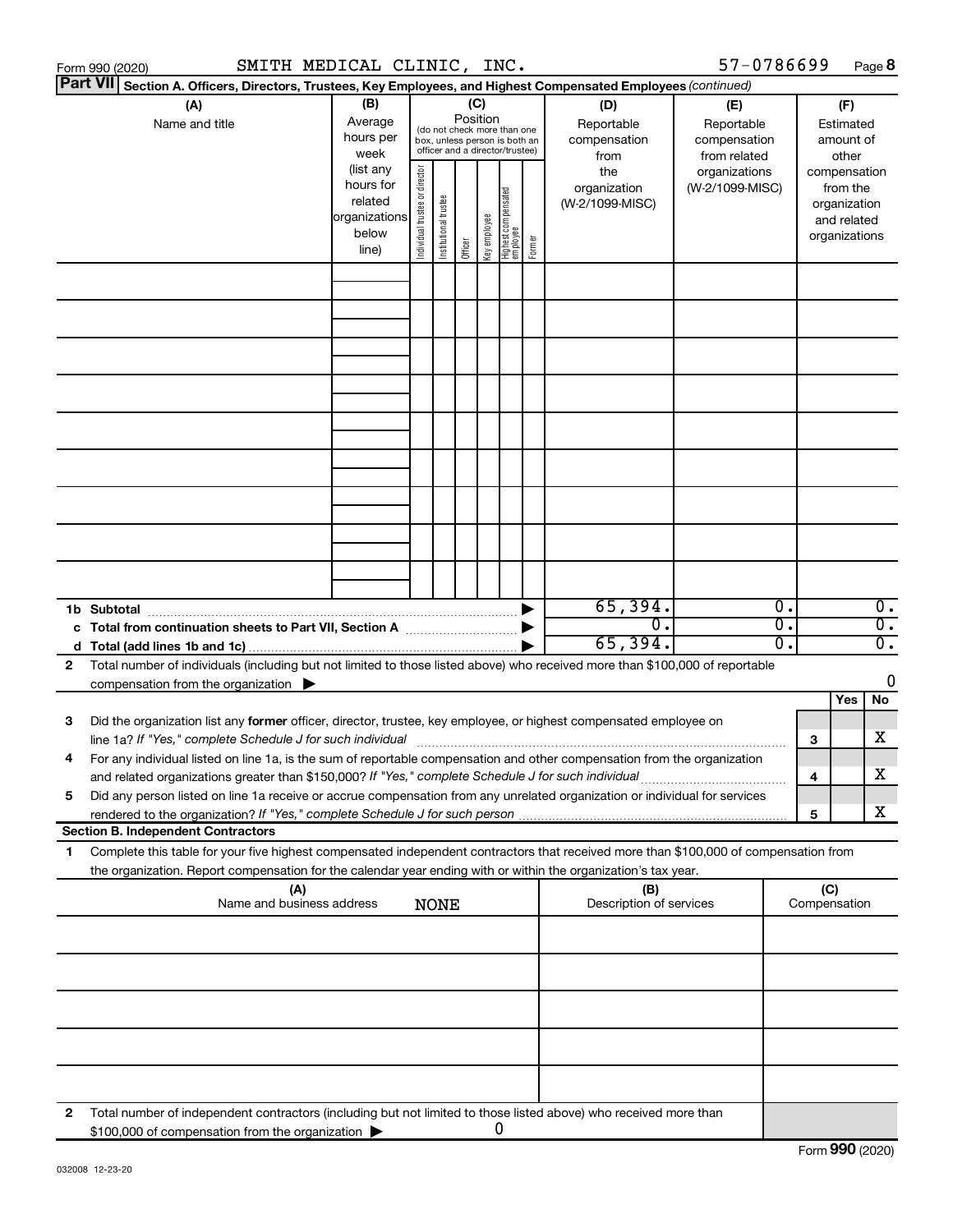|                                                           |                  | Form 990 (2020)                                                              |                | SMITH MEDICAL CLINIC, INC. |               |                                    | 57-0786699      | Page 9                               |
|-----------------------------------------------------------|------------------|------------------------------------------------------------------------------|----------------|----------------------------|---------------|------------------------------------|-----------------|--------------------------------------|
|                                                           | <b>Part VIII</b> | <b>Statement of Revenue</b>                                                  |                |                            |               |                                    |                 |                                      |
|                                                           |                  |                                                                              |                |                            | (A)           | (B)                                | $\overline{C}$  | (D)                                  |
|                                                           |                  |                                                                              |                |                            | Total revenue | Related or exempt                  | Unrelated       | Revenue excluded                     |
|                                                           |                  |                                                                              |                |                            |               | function revenue business revenuel |                 | from tax under<br>sections 512 - 514 |
|                                                           |                  | 1 a Federated campaigns                                                      | 1a             |                            |               |                                    |                 |                                      |
|                                                           |                  | <b>b</b> Membership dues                                                     | 1 <sub>b</sub> |                            |               |                                    |                 |                                      |
|                                                           |                  | c Fundraising events                                                         | 1 <sub>c</sub> |                            |               |                                    |                 |                                      |
| Contributions, Gifts, Grants<br>and Other Similar Amounts |                  | d Related organizations                                                      | 1 <sub>d</sub> |                            |               |                                    |                 |                                      |
|                                                           |                  | e Government grants (contributions)                                          | 1e             | 108,378.                   |               |                                    |                 |                                      |
|                                                           |                  | f All other contributions, gifts, grants, and                                |                |                            |               |                                    |                 |                                      |
|                                                           |                  | similar amounts not included above                                           | 1f             | 577,743.                   |               |                                    |                 |                                      |
|                                                           |                  | g Noncash contributions included in lines 1a-1f                              | $1g$ \$        |                            |               |                                    |                 |                                      |
|                                                           |                  |                                                                              |                |                            | 686,121.      |                                    |                 |                                      |
|                                                           |                  |                                                                              |                | <b>Business Code</b>       |               |                                    |                 |                                      |
|                                                           | 2 a              | the control of the control of the control of the control of the control of   |                |                            |               |                                    |                 |                                      |
|                                                           | b                | <u> 1989 - Johann Stein, mars an deus Amerikaansk kommunister (</u>          |                |                            |               |                                    |                 |                                      |
|                                                           | с                |                                                                              |                |                            |               |                                    |                 |                                      |
| Program Service<br>Revenue                                | d                | the contract of the contract of the contract of the contract of              |                |                            |               |                                    |                 |                                      |
|                                                           | f                | All other program service revenue                                            |                |                            |               |                                    |                 |                                      |
|                                                           |                  |                                                                              |                | ▶                          |               |                                    |                 |                                      |
|                                                           | З                | Investment income (including dividends, interest, and                        |                |                            |               |                                    |                 |                                      |
|                                                           |                  |                                                                              |                | ▶                          | 2,929.        |                                    |                 | 2,929.                               |
|                                                           | 4                | Income from investment of tax-exempt bond proceeds                           |                |                            |               |                                    |                 |                                      |
|                                                           | 5                |                                                                              |                |                            |               |                                    |                 |                                      |
|                                                           |                  |                                                                              | (i) Real       | (ii) Personal              |               |                                    |                 |                                      |
|                                                           |                  | l 6a<br>6 a Gross rents<br>$\overline{\phantom{a}}$                          |                |                            |               |                                    |                 |                                      |
|                                                           |                  | <b>b</b> Less: rental expenses $\ldots$<br>l 6b                              |                |                            |               |                                    |                 |                                      |
|                                                           | c                | Rental income or (loss)<br>6c                                                |                |                            |               |                                    |                 |                                      |
|                                                           |                  | d Net rental income or (loss)                                                |                |                            |               |                                    |                 |                                      |
|                                                           |                  | 7 a Gross amount from sales of                                               | (i) Securities | (ii) Other                 |               |                                    |                 |                                      |
|                                                           |                  | assets other than inventory<br>7a                                            |                |                            |               |                                    |                 |                                      |
|                                                           |                  | <b>b</b> Less: cost or other basis<br>and sales expenses<br>7b               |                |                            |               |                                    |                 |                                      |
| venue                                                     |                  | 7c<br>c Gain or (loss)                                                       |                |                            |               |                                    |                 |                                      |
| č                                                         |                  |                                                                              |                |                            |               |                                    |                 |                                      |
| Other                                                     |                  | 8 a Gross income from fundraising events (not                                |                |                            |               |                                    |                 |                                      |
|                                                           |                  |                                                                              |                |                            |               |                                    |                 |                                      |
|                                                           |                  | contributions reported on line 1c). See                                      |                |                            |               |                                    |                 |                                      |
|                                                           |                  |                                                                              |                | $ a_2 124, 175.$           |               |                                    |                 |                                      |
|                                                           |                  | <b>b</b> Less: direct expenses                                               |                | 16,011.<br> 8 <sub>b</sub> |               |                                    |                 |                                      |
|                                                           |                  | c Net income or (loss) from fundraising events                               |                |                            | 108, 164.     |                                    |                 | 108, 164.                            |
|                                                           |                  | 9 a Gross income from gaming activities. See                                 |                |                            |               |                                    |                 |                                      |
|                                                           |                  |                                                                              |                | 9a                         |               |                                    |                 |                                      |
|                                                           |                  | c Net income or (loss) from gaming activities                                |                | 9 <sub>b</sub>             |               |                                    |                 |                                      |
|                                                           |                  | 10 a Gross sales of inventory, less returns                                  |                |                            |               |                                    |                 |                                      |
|                                                           |                  |                                                                              |                | 10a                        |               |                                    |                 |                                      |
|                                                           |                  | <b>b</b> Less: cost of goods sold                                            |                | 10bl                       |               |                                    |                 |                                      |
|                                                           |                  | c Net income or (loss) from sales of inventory                               |                |                            |               |                                    |                 |                                      |
|                                                           |                  |                                                                              |                | <b>Business Code</b>       |               |                                    |                 |                                      |
|                                                           | 11 a             | the control of the control of the control of the control of the control of   |                |                            |               |                                    |                 |                                      |
|                                                           | b                | <u> 1989 - Johann Barbara, martxa alemaniar amerikan personal (h. 1989).</u> |                |                            |               |                                    |                 |                                      |
| Miscellaneous<br>Revenue                                  | C                | the control of the control of the control of the control of the control of   |                |                            |               |                                    |                 |                                      |
|                                                           |                  |                                                                              |                |                            |               |                                    |                 |                                      |
|                                                           |                  |                                                                              |                | ▶                          |               |                                    |                 |                                      |
|                                                           | 12               |                                                                              |                |                            | 797, 214.     | 0.                                 | $\overline{0.}$ | 111,093.                             |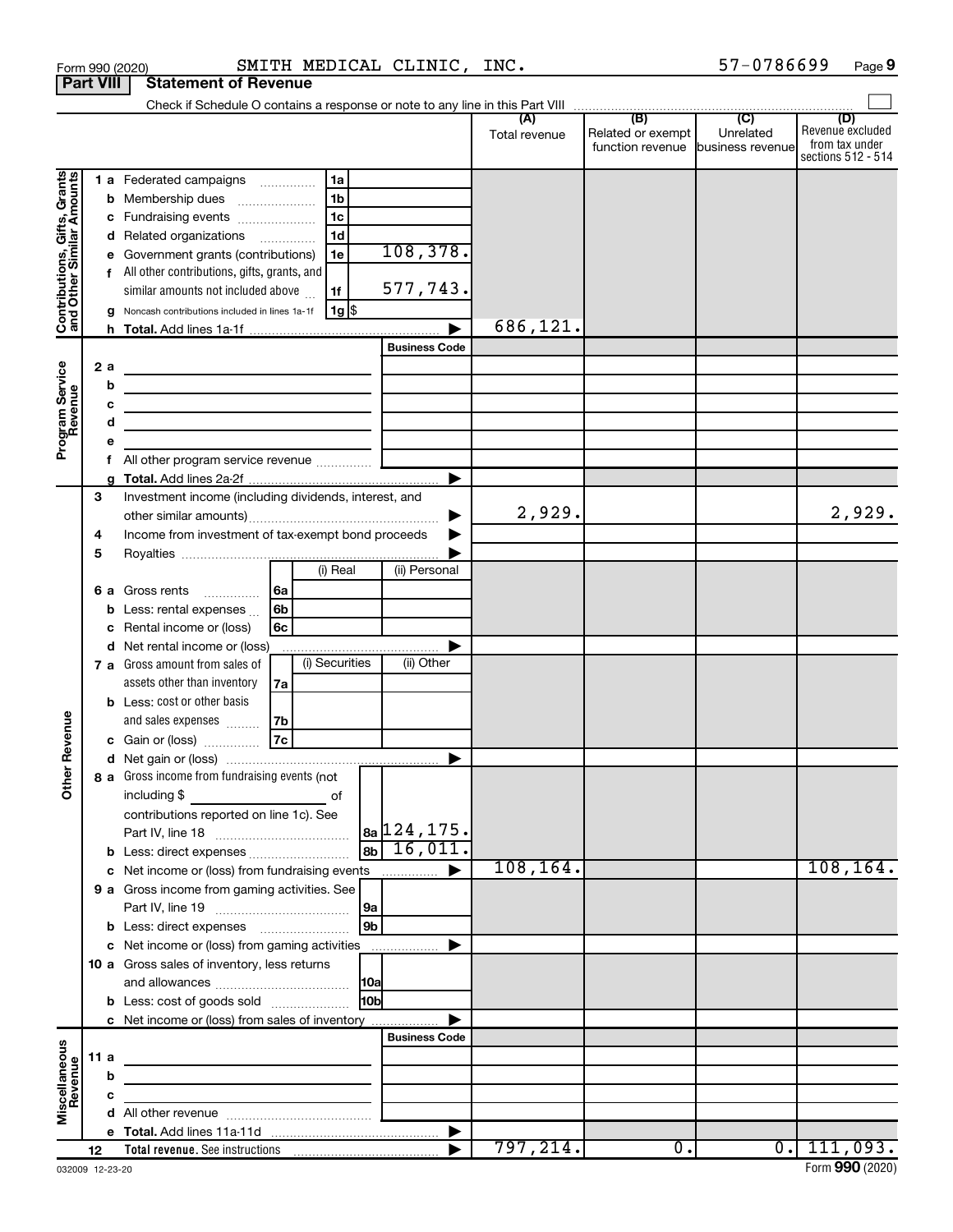Form 990 (2020) Page SMITH MEDICAL CLINIC, INC. 57-0786699 **Part IX Statement of Functional Expenses**

*Section 501(c)(3) and 501(c)(4) organizations must complete all columns. All other organizations must complete column (A).*

|              | Check if Schedule O contains a response or note to any line in this Part IX                              |                       |                                    |                                           |                                |  |  |  |
|--------------|----------------------------------------------------------------------------------------------------------|-----------------------|------------------------------------|-------------------------------------------|--------------------------------|--|--|--|
|              | Do not include amounts reported on lines 6b,<br>7b, 8b, 9b, and 10b of Part VIII.                        | (A)<br>Total expenses | (B)<br>Program service<br>expenses | (C)<br>Management and<br>general expenses | (D)<br>Fundraising<br>expenses |  |  |  |
| 1.           | Grants and other assistance to domestic organizations                                                    |                       |                                    |                                           |                                |  |  |  |
|              | and domestic governments. See Part IV, line 21                                                           |                       |                                    |                                           |                                |  |  |  |
| $\mathbf{2}$ | Grants and other assistance to domestic                                                                  |                       |                                    |                                           |                                |  |  |  |
|              | individuals. See Part IV, line 22                                                                        |                       |                                    |                                           |                                |  |  |  |
| 3            | Grants and other assistance to foreign                                                                   |                       |                                    |                                           |                                |  |  |  |
|              | organizations, foreign governments, and foreign                                                          |                       |                                    |                                           |                                |  |  |  |
|              | individuals. See Part IV, lines 15 and 16                                                                |                       |                                    |                                           |                                |  |  |  |
| 4            | Benefits paid to or for members                                                                          |                       |                                    |                                           |                                |  |  |  |
| 5            | Compensation of current officers, directors,                                                             |                       |                                    |                                           |                                |  |  |  |
|              | trustees, and key employees                                                                              | 65,394.               | 29,427.                            | 19,618.                                   | 16,349.                        |  |  |  |
| 6            | Compensation not included above to disqualified                                                          |                       |                                    |                                           |                                |  |  |  |
|              | persons (as defined under section $4958(f)(1)$ ) and                                                     |                       |                                    |                                           |                                |  |  |  |
|              | persons described in section 4958(c)(3)(B)                                                               | 370,784.              | 292,999.                           | 72,229.                                   | 5,556.                         |  |  |  |
| 7<br>8       | Pension plan accruals and contributions (include                                                         |                       |                                    |                                           |                                |  |  |  |
|              | section 401(k) and 403(b) employer contributions)                                                        |                       |                                    |                                           |                                |  |  |  |
| 9            |                                                                                                          |                       |                                    |                                           |                                |  |  |  |
| 10           |                                                                                                          | 33,971.               | $2\overline{5}$ , 112.             | 7,153.                                    | 1,706.                         |  |  |  |
| 11           | Fees for services (nonemployees):                                                                        |                       |                                    |                                           |                                |  |  |  |
|              |                                                                                                          |                       |                                    |                                           |                                |  |  |  |
|              |                                                                                                          |                       |                                    |                                           |                                |  |  |  |
|              |                                                                                                          | 4,750.                | 2,375.                             | 1,900.                                    | 475.                           |  |  |  |
|              |                                                                                                          |                       |                                    |                                           |                                |  |  |  |
|              | e Professional fundraising services. See Part IV, line 17                                                |                       |                                    |                                           |                                |  |  |  |
| f            | Investment management fees                                                                               |                       |                                    |                                           |                                |  |  |  |
|              | g Other. (If line 11g amount exceeds 10% of line 25,                                                     |                       |                                    |                                           |                                |  |  |  |
|              | column (A) amount, list line 11g expenses on Sch O.)                                                     |                       |                                    |                                           |                                |  |  |  |
| 12           |                                                                                                          |                       |                                    |                                           |                                |  |  |  |
| 13           |                                                                                                          | 61,665.               | 27,419.                            | 30,825.                                   | 3,421.                         |  |  |  |
| 14           |                                                                                                          |                       |                                    |                                           |                                |  |  |  |
| 15           |                                                                                                          |                       |                                    |                                           |                                |  |  |  |
| 16<br>17     |                                                                                                          |                       |                                    |                                           |                                |  |  |  |
| 18           | Payments of travel or entertainment expenses                                                             |                       |                                    |                                           |                                |  |  |  |
|              | for any federal, state, or local public officials                                                        |                       |                                    |                                           |                                |  |  |  |
| 19           | Conferences, conventions, and meetings                                                                   |                       |                                    |                                           |                                |  |  |  |
| 20           | Interest                                                                                                 |                       |                                    |                                           |                                |  |  |  |
| 21           |                                                                                                          |                       |                                    |                                           |                                |  |  |  |
| 22           | Depreciation, depletion, and amortization                                                                | 24,222.               | 23,011.                            | 1,211.                                    |                                |  |  |  |
| 23           | Insurance                                                                                                |                       |                                    |                                           |                                |  |  |  |
| 24           | Other expenses. Itemize expenses not covered<br>above (List miscellaneous expenses on line 24e. If       |                       |                                    |                                           |                                |  |  |  |
|              | line 24e amount exceeds 10% of line 25, column (A)<br>amount, list line 24e expenses on Schedule O.)     |                       |                                    |                                           |                                |  |  |  |
| a            | SPECIALTY HEALTHCARE PR                                                                                  | 61,653.               | 61, 653.                           |                                           |                                |  |  |  |
|              | MEDICAL SUPPLIES                                                                                         | 33,449.               | 33,449.                            |                                           |                                |  |  |  |
|              | OTHER OPERATING EXPENSE                                                                                  | 27,849.               | 6,710.                             | 21,139.                                   |                                |  |  |  |
| d            | PHARMACEUTICAL SUPPLIES                                                                                  | 16,424.               | 16,424.                            |                                           |                                |  |  |  |
|              | e All other expenses                                                                                     | 4,344.                | 3,114.                             | 984.                                      | 246.                           |  |  |  |
| 25           | Total functional expenses. Add lines 1 through 24e                                                       | 704,505.              | 521,693.                           | 155,059.                                  | 27,753.                        |  |  |  |
| 26           | Joint costs. Complete this line only if the organization                                                 |                       |                                    |                                           |                                |  |  |  |
|              | reported in column (B) joint costs from a combined<br>educational campaign and fundraising solicitation. |                       |                                    |                                           |                                |  |  |  |
|              | Check here $\blacktriangleright$<br>if following SOP 98-2 (ASC 958-720)                                  |                       |                                    |                                           |                                |  |  |  |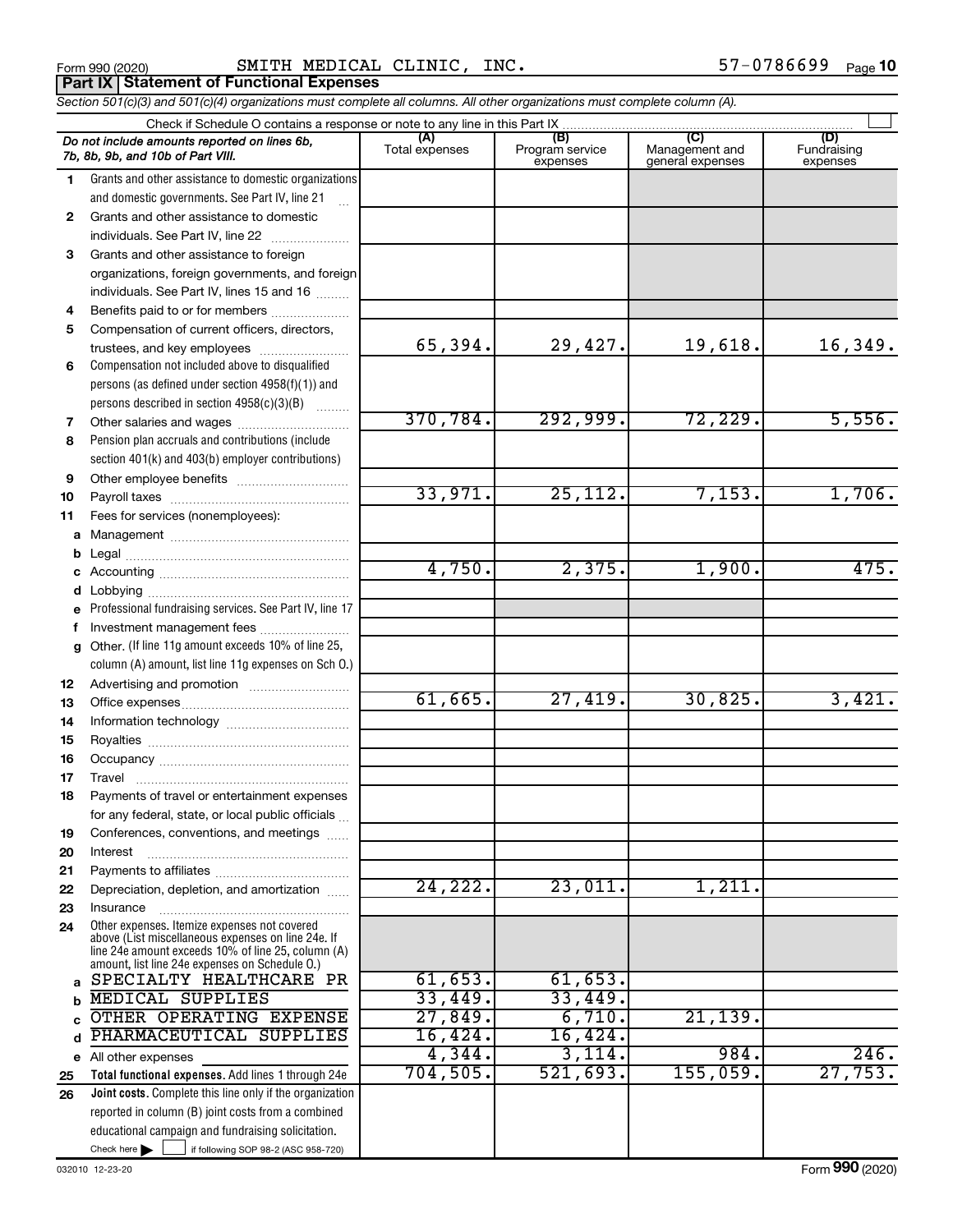| INC.<br>MEDICAL<br>CLINIC,<br>SMITH<br>Form 990 (2020) | 57-0786699<br>Page |
|--------------------------------------------------------|--------------------|
|--------------------------------------------------------|--------------------|

| <b>1 GILA</b>               |    | המומווטפ טוופפנ                                                                                                |           |                |                          |                 |                    |
|-----------------------------|----|----------------------------------------------------------------------------------------------------------------|-----------|----------------|--------------------------|-----------------|--------------------|
|                             |    |                                                                                                                |           |                |                          |                 |                    |
|                             |    |                                                                                                                |           |                | (A)<br>Beginning of year |                 | (B)<br>End of year |
|                             | 1  | Cash - non-interest-bearing                                                                                    |           |                | 100,038.                 | $\mathbf{1}$    | 245,551.           |
|                             | 2  |                                                                                                                | 186, 745. | $\overline{2}$ | 134, 459.                |                 |                    |
|                             | З  |                                                                                                                |           |                | 3                        |                 |                    |
|                             | 4  |                                                                                                                |           |                | 6, 366.                  | $\overline{4}$  | 30,000.            |
|                             | 5  | Loans and other receivables from any current or former officer, director,                                      |           |                |                          |                 |                    |
|                             |    | trustee, key employee, creator or founder, substantial contributor, or 35%                                     |           |                |                          |                 |                    |
|                             |    | controlled entity or family member of any of these persons                                                     |           |                |                          | 5               |                    |
|                             | 6  | Loans and other receivables from other disqualified persons (as defined                                        |           |                |                          |                 |                    |
|                             |    | under section 4958(f)(1)), and persons described in section 4958(c)(3)(B)                                      |           |                |                          | 6               |                    |
|                             | 7  |                                                                                                                |           |                |                          | $\overline{7}$  |                    |
| Assets                      | 8  |                                                                                                                |           |                |                          | 8               |                    |
|                             | 9  | Prepaid expenses and deferred charges [11] [11] Prepaid expenses and deferred charges [11] [11] [11] [11] [11] |           |                | 14,529.                  | 9               | 12,862.            |
|                             |    | <b>10a</b> Land, buildings, and equipment: cost or other                                                       |           |                |                          |                 |                    |
|                             |    | basis. Complete Part VI of Schedule D  10a                                                                     |           | 715,441.       |                          |                 |                    |
|                             |    |                                                                                                                |           | 153, 324.      | 584,839.                 | 10 <sub>c</sub> | 562, 117.          |
|                             | 11 |                                                                                                                |           |                |                          | 11              |                    |
|                             | 12 |                                                                                                                |           |                |                          | 12              |                    |
|                             | 13 |                                                                                                                |           |                |                          | 13              |                    |
|                             | 14 |                                                                                                                |           |                |                          | 14              |                    |
|                             | 15 |                                                                                                                |           | 15             |                          |                 |                    |
|                             | 16 |                                                                                                                |           |                | 892,517.                 | 16              | 984,989.           |
|                             | 17 |                                                                                                                | 6,043.    | 17             | 5,806.                   |                 |                    |
|                             | 18 |                                                                                                                |           |                |                          | 18              |                    |
|                             | 19 |                                                                                                                |           |                |                          | 19              |                    |
|                             | 20 |                                                                                                                |           |                |                          | 20              |                    |
|                             | 21 | Escrow or custodial account liability. Complete Part IV of Schedule D                                          |           |                |                          | 21              |                    |
|                             | 22 | Loans and other payables to any current or former officer, director,                                           |           |                |                          |                 |                    |
| Liabilities                 |    | trustee, key employee, creator or founder, substantial contributor, or 35%                                     |           |                |                          |                 |                    |
|                             |    | controlled entity or family member of any of these persons                                                     |           |                |                          | 22              |                    |
|                             | 23 | Secured mortgages and notes payable to unrelated third parties <i>manumum</i>                                  |           |                |                          | 23              |                    |
|                             | 24 | Unsecured notes and loans payable to unrelated third parties                                                   |           |                |                          | 24              |                    |
|                             | 25 | Other liabilities (including federal income tax, payables to related third                                     |           |                |                          |                 |                    |
|                             |    | parties, and other liabilities not included on lines 17-24). Complete Part X                                   |           |                |                          |                 |                    |
|                             |    | of Schedule D                                                                                                  |           |                |                          | 25              |                    |
|                             | 26 | Total liabilities. Add lines 17 through 25                                                                     |           |                | 6,043.                   | 26              | 5,806.             |
|                             |    | Organizations that follow FASB ASC 958, check here $\blacktriangleright \; \boxed{X}$                          |           |                |                          |                 |                    |
|                             |    | and complete lines 27, 28, 32, and 33.                                                                         |           |                |                          |                 |                    |
|                             | 27 |                                                                                                                |           |                | 875,091.                 | 27              | 977,234.           |
|                             | 28 |                                                                                                                |           |                | 11,383.                  | 28              | 1,949.             |
|                             |    | Organizations that do not follow FASB ASC 958, check here $\blacktriangleright$                                |           |                |                          |                 |                    |
|                             |    | and complete lines 29 through 33.                                                                              |           |                |                          |                 |                    |
|                             | 29 |                                                                                                                |           |                |                          | 29              |                    |
|                             | 30 | Paid-in or capital surplus, or land, building, or equipment fund                                               |           |                |                          | 30              |                    |
| Net Assets or Fund Balances | 31 | Retained earnings, endowment, accumulated income, or other funds                                               |           |                |                          | 31              |                    |
|                             | 32 |                                                                                                                |           |                | 886,474.                 | 32              | 979, 183.          |
|                             | 33 |                                                                                                                |           |                | 892,517.                 | 33              | 984,989.           |
|                             |    |                                                                                                                |           |                |                          |                 | Form 990 (2020)    |

**Part X** | Balance Sheet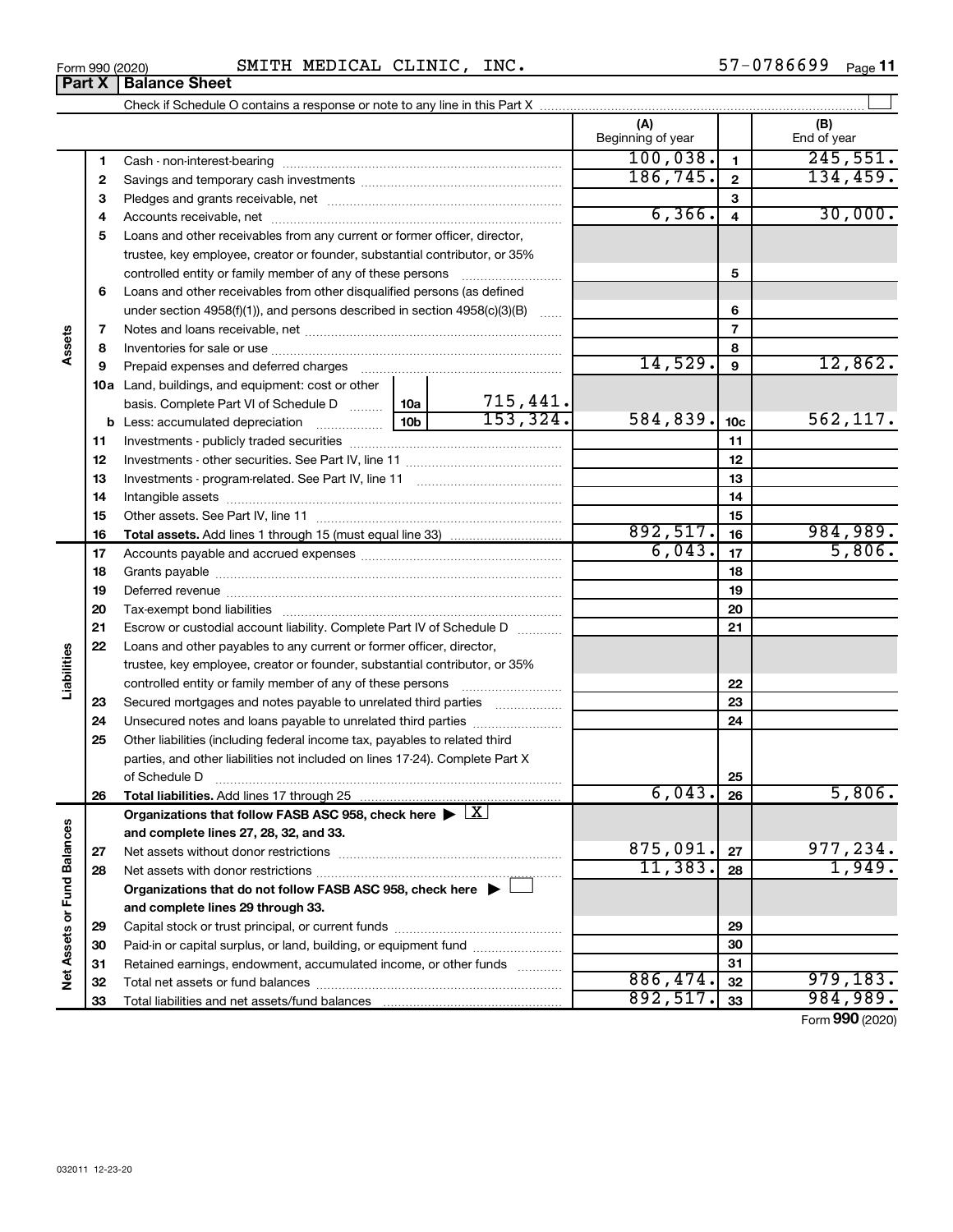|    | SMITH MEDICAL CLINIC, INC.<br>Form 990 (2020)                                                                                                                                                                                  | 57-0786699              |                | Page 12                 |
|----|--------------------------------------------------------------------------------------------------------------------------------------------------------------------------------------------------------------------------------|-------------------------|----------------|-------------------------|
|    | Part XI   Reconciliation of Net Assets                                                                                                                                                                                         |                         |                |                         |
|    |                                                                                                                                                                                                                                |                         |                |                         |
|    |                                                                                                                                                                                                                                |                         |                |                         |
|    |                                                                                                                                                                                                                                | $\mathbf{1}$            |                | 797,214.                |
| 2  |                                                                                                                                                                                                                                | $\mathbf{2}$            |                | 704, 505.               |
| 3  | Revenue less expenses. Subtract line 2 from line 1                                                                                                                                                                             | $\mathbf{3}$            |                | 92,709.                 |
| 4  |                                                                                                                                                                                                                                | $\overline{\mathbf{4}}$ |                | 886,474.                |
| 5  | Net unrealized gains (losses) on investments [11] matter contracts and the state of the state of the state of the state of the state of the state of the state of the state of the state of the state of the state of the stat | 5                       |                |                         |
| 6  |                                                                                                                                                                                                                                | 6                       |                |                         |
| 7  | Investment expenses www.communication.com/www.communication.com/www.communication.com/www.com                                                                                                                                  | $\overline{7}$          |                |                         |
| 8  | Prior period adjustments www.communication.communication.com/news/communication.com/news/communication.com/new                                                                                                                 | 8                       |                |                         |
| 9  |                                                                                                                                                                                                                                | 9                       |                | $\overline{0}$ .        |
| 10 | Net assets or fund balances at end of year. Combine lines 3 through 9 (must equal Part X, line 32,                                                                                                                             |                         |                |                         |
|    |                                                                                                                                                                                                                                | 10                      |                | 979,183.                |
|    | Part XII Financial Statements and Reporting                                                                                                                                                                                    |                         |                |                         |
|    |                                                                                                                                                                                                                                |                         |                | $\overline{\mathbf{x}}$ |
| 1  | Accounting method used to prepare the Form 990: $\Box$ Cash $\boxed{X}$ Accrual $\Box$ Other<br>If the organization changed its method of accounting from a prior year or checked "Other," explain in Schedule O.              |                         |                | <b>No</b><br><b>Yes</b> |
|    |                                                                                                                                                                                                                                |                         | 2a             | x                       |
|    | If "Yes," check a box below to indicate whether the financial statements for the year were compiled or reviewed on a                                                                                                           |                         |                |                         |
|    | separate basis, consolidated basis, or both:                                                                                                                                                                                   |                         |                |                         |
|    | Separate basis<br>Consolidated basis<br>Both consolidated and separate basis<br>$\Box$                                                                                                                                         |                         |                |                         |
|    |                                                                                                                                                                                                                                |                         | 2 <sub>b</sub> | х                       |
|    | If "Yes," check a box below to indicate whether the financial statements for the year were audited on a separate basis,                                                                                                        |                         |                |                         |
|    | consolidated basis, or both:<br>$ \mathbf{X} $ Separate basis<br><b>Consolidated basis</b><br>Both consolidated and separate basis                                                                                             |                         |                |                         |
|    | c If "Yes" to line 2a or 2b, does the organization have a committee that assumes responsibility for oversight of the audit,                                                                                                    |                         |                |                         |
|    | review, or compilation of its financial statements and selection of an independent accountant?                                                                                                                                 |                         | 2c             | X                       |
|    | If the organization changed either its oversight process or selection process during the tax year, explain on Schedule O.                                                                                                      |                         |                |                         |
|    | 3a As a result of a federal award, was the organization required to undergo an audit or audits as set forth in the Single Audit                                                                                                |                         |                |                         |
|    |                                                                                                                                                                                                                                |                         | За             | х                       |
|    | <b>b</b> If "Yes," did the organization undergo the required audit or audits? If the organization did not undergo the required audit                                                                                           |                         |                |                         |
|    |                                                                                                                                                                                                                                |                         |                |                         |

Form (2020) **990**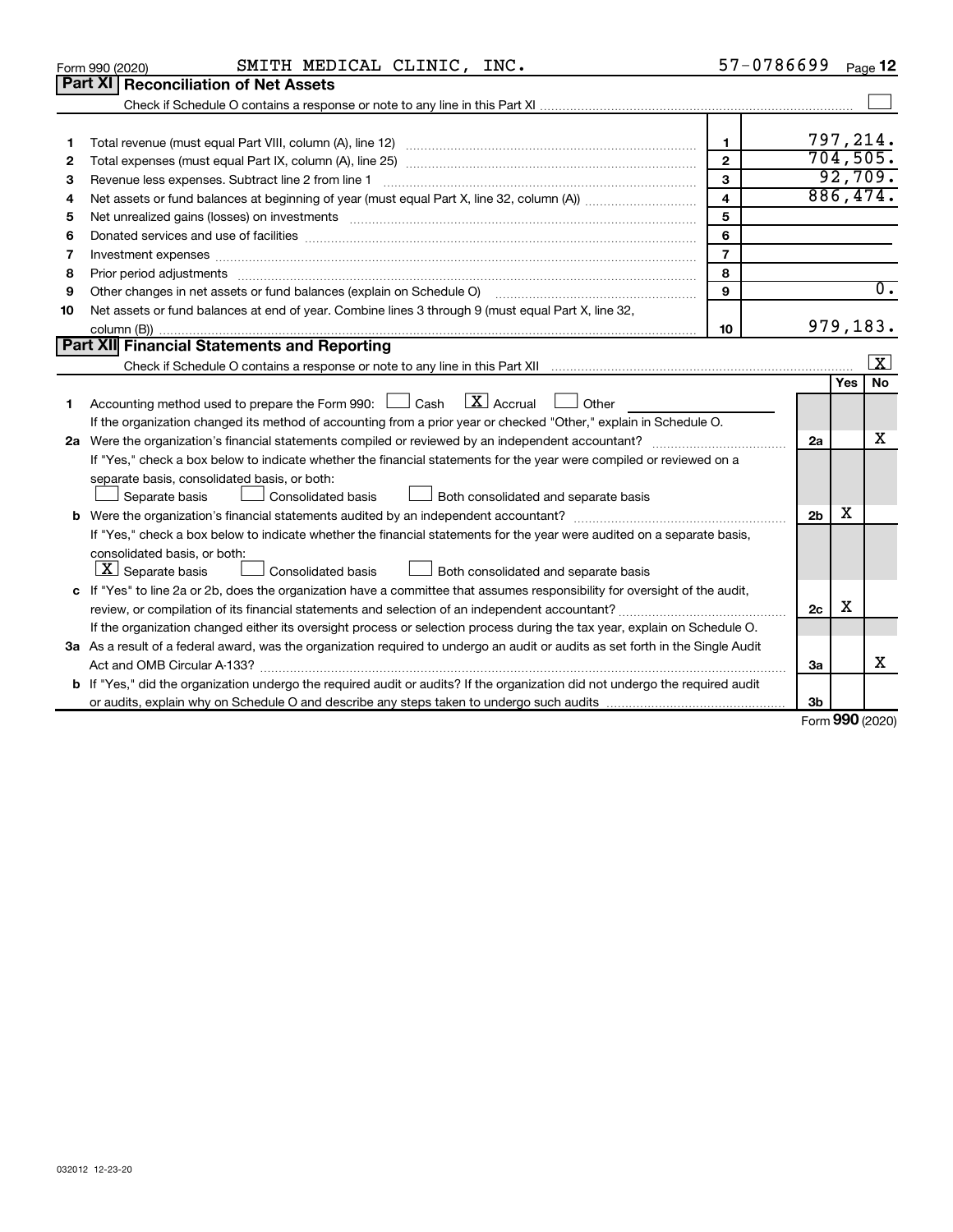**SCHEDULE A**

Department of the Treasury Internal Revenue Service

# Form 990 or 990-EZ) **Public Charity Status and Public Support**<br>
Complete if the organization is a section 501(c)(3) organization or a section<br> **2020**

**4947(a)(1) nonexempt charitable trust. | Attach to Form 990 or Form 990-EZ.** 

|  | Go to www.irs.gov/Form990 for instructions and the latest information. |
|--|------------------------------------------------------------------------|

| OMB No. 1545-0047                   |
|-------------------------------------|
| 02                                  |
| <b>Open to Public</b><br>Inspection |

I.

|        | Name of the organization                                                                                                                          |          |                                                       |                                    |    |                            | <b>Employer identification number</b> |
|--------|---------------------------------------------------------------------------------------------------------------------------------------------------|----------|-------------------------------------------------------|------------------------------------|----|----------------------------|---------------------------------------|
| Part I | Reason for Public Charity Status. (All organizations must complete this part.) See instructions.                                                  |          | SMITH MEDICAL CLINIC, INC.                            |                                    |    |                            | 57-0786699                            |
|        |                                                                                                                                                   |          |                                                       |                                    |    |                            |                                       |
|        | The organization is not a private foundation because it is: (For lines 1 through 12, check only one box.)                                         |          |                                                       |                                    |    |                            |                                       |
| 1.     | A church, convention of churches, or association of churches described in section 170(b)(1)(A)(i).                                                |          |                                                       |                                    |    |                            |                                       |
| 2      | A school described in section 170(b)(1)(A)(ii). (Attach Schedule E (Form 990 or 990-EZ).)                                                         |          |                                                       |                                    |    |                            |                                       |
| з      | A hospital or a cooperative hospital service organization described in section 170(b)(1)(A)(iii).                                                 |          |                                                       |                                    |    |                            |                                       |
| 4      | A medical research organization operated in conjunction with a hospital described in section 170(b)(1)(A)(iii). Enter the hospital's name,        |          |                                                       |                                    |    |                            |                                       |
|        | city, and state:<br>An organization operated for the benefit of a college or university owned or operated by a governmental unit described in     |          |                                                       |                                    |    |                            |                                       |
| 5.     | section 170(b)(1)(A)(iv). (Complete Part II.)                                                                                                     |          |                                                       |                                    |    |                            |                                       |
|        | A federal, state, or local government or governmental unit described in section 170(b)(1)(A)(v).                                                  |          |                                                       |                                    |    |                            |                                       |
| 6.     | 7 $ X $ An organization that normally receives a substantial part of its support from a governmental unit or from the general public described in |          |                                                       |                                    |    |                            |                                       |
|        | section 170(b)(1)(A)(vi). (Complete Part II.)                                                                                                     |          |                                                       |                                    |    |                            |                                       |
| 8      | A community trust described in section 170(b)(1)(A)(vi). (Complete Part II.)                                                                      |          |                                                       |                                    |    |                            |                                       |
| 9      | An agricultural research organization described in section 170(b)(1)(A)(ix) operated in conjunction with a land-grant college                     |          |                                                       |                                    |    |                            |                                       |
|        | or university or a non-land-grant college of agriculture (see instructions). Enter the name, city, and state of the college or                    |          |                                                       |                                    |    |                            |                                       |
|        | university:                                                                                                                                       |          |                                                       |                                    |    |                            |                                       |
| 10     | An organization that normally receives (1) more than 33 1/3% of its support from contributions, membership fees, and gross receipts from          |          |                                                       |                                    |    |                            |                                       |
|        | activities related to its exempt functions, subject to certain exceptions; and (2) no more than 33 1/3% of its support from gross investment      |          |                                                       |                                    |    |                            |                                       |
|        | income and unrelated business taxable income (less section 511 tax) from businesses acquired by the organization after June 30, 1975.             |          |                                                       |                                    |    |                            |                                       |
|        | See section 509(a)(2). (Complete Part III.)                                                                                                       |          |                                                       |                                    |    |                            |                                       |
| 11     | An organization organized and operated exclusively to test for public safety. See section 509(a)(4).                                              |          |                                                       |                                    |    |                            |                                       |
| 12     | An organization organized and operated exclusively for the benefit of, to perform the functions of, or to carry out the purposes of one or        |          |                                                       |                                    |    |                            |                                       |
|        | more publicly supported organizations described in section 509(a)(1) or section 509(a)(2). See section 509(a)(3). Check the box in                |          |                                                       |                                    |    |                            |                                       |
|        | lines 12a through 12d that describes the type of supporting organization and complete lines 12e, 12f, and 12g.                                    |          |                                                       |                                    |    |                            |                                       |
| а      | Type I. A supporting organization operated, supervised, or controlled by its supported organization(s), typically by giving                       |          |                                                       |                                    |    |                            |                                       |
|        | the supported organization(s) the power to regularly appoint or elect a majority of the directors or trustees of the supporting                   |          |                                                       |                                    |    |                            |                                       |
|        | organization. You must complete Part IV, Sections A and B.                                                                                        |          |                                                       |                                    |    |                            |                                       |
| b      | Type II. A supporting organization supervised or controlled in connection with its supported organization(s), by having                           |          |                                                       |                                    |    |                            |                                       |
|        | control or management of the supporting organization vested in the same persons that control or manage the supported                              |          |                                                       |                                    |    |                            |                                       |
|        | organization(s). You must complete Part IV, Sections A and C.                                                                                     |          |                                                       |                                    |    |                            |                                       |
| с      | Type III functionally integrated. A supporting organization operated in connection with, and functionally integrated with,                        |          |                                                       |                                    |    |                            |                                       |
|        | its supported organization(s) (see instructions). You must complete Part IV, Sections A, D, and E.                                                |          |                                                       |                                    |    |                            |                                       |
| d      | Type III non-functionally integrated. A supporting organization operated in connection with its supported organization(s)                         |          |                                                       |                                    |    |                            |                                       |
|        | that is not functionally integrated. The organization generally must satisfy a distribution requirement and an attentiveness                      |          |                                                       |                                    |    |                            |                                       |
|        | requirement (see instructions). You must complete Part IV, Sections A and D, and Part V.                                                          |          |                                                       |                                    |    |                            |                                       |
|        | Check this box if the organization received a written determination from the IRS that it is a Type I, Type II, Type III                           |          |                                                       |                                    |    |                            |                                       |
|        | functionally integrated, or Type III non-functionally integrated supporting organization.                                                         |          |                                                       |                                    |    |                            |                                       |
|        | f Enter the number of supported organizations<br>g Provide the following information about the supported organization(s).                         |          |                                                       |                                    |    |                            |                                       |
|        | (i) Name of supported                                                                                                                             | (ii) EIN | (iii) Type of organization                            | (iv) Is the organization listed    |    | (v) Amount of monetary     | (vi) Amount of other                  |
|        | organization                                                                                                                                      |          | (described on lines 1-10<br>above (see instructions)) | in your governing document?<br>Yes | No | support (see instructions) | support (see instructions)            |
|        |                                                                                                                                                   |          |                                                       |                                    |    |                            |                                       |
|        |                                                                                                                                                   |          |                                                       |                                    |    |                            |                                       |
|        |                                                                                                                                                   |          |                                                       |                                    |    |                            |                                       |
|        |                                                                                                                                                   |          |                                                       |                                    |    |                            |                                       |
|        |                                                                                                                                                   |          |                                                       |                                    |    |                            |                                       |
|        |                                                                                                                                                   |          |                                                       |                                    |    |                            |                                       |
|        |                                                                                                                                                   |          |                                                       |                                    |    |                            |                                       |
|        |                                                                                                                                                   |          |                                                       |                                    |    |                            |                                       |
|        |                                                                                                                                                   |          |                                                       |                                    |    |                            |                                       |
|        |                                                                                                                                                   |          |                                                       |                                    |    |                            |                                       |
| Total  |                                                                                                                                                   |          |                                                       |                                    |    |                            |                                       |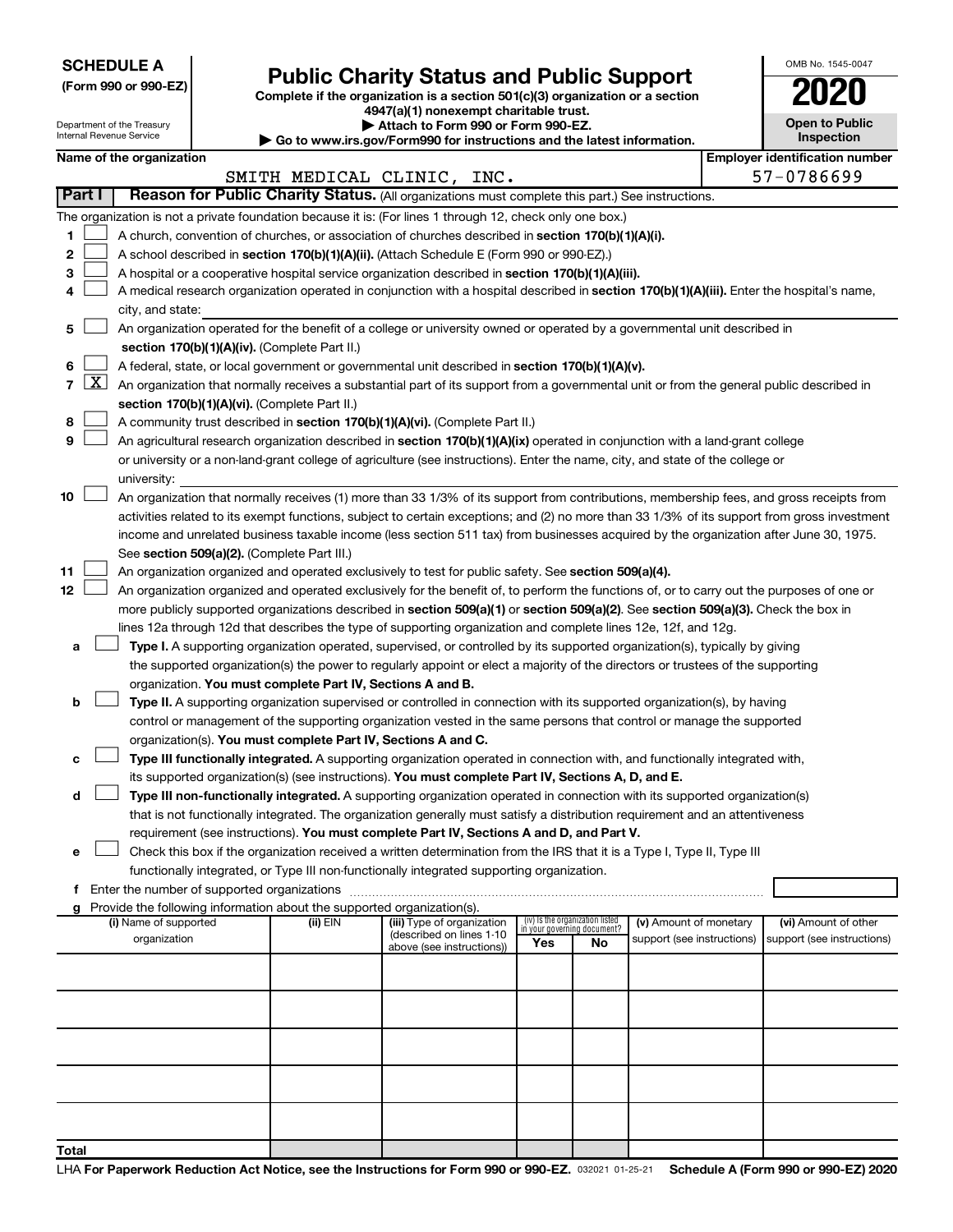#### Schedule A (Form 990 or 990-EZ) 2020 Page SMITH MEDICAL CLINIC, INC. 57-0786699

**Part II Support Schedule for Organizations Described in Sections 170(b)(1)(A)(iv) and 170(b)(1)(A)(vi)**

(Complete only if you checked the box on line 5, 7, or 8 of Part I or if the organization failed to qualify under Part III. If the organization fails to qualify under the tests listed below, please complete Part III.)

| <b>Section A. Public Support</b>                                                                                                                                                                                               |           |           |            |            |           |                                    |
|--------------------------------------------------------------------------------------------------------------------------------------------------------------------------------------------------------------------------------|-----------|-----------|------------|------------|-----------|------------------------------------|
| Calendar year (or fiscal year beginning in)                                                                                                                                                                                    | (a) 2016  | (b) 2017  | $(c)$ 2018 | $(d)$ 2019 | (e) 2020  | (f) Total                          |
| 1 Gifts, grants, contributions, and                                                                                                                                                                                            |           |           |            |            |           |                                    |
| membership fees received. (Do not                                                                                                                                                                                              |           |           |            |            |           |                                    |
| include any "unusual grants.")                                                                                                                                                                                                 | 523, 179. | 494, 911. | 515, 149.  | 523,005.   | 686,121.  | 2,742,365.                         |
| 2 Tax revenues levied for the organ-                                                                                                                                                                                           |           |           |            |            |           |                                    |
| ization's benefit and either paid to                                                                                                                                                                                           |           |           |            |            |           |                                    |
| or expended on its behalf                                                                                                                                                                                                      |           |           |            |            |           |                                    |
| 3 The value of services or facilities                                                                                                                                                                                          |           |           |            |            |           |                                    |
| furnished by a governmental unit to                                                                                                                                                                                            |           |           |            |            |           |                                    |
| the organization without charge                                                                                                                                                                                                |           |           |            |            |           |                                    |
| 4 Total. Add lines 1 through 3                                                                                                                                                                                                 | 523, 179. | 494, 911. | 515, 149.  | 523,005.   | 686, 121. | 2,742,365.                         |
| 5 The portion of total contributions                                                                                                                                                                                           |           |           |            |            |           |                                    |
| by each person (other than a                                                                                                                                                                                                   |           |           |            |            |           |                                    |
| governmental unit or publicly                                                                                                                                                                                                  |           |           |            |            |           |                                    |
| supported organization) included                                                                                                                                                                                               |           |           |            |            |           |                                    |
| on line 1 that exceeds 2% of the                                                                                                                                                                                               |           |           |            |            |           |                                    |
| amount shown on line 11,                                                                                                                                                                                                       |           |           |            |            |           |                                    |
| column (f)                                                                                                                                                                                                                     |           |           |            |            |           |                                    |
| 6 Public support. Subtract line 5 from line 4.                                                                                                                                                                                 |           |           |            |            |           | 2,742,365.                         |
| <b>Section B. Total Support</b>                                                                                                                                                                                                |           |           |            |            |           |                                    |
| Calendar year (or fiscal year beginning in)                                                                                                                                                                                    | (a) 2016  | (b) 2017  | $(c)$ 2018 | $(d)$ 2019 | (e) 2020  | (f) Total                          |
| 7 Amounts from line 4                                                                                                                                                                                                          | 523, 179. | 494,911.  | 515, 149.  | 523,005.   | 686, 121. | 2,742,365.                         |
| 8 Gross income from interest,                                                                                                                                                                                                  |           |           |            |            |           |                                    |
| dividends, payments received on                                                                                                                                                                                                |           |           |            |            |           |                                    |
| securities loans, rents, royalties,                                                                                                                                                                                            |           |           |            |            |           |                                    |
| and income from similar sources                                                                                                                                                                                                | 1,688.    | 1,873.    | 92.        | 3,330.     | 2,929.    | 9,912.                             |
| 9 Net income from unrelated business                                                                                                                                                                                           |           |           |            |            |           |                                    |
| activities, whether or not the                                                                                                                                                                                                 |           |           |            |            |           |                                    |
| business is regularly carried on                                                                                                                                                                                               |           |           |            |            |           |                                    |
| 10 Other income. Do not include gain                                                                                                                                                                                           |           |           |            |            |           |                                    |
| or loss from the sale of capital                                                                                                                                                                                               |           |           |            |            |           |                                    |
| assets (Explain in Part VI.)                                                                                                                                                                                                   |           |           |            |            |           |                                    |
| <b>11 Total support.</b> Add lines 7 through 10                                                                                                                                                                                |           |           |            |            |           | 2,752,277.                         |
| <b>12</b> Gross receipts from related activities, etc. (see instructions)                                                                                                                                                      |           |           |            |            | 12        |                                    |
| 13 First 5 years. If the Form 990 is for the organization's first, second, third, fourth, or fifth tax year as a section 501(c)(3)                                                                                             |           |           |            |            |           |                                    |
| organization, check this box and stop here                                                                                                                                                                                     |           |           |            |            |           |                                    |
| <b>Section C. Computation of Public Support Percentage</b>                                                                                                                                                                     |           |           |            |            |           |                                    |
|                                                                                                                                                                                                                                |           |           |            |            | 14        | 99.64<br>%                         |
|                                                                                                                                                                                                                                |           |           |            |            | 15        | 99.84<br>%                         |
| 16a 33 1/3% support test - 2020. If the organization did not check the box on line 13, and line 14 is 33 1/3% or more, check this box and                                                                                      |           |           |            |            |           |                                    |
| stop here. The organization qualifies as a publicly supported organization manufaction manufacture or the organization manufacture or the organization manufacture or the organization manufacture or the state of the state o |           |           |            |            |           | $\blacktriangleright$ $\mathbf{X}$ |
| b 33 1/3% support test - 2019. If the organization did not check a box on line 13 or 16a, and line 15 is 33 1/3% or more, check this box                                                                                       |           |           |            |            |           |                                    |
|                                                                                                                                                                                                                                |           |           |            |            |           |                                    |
| 17a 10% -facts-and-circumstances test - 2020. If the organization did not check a box on line 13, 16a, or 16b, and line 14 is 10% or more,                                                                                     |           |           |            |            |           |                                    |
| and if the organization meets the facts-and-circumstances test, check this box and stop here. Explain in Part VI how the organization                                                                                          |           |           |            |            |           |                                    |
| meets the facts-and-circumstances test. The organization qualifies as a publicly supported organization                                                                                                                        |           |           |            |            |           |                                    |
| <b>b 10%</b> -facts-and-circumstances test - 2019. If the organization did not check a box on line 13, 16a, 16b, or 17a, and line 15 is 10% or                                                                                 |           |           |            |            |           |                                    |
| more, and if the organization meets the facts-and-circumstances test, check this box and stop here. Explain in Part VI how the                                                                                                 |           |           |            |            |           |                                    |
| organization meets the facts-and-circumstances test. The organization qualifies as a publicly supported organization                                                                                                           |           |           |            |            |           |                                    |
| 18 Private foundation. If the organization did not check a box on line 13, 16a, 16b, 17a, or 17b, check this box and see instructions                                                                                          |           |           |            |            |           |                                    |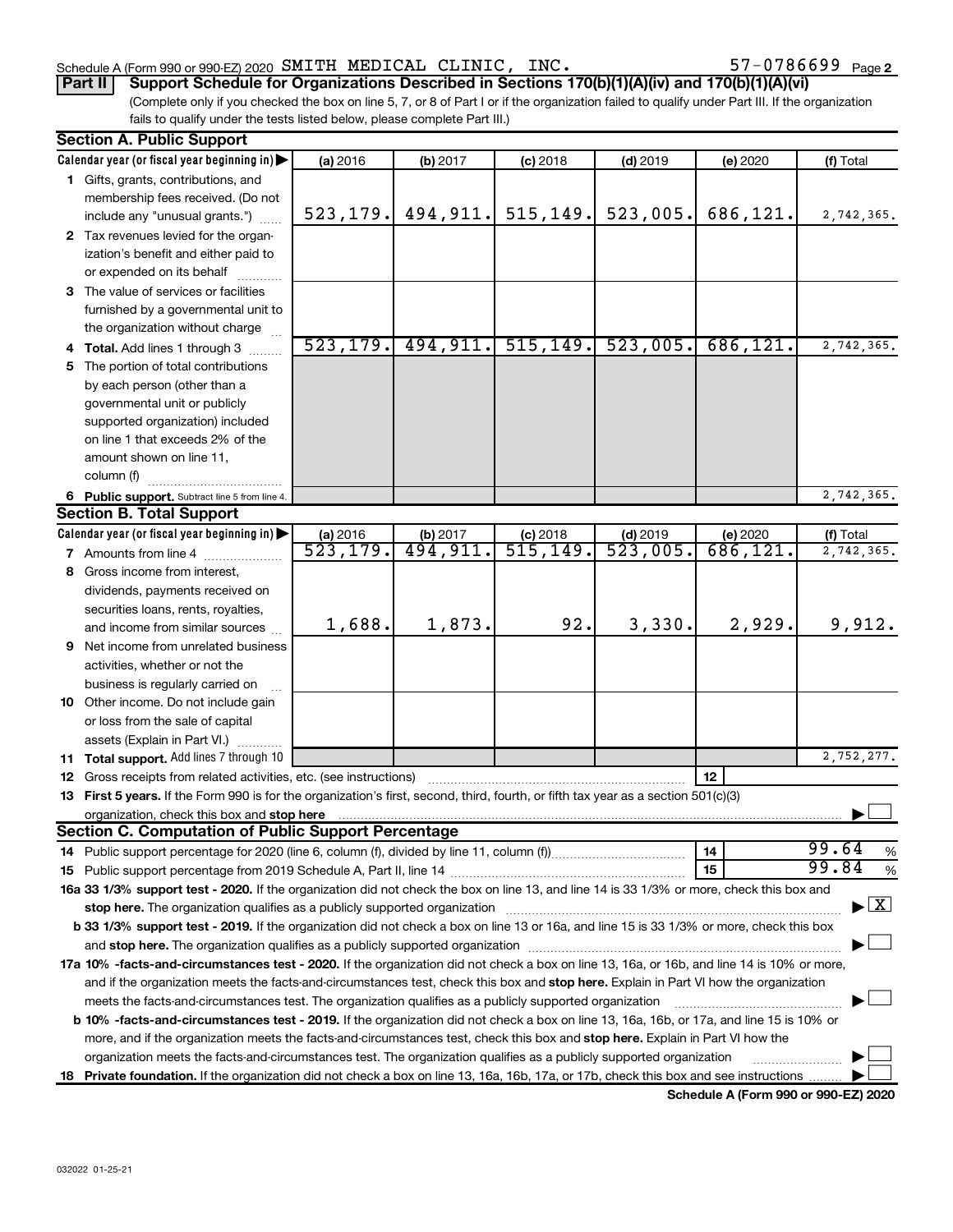#### Schedule A (Form 990 or 990-EZ) 2020 Page SMITH MEDICAL CLINIC, INC. 57-0786699**Part III Support Schedule for Organizations Described in Section 509(a)(2)**

(Complete only if you checked the box on line 10 of Part I or if the organization failed to qualify under Part II. If the organization fails to qualify under the tests listed below, please complete Part II.)

| <b>Section A. Public Support</b>                                                                                                                                                                                                                                                                |          |          |          |            |          |           |
|-------------------------------------------------------------------------------------------------------------------------------------------------------------------------------------------------------------------------------------------------------------------------------------------------|----------|----------|----------|------------|----------|-----------|
| Calendar year (or fiscal year beginning in)                                                                                                                                                                                                                                                     | (a) 2016 | (b) 2017 | (c) 2018 | $(d)$ 2019 | (e) 2020 | (f) Total |
| 1 Gifts, grants, contributions, and                                                                                                                                                                                                                                                             |          |          |          |            |          |           |
| membership fees received. (Do not                                                                                                                                                                                                                                                               |          |          |          |            |          |           |
| include any "unusual grants.")                                                                                                                                                                                                                                                                  |          |          |          |            |          |           |
| <b>2</b> Gross receipts from admissions,                                                                                                                                                                                                                                                        |          |          |          |            |          |           |
| merchandise sold or services per-                                                                                                                                                                                                                                                               |          |          |          |            |          |           |
| formed, or facilities furnished in                                                                                                                                                                                                                                                              |          |          |          |            |          |           |
| any activity that is related to the<br>organization's tax-exempt purpose                                                                                                                                                                                                                        |          |          |          |            |          |           |
| 3 Gross receipts from activities that                                                                                                                                                                                                                                                           |          |          |          |            |          |           |
| are not an unrelated trade or bus-                                                                                                                                                                                                                                                              |          |          |          |            |          |           |
| iness under section 513                                                                                                                                                                                                                                                                         |          |          |          |            |          |           |
| 4 Tax revenues levied for the organ-                                                                                                                                                                                                                                                            |          |          |          |            |          |           |
| ization's benefit and either paid to                                                                                                                                                                                                                                                            |          |          |          |            |          |           |
| or expended on its behalf                                                                                                                                                                                                                                                                       |          |          |          |            |          |           |
| .<br>5 The value of services or facilities                                                                                                                                                                                                                                                      |          |          |          |            |          |           |
|                                                                                                                                                                                                                                                                                                 |          |          |          |            |          |           |
| furnished by a governmental unit to                                                                                                                                                                                                                                                             |          |          |          |            |          |           |
| the organization without charge                                                                                                                                                                                                                                                                 |          |          |          |            |          |           |
| <b>6 Total.</b> Add lines 1 through 5                                                                                                                                                                                                                                                           |          |          |          |            |          |           |
| 7a Amounts included on lines 1, 2, and                                                                                                                                                                                                                                                          |          |          |          |            |          |           |
| 3 received from disqualified persons                                                                                                                                                                                                                                                            |          |          |          |            |          |           |
| <b>b</b> Amounts included on lines 2 and 3 received<br>from other than disqualified persons that                                                                                                                                                                                                |          |          |          |            |          |           |
| exceed the greater of \$5,000 or 1% of the                                                                                                                                                                                                                                                      |          |          |          |            |          |           |
| amount on line 13 for the year                                                                                                                                                                                                                                                                  |          |          |          |            |          |           |
| c Add lines 7a and 7b                                                                                                                                                                                                                                                                           |          |          |          |            |          |           |
| 8 Public support. (Subtract line 7c from line 6.)                                                                                                                                                                                                                                               |          |          |          |            |          |           |
| <b>Section B. Total Support</b>                                                                                                                                                                                                                                                                 |          |          |          |            |          |           |
| Calendar year (or fiscal year beginning in)                                                                                                                                                                                                                                                     | (a) 2016 | (b) 2017 | (c) 2018 | $(d)$ 2019 | (e) 2020 | (f) Total |
| <b>9</b> Amounts from line 6                                                                                                                                                                                                                                                                    |          |          |          |            |          |           |
| <b>10a</b> Gross income from interest,                                                                                                                                                                                                                                                          |          |          |          |            |          |           |
| dividends, payments received on<br>securities loans, rents, royalties,                                                                                                                                                                                                                          |          |          |          |            |          |           |
| and income from similar sources                                                                                                                                                                                                                                                                 |          |          |          |            |          |           |
| <b>b</b> Unrelated business taxable income                                                                                                                                                                                                                                                      |          |          |          |            |          |           |
| (less section 511 taxes) from businesses                                                                                                                                                                                                                                                        |          |          |          |            |          |           |
| acquired after June 30, 1975                                                                                                                                                                                                                                                                    |          |          |          |            |          |           |
| c Add lines 10a and 10b                                                                                                                                                                                                                                                                         |          |          |          |            |          |           |
| <b>11</b> Net income from unrelated business                                                                                                                                                                                                                                                    |          |          |          |            |          |           |
| activities not included in line 10b.                                                                                                                                                                                                                                                            |          |          |          |            |          |           |
| whether or not the business is<br>regularly carried on                                                                                                                                                                                                                                          |          |          |          |            |          |           |
| 12 Other income. Do not include gain                                                                                                                                                                                                                                                            |          |          |          |            |          |           |
| or loss from the sale of capital                                                                                                                                                                                                                                                                |          |          |          |            |          |           |
| assets (Explain in Part VI.)                                                                                                                                                                                                                                                                    |          |          |          |            |          |           |
| <b>13</b> Total support. (Add lines 9, 10c, 11, and 12.)                                                                                                                                                                                                                                        |          |          |          |            |          |           |
| 14 First 5 years. If the Form 990 is for the organization's first, second, third, fourth, or fifth tax year as a section 501(c)(3) organization,                                                                                                                                                |          |          |          |            |          |           |
| check this box and stop here <b>construction and construction</b> and check this box and stop here <b>construction</b> and construction and construction and construction and construction and construction and construction and constru<br>Section C. Computation of Public Support Percentage |          |          |          |            |          |           |
|                                                                                                                                                                                                                                                                                                 |          |          |          |            |          |           |
| 15 Public support percentage for 2020 (line 8, column (f), divided by line 13, column (f) <i>manumeronominium</i>                                                                                                                                                                               |          |          |          |            | 15       | %         |
| 16 Public support percentage from 2019 Schedule A, Part III, line 15                                                                                                                                                                                                                            |          |          |          |            | 16       | %         |
| Section D. Computation of Investment Income Percentage                                                                                                                                                                                                                                          |          |          |          |            |          |           |
| 17 Investment income percentage for 2020 (line 10c, column (f), divided by line 13, column (f))                                                                                                                                                                                                 |          |          |          |            | 17       | %         |
| 18 Investment income percentage from 2019 Schedule A, Part III, line 17                                                                                                                                                                                                                         |          |          |          |            | 18       | %         |
| 19a 33 1/3% support tests - 2020. If the organization did not check the box on line 14, and line 15 is more than 33 1/3%, and line 17 is not                                                                                                                                                    |          |          |          |            |          |           |
| more than 33 1/3%, check this box and stop here. The organization qualifies as a publicly supported organization                                                                                                                                                                                |          |          |          |            |          |           |
| b 33 1/3% support tests - 2019. If the organization did not check a box on line 14 or line 19a, and line 16 is more than 33 1/3%, and                                                                                                                                                           |          |          |          |            |          |           |
| line 18 is not more than 33 1/3%, check this box and stop here. The organization qualifies as a publicly supported organization                                                                                                                                                                 |          |          |          |            |          |           |
|                                                                                                                                                                                                                                                                                                 |          |          |          |            |          |           |

**Schedule A (Form 990 or 990-EZ) 2020**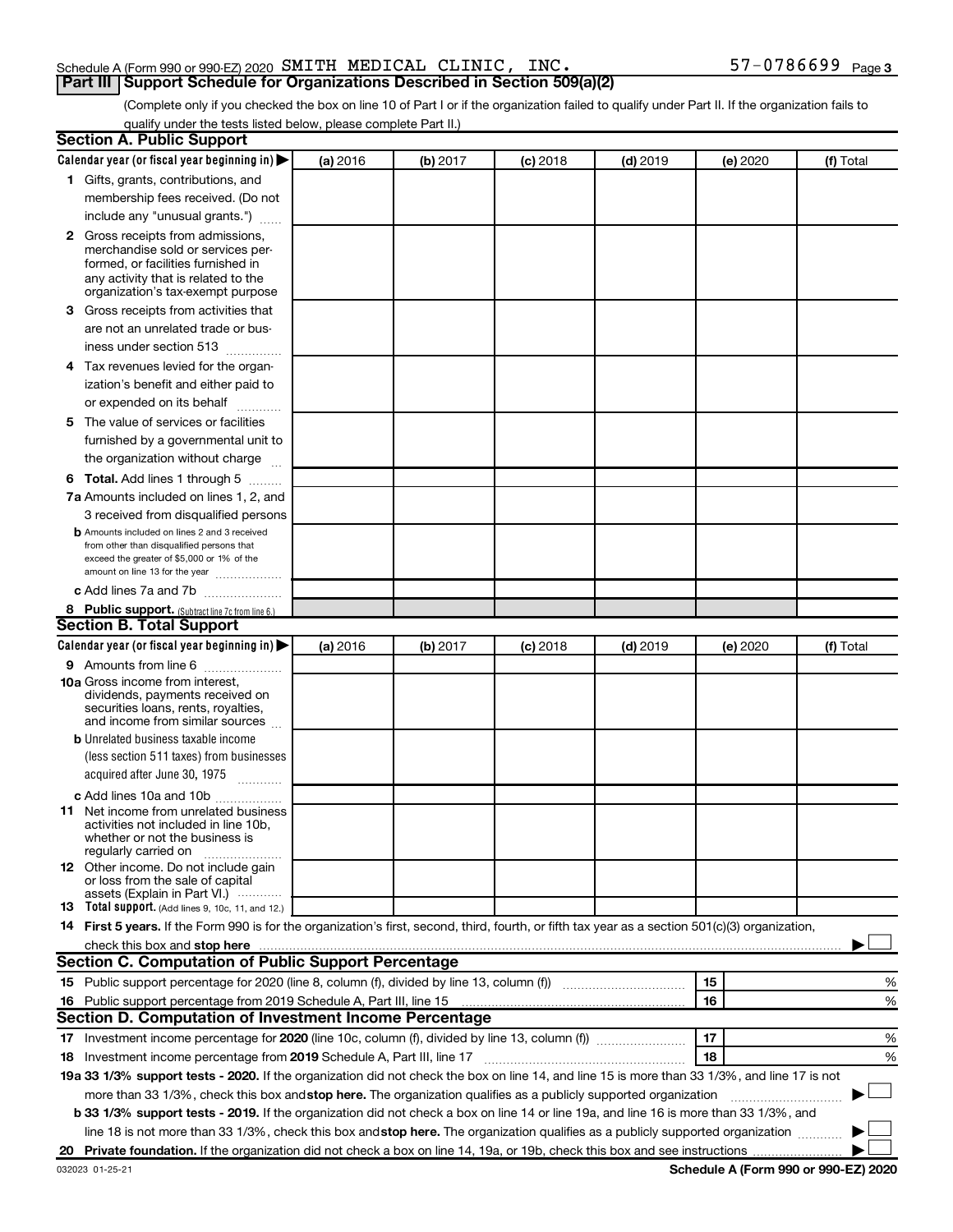## **Part IV Supporting Organizations**

(Complete only if you checked a box in line 12 on Part I. If you checked box 12a, Part I, complete Sections A and B. If you checked box 12b, Part I, complete Sections A and C. If you checked box 12c, Part I, complete Sections A, D, and E. If you checked box 12d, Part I, complete Sections A and D, and complete Part V.)

# **Section A. All Supporting Organizations**

- **1** Are all of the organization's supported organizations listed by name in the organization's governing documents? If "No," describe in Part VI how the supported organizations are designated. If designated by *class or purpose, describe the designation. If historic and continuing relationship, explain.*
- **2** Did the organization have any supported organization that does not have an IRS determination of status under section 509(a)(1) or (2)? If "Yes," explain in Part **VI** how the organization determined that the supported *organization was described in section 509(a)(1) or (2).*
- **3a** Did the organization have a supported organization described in section 501(c)(4), (5), or (6)? If "Yes," answer *lines 3b and 3c below.*
- **b** Did the organization confirm that each supported organization qualified under section 501(c)(4), (5), or (6) and satisfied the public support tests under section 509(a)(2)? If "Yes," describe in Part VI when and how the *organization made the determination.*
- **c** Did the organization ensure that all support to such organizations was used exclusively for section 170(c)(2)(B) purposes? If "Yes," explain in Part VI what controls the organization put in place to ensure such use.
- **4 a** *If* Was any supported organization not organized in the United States ("foreign supported organization")? *"Yes," and if you checked box 12a or 12b in Part I, answer lines 4b and 4c below.*
- **b** Did the organization have ultimate control and discretion in deciding whether to make grants to the foreign supported organization? If "Yes," describe in Part VI how the organization had such control and discretion *despite being controlled or supervised by or in connection with its supported organizations.*
- **c** Did the organization support any foreign supported organization that does not have an IRS determination under sections 501(c)(3) and 509(a)(1) or (2)? If "Yes," explain in Part VI what controls the organization used *to ensure that all support to the foreign supported organization was used exclusively for section 170(c)(2)(B) purposes.*
- **5a** Did the organization add, substitute, or remove any supported organizations during the tax year? If "Yes," answer lines 5b and 5c below (if applicable). Also, provide detail in **Part VI,** including (i) the names and EIN *numbers of the supported organizations added, substituted, or removed; (ii) the reasons for each such action; (iii) the authority under the organization's organizing document authorizing such action; and (iv) how the action was accomplished (such as by amendment to the organizing document).*
- **b** Type I or Type II only. Was any added or substituted supported organization part of a class already designated in the organization's organizing document?
- **c Substitutions only.**  Was the substitution the result of an event beyond the organization's control?
- **6** Did the organization provide support (whether in the form of grants or the provision of services or facilities) to **Part VI.** support or benefit one or more of the filing organization's supported organizations? If "Yes," provide detail in anyone other than (i) its supported organizations, (ii) individuals that are part of the charitable class benefited by one or more of its supported organizations, or (iii) other supporting organizations that also
- **7** Did the organization provide a grant, loan, compensation, or other similar payment to a substantial contributor regard to a substantial contributor? If "Yes," complete Part I of Schedule L (Form 990 or 990-EZ). (as defined in section 4958(c)(3)(C)), a family member of a substantial contributor, or a 35% controlled entity with
- **8** Did the organization make a loan to a disqualified person (as defined in section 4958) not described in line 7? *If "Yes," complete Part I of Schedule L (Form 990 or 990-EZ).*
- **9 a** Was the organization controlled directly or indirectly at any time during the tax year by one or more in section 509(a)(1) or (2))? If "Yes," provide detail in **Part VI.** disqualified persons, as defined in section 4946 (other than foundation managers and organizations described
- **b** Did one or more disqualified persons (as defined in line 9a) hold a controlling interest in any entity in which the supporting organization had an interest? If "Yes," provide detail in Part VI.
- **c** Did a disqualified person (as defined in line 9a) have an ownership interest in, or derive any personal benefit from, assets in which the supporting organization also had an interest? If "Yes," provide detail in Part VI.
- **10 a** Was the organization subject to the excess business holdings rules of section 4943 because of section supporting organizations)? If "Yes," answer line 10b below. 4943(f) (regarding certain Type II supporting organizations, and all Type III non-functionally integrated
	- **b** Did the organization have any excess business holdings in the tax year? (Use Schedule C, Form 4720, to *determine whether the organization had excess business holdings.)*

**Yes No 1 2 3a 3b 3c 4a 4b 4c 5a 5b 5c 6 7 8 9a 9b 9c 10a 10b**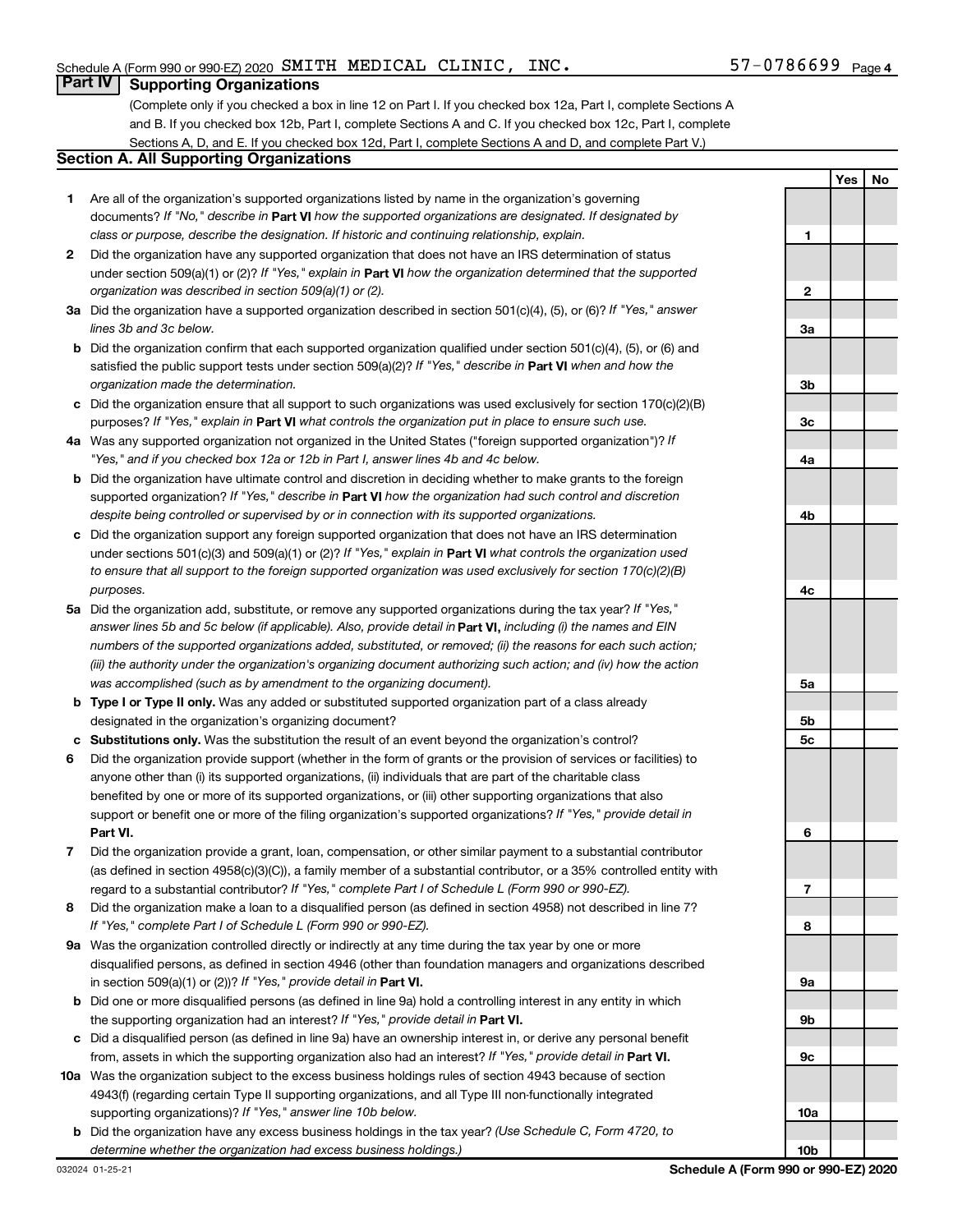| Has the organization accepted a gift or contribution from any of the following persons?<br>11<br>a A person who directly or indirectly controls, either alone or together with persons described in lines 11b and<br>11c below, the governing body of a supported organization?<br>11a<br>11 <sub>b</sub><br><b>b</b> A family member of a person described in line 11a above?<br>c A 35% controlled entity of a person described in line 11a or 11b above? If "Yes" to line 11a, 11b, or 11c, provide<br>detail in Part VI.<br>11c<br><b>Section B. Type I Supporting Organizations</b><br>Did the governing body, members of the governing body, officers acting in their official capacity, or membership of one or<br>1.<br>more supported organizations have the power to regularly appoint or elect at least a majority of the organization's officers,<br>directors, or trustees at all times during the tax year? If "No," describe in Part VI how the supported organization(s)<br>effectively operated, supervised, or controlled the organization's activities. If the organization had more than one supported<br>organization, describe how the powers to appoint and/or remove officers, directors, or trustees were allocated among the<br>supported organizations and what conditions or restrictions, if any, applied to such powers during the tax year.<br>1<br>2 Did the organization operate for the benefit of any supported organization other than the supported<br>organization(s) that operated, supervised, or controlled the supporting organization? If "Yes," explain in<br>Part VI how providing such benefit carried out the purposes of the supported organization(s) that operated,<br>$\mathbf{2}$<br>supervised, or controlled the supporting organization. | Yes<br>Yes | No<br>No |
|-------------------------------------------------------------------------------------------------------------------------------------------------------------------------------------------------------------------------------------------------------------------------------------------------------------------------------------------------------------------------------------------------------------------------------------------------------------------------------------------------------------------------------------------------------------------------------------------------------------------------------------------------------------------------------------------------------------------------------------------------------------------------------------------------------------------------------------------------------------------------------------------------------------------------------------------------------------------------------------------------------------------------------------------------------------------------------------------------------------------------------------------------------------------------------------------------------------------------------------------------------------------------------------------------------------------------------------------------------------------------------------------------------------------------------------------------------------------------------------------------------------------------------------------------------------------------------------------------------------------------------------------------------------------------------------------------------------------------------------------------------------------------------------------------|------------|----------|
|                                                                                                                                                                                                                                                                                                                                                                                                                                                                                                                                                                                                                                                                                                                                                                                                                                                                                                                                                                                                                                                                                                                                                                                                                                                                                                                                                                                                                                                                                                                                                                                                                                                                                                                                                                                                 |            |          |
|                                                                                                                                                                                                                                                                                                                                                                                                                                                                                                                                                                                                                                                                                                                                                                                                                                                                                                                                                                                                                                                                                                                                                                                                                                                                                                                                                                                                                                                                                                                                                                                                                                                                                                                                                                                                 |            |          |
|                                                                                                                                                                                                                                                                                                                                                                                                                                                                                                                                                                                                                                                                                                                                                                                                                                                                                                                                                                                                                                                                                                                                                                                                                                                                                                                                                                                                                                                                                                                                                                                                                                                                                                                                                                                                 |            |          |
|                                                                                                                                                                                                                                                                                                                                                                                                                                                                                                                                                                                                                                                                                                                                                                                                                                                                                                                                                                                                                                                                                                                                                                                                                                                                                                                                                                                                                                                                                                                                                                                                                                                                                                                                                                                                 |            |          |
|                                                                                                                                                                                                                                                                                                                                                                                                                                                                                                                                                                                                                                                                                                                                                                                                                                                                                                                                                                                                                                                                                                                                                                                                                                                                                                                                                                                                                                                                                                                                                                                                                                                                                                                                                                                                 |            |          |
|                                                                                                                                                                                                                                                                                                                                                                                                                                                                                                                                                                                                                                                                                                                                                                                                                                                                                                                                                                                                                                                                                                                                                                                                                                                                                                                                                                                                                                                                                                                                                                                                                                                                                                                                                                                                 |            |          |
|                                                                                                                                                                                                                                                                                                                                                                                                                                                                                                                                                                                                                                                                                                                                                                                                                                                                                                                                                                                                                                                                                                                                                                                                                                                                                                                                                                                                                                                                                                                                                                                                                                                                                                                                                                                                 |            |          |
|                                                                                                                                                                                                                                                                                                                                                                                                                                                                                                                                                                                                                                                                                                                                                                                                                                                                                                                                                                                                                                                                                                                                                                                                                                                                                                                                                                                                                                                                                                                                                                                                                                                                                                                                                                                                 |            |          |
|                                                                                                                                                                                                                                                                                                                                                                                                                                                                                                                                                                                                                                                                                                                                                                                                                                                                                                                                                                                                                                                                                                                                                                                                                                                                                                                                                                                                                                                                                                                                                                                                                                                                                                                                                                                                 |            |          |
|                                                                                                                                                                                                                                                                                                                                                                                                                                                                                                                                                                                                                                                                                                                                                                                                                                                                                                                                                                                                                                                                                                                                                                                                                                                                                                                                                                                                                                                                                                                                                                                                                                                                                                                                                                                                 |            |          |
|                                                                                                                                                                                                                                                                                                                                                                                                                                                                                                                                                                                                                                                                                                                                                                                                                                                                                                                                                                                                                                                                                                                                                                                                                                                                                                                                                                                                                                                                                                                                                                                                                                                                                                                                                                                                 |            |          |
|                                                                                                                                                                                                                                                                                                                                                                                                                                                                                                                                                                                                                                                                                                                                                                                                                                                                                                                                                                                                                                                                                                                                                                                                                                                                                                                                                                                                                                                                                                                                                                                                                                                                                                                                                                                                 |            |          |
|                                                                                                                                                                                                                                                                                                                                                                                                                                                                                                                                                                                                                                                                                                                                                                                                                                                                                                                                                                                                                                                                                                                                                                                                                                                                                                                                                                                                                                                                                                                                                                                                                                                                                                                                                                                                 |            |          |
|                                                                                                                                                                                                                                                                                                                                                                                                                                                                                                                                                                                                                                                                                                                                                                                                                                                                                                                                                                                                                                                                                                                                                                                                                                                                                                                                                                                                                                                                                                                                                                                                                                                                                                                                                                                                 |            |          |
|                                                                                                                                                                                                                                                                                                                                                                                                                                                                                                                                                                                                                                                                                                                                                                                                                                                                                                                                                                                                                                                                                                                                                                                                                                                                                                                                                                                                                                                                                                                                                                                                                                                                                                                                                                                                 |            |          |
| <b>Section C. Type II Supporting Organizations</b>                                                                                                                                                                                                                                                                                                                                                                                                                                                                                                                                                                                                                                                                                                                                                                                                                                                                                                                                                                                                                                                                                                                                                                                                                                                                                                                                                                                                                                                                                                                                                                                                                                                                                                                                              |            |          |
|                                                                                                                                                                                                                                                                                                                                                                                                                                                                                                                                                                                                                                                                                                                                                                                                                                                                                                                                                                                                                                                                                                                                                                                                                                                                                                                                                                                                                                                                                                                                                                                                                                                                                                                                                                                                 | Yes        | No       |
| Were a majority of the organization's directors or trustees during the tax year also a majority of the directors<br>1.                                                                                                                                                                                                                                                                                                                                                                                                                                                                                                                                                                                                                                                                                                                                                                                                                                                                                                                                                                                                                                                                                                                                                                                                                                                                                                                                                                                                                                                                                                                                                                                                                                                                          |            |          |
| or trustees of each of the organization's supported organization(s)? If "No," describe in Part VI how control                                                                                                                                                                                                                                                                                                                                                                                                                                                                                                                                                                                                                                                                                                                                                                                                                                                                                                                                                                                                                                                                                                                                                                                                                                                                                                                                                                                                                                                                                                                                                                                                                                                                                   |            |          |
| or management of the supporting organization was vested in the same persons that controlled or managed                                                                                                                                                                                                                                                                                                                                                                                                                                                                                                                                                                                                                                                                                                                                                                                                                                                                                                                                                                                                                                                                                                                                                                                                                                                                                                                                                                                                                                                                                                                                                                                                                                                                                          |            |          |
| the supported organization(s).<br>1<br><b>Section D. All Type III Supporting Organizations</b>                                                                                                                                                                                                                                                                                                                                                                                                                                                                                                                                                                                                                                                                                                                                                                                                                                                                                                                                                                                                                                                                                                                                                                                                                                                                                                                                                                                                                                                                                                                                                                                                                                                                                                  |            |          |
|                                                                                                                                                                                                                                                                                                                                                                                                                                                                                                                                                                                                                                                                                                                                                                                                                                                                                                                                                                                                                                                                                                                                                                                                                                                                                                                                                                                                                                                                                                                                                                                                                                                                                                                                                                                                 | Yes        | No       |
| Did the organization provide to each of its supported organizations, by the last day of the fifth month of the<br>1.                                                                                                                                                                                                                                                                                                                                                                                                                                                                                                                                                                                                                                                                                                                                                                                                                                                                                                                                                                                                                                                                                                                                                                                                                                                                                                                                                                                                                                                                                                                                                                                                                                                                            |            |          |
| organization's tax year, (i) a written notice describing the type and amount of support provided during the prior tax                                                                                                                                                                                                                                                                                                                                                                                                                                                                                                                                                                                                                                                                                                                                                                                                                                                                                                                                                                                                                                                                                                                                                                                                                                                                                                                                                                                                                                                                                                                                                                                                                                                                           |            |          |
| year, (ii) a copy of the Form 990 that was most recently filed as of the date of notification, and (iii) copies of the                                                                                                                                                                                                                                                                                                                                                                                                                                                                                                                                                                                                                                                                                                                                                                                                                                                                                                                                                                                                                                                                                                                                                                                                                                                                                                                                                                                                                                                                                                                                                                                                                                                                          |            |          |
| organization's governing documents in effect on the date of notification, to the extent not previously provided?<br>1                                                                                                                                                                                                                                                                                                                                                                                                                                                                                                                                                                                                                                                                                                                                                                                                                                                                                                                                                                                                                                                                                                                                                                                                                                                                                                                                                                                                                                                                                                                                                                                                                                                                           |            |          |
| Were any of the organization's officers, directors, or trustees either (i) appointed or elected by the supported<br>2                                                                                                                                                                                                                                                                                                                                                                                                                                                                                                                                                                                                                                                                                                                                                                                                                                                                                                                                                                                                                                                                                                                                                                                                                                                                                                                                                                                                                                                                                                                                                                                                                                                                           |            |          |
| organization(s) or (ii) serving on the governing body of a supported organization? If "No," explain in Part VI how                                                                                                                                                                                                                                                                                                                                                                                                                                                                                                                                                                                                                                                                                                                                                                                                                                                                                                                                                                                                                                                                                                                                                                                                                                                                                                                                                                                                                                                                                                                                                                                                                                                                              |            |          |
| the organization maintained a close and continuous working relationship with the supported organization(s).<br>2                                                                                                                                                                                                                                                                                                                                                                                                                                                                                                                                                                                                                                                                                                                                                                                                                                                                                                                                                                                                                                                                                                                                                                                                                                                                                                                                                                                                                                                                                                                                                                                                                                                                                |            |          |
| By reason of the relationship described in line 2, above, did the organization's supported organizations have a<br>3                                                                                                                                                                                                                                                                                                                                                                                                                                                                                                                                                                                                                                                                                                                                                                                                                                                                                                                                                                                                                                                                                                                                                                                                                                                                                                                                                                                                                                                                                                                                                                                                                                                                            |            |          |
| significant voice in the organization's investment policies and in directing the use of the organization's                                                                                                                                                                                                                                                                                                                                                                                                                                                                                                                                                                                                                                                                                                                                                                                                                                                                                                                                                                                                                                                                                                                                                                                                                                                                                                                                                                                                                                                                                                                                                                                                                                                                                      |            |          |
| income or assets at all times during the tax year? If "Yes," describe in Part VI the role the organization's                                                                                                                                                                                                                                                                                                                                                                                                                                                                                                                                                                                                                                                                                                                                                                                                                                                                                                                                                                                                                                                                                                                                                                                                                                                                                                                                                                                                                                                                                                                                                                                                                                                                                    |            |          |
| supported organizations played in this regard.<br>3                                                                                                                                                                                                                                                                                                                                                                                                                                                                                                                                                                                                                                                                                                                                                                                                                                                                                                                                                                                                                                                                                                                                                                                                                                                                                                                                                                                                                                                                                                                                                                                                                                                                                                                                             |            |          |
| Section E. Type III Functionally Integrated Supporting Organizations                                                                                                                                                                                                                                                                                                                                                                                                                                                                                                                                                                                                                                                                                                                                                                                                                                                                                                                                                                                                                                                                                                                                                                                                                                                                                                                                                                                                                                                                                                                                                                                                                                                                                                                            |            |          |
| Check the box next to the method that the organization used to satisfy the Integral Part Test during the yealsee instructions).<br>1                                                                                                                                                                                                                                                                                                                                                                                                                                                                                                                                                                                                                                                                                                                                                                                                                                                                                                                                                                                                                                                                                                                                                                                                                                                                                                                                                                                                                                                                                                                                                                                                                                                            |            |          |
| The organization satisfied the Activities Test. Complete line 2 below.<br>а                                                                                                                                                                                                                                                                                                                                                                                                                                                                                                                                                                                                                                                                                                                                                                                                                                                                                                                                                                                                                                                                                                                                                                                                                                                                                                                                                                                                                                                                                                                                                                                                                                                                                                                     |            |          |
| The organization is the parent of each of its supported organizations. Complete line 3 below.<br>b                                                                                                                                                                                                                                                                                                                                                                                                                                                                                                                                                                                                                                                                                                                                                                                                                                                                                                                                                                                                                                                                                                                                                                                                                                                                                                                                                                                                                                                                                                                                                                                                                                                                                              |            |          |
| The organization supported a governmental entity. Describe in Part VI how you supported a governmental entity (see instructions).<br>с                                                                                                                                                                                                                                                                                                                                                                                                                                                                                                                                                                                                                                                                                                                                                                                                                                                                                                                                                                                                                                                                                                                                                                                                                                                                                                                                                                                                                                                                                                                                                                                                                                                          |            |          |
| Activities Test. Answer lines 2a and 2b below.<br>2                                                                                                                                                                                                                                                                                                                                                                                                                                                                                                                                                                                                                                                                                                                                                                                                                                                                                                                                                                                                                                                                                                                                                                                                                                                                                                                                                                                                                                                                                                                                                                                                                                                                                                                                             | Yes        | No       |
| Did substantially all of the organization's activities during the tax year directly further the exempt purposes of<br>а                                                                                                                                                                                                                                                                                                                                                                                                                                                                                                                                                                                                                                                                                                                                                                                                                                                                                                                                                                                                                                                                                                                                                                                                                                                                                                                                                                                                                                                                                                                                                                                                                                                                         |            |          |
| the supported organization(s) to which the organization was responsive? If "Yes," then in Part VI identify                                                                                                                                                                                                                                                                                                                                                                                                                                                                                                                                                                                                                                                                                                                                                                                                                                                                                                                                                                                                                                                                                                                                                                                                                                                                                                                                                                                                                                                                                                                                                                                                                                                                                      |            |          |
| those supported organizations and explain how these activities directly furthered their exempt purposes,                                                                                                                                                                                                                                                                                                                                                                                                                                                                                                                                                                                                                                                                                                                                                                                                                                                                                                                                                                                                                                                                                                                                                                                                                                                                                                                                                                                                                                                                                                                                                                                                                                                                                        |            |          |
| how the organization was responsive to those supported organizations, and how the organization determined                                                                                                                                                                                                                                                                                                                                                                                                                                                                                                                                                                                                                                                                                                                                                                                                                                                                                                                                                                                                                                                                                                                                                                                                                                                                                                                                                                                                                                                                                                                                                                                                                                                                                       |            |          |
| that these activities constituted substantially all of its activities.<br>2a                                                                                                                                                                                                                                                                                                                                                                                                                                                                                                                                                                                                                                                                                                                                                                                                                                                                                                                                                                                                                                                                                                                                                                                                                                                                                                                                                                                                                                                                                                                                                                                                                                                                                                                    |            |          |
| Did the activities described in line 2a, above, constitute activities that, but for the organization's involvement,<br>b                                                                                                                                                                                                                                                                                                                                                                                                                                                                                                                                                                                                                                                                                                                                                                                                                                                                                                                                                                                                                                                                                                                                                                                                                                                                                                                                                                                                                                                                                                                                                                                                                                                                        |            |          |
| one or more of the organization's supported organization(s) would have been engaged in? If "Yes," explain in                                                                                                                                                                                                                                                                                                                                                                                                                                                                                                                                                                                                                                                                                                                                                                                                                                                                                                                                                                                                                                                                                                                                                                                                                                                                                                                                                                                                                                                                                                                                                                                                                                                                                    |            |          |
| <b>Part VI</b> the reasons for the organization's position that its supported organization(s) would have engaged in                                                                                                                                                                                                                                                                                                                                                                                                                                                                                                                                                                                                                                                                                                                                                                                                                                                                                                                                                                                                                                                                                                                                                                                                                                                                                                                                                                                                                                                                                                                                                                                                                                                                             |            |          |
| these activities but for the organization's involvement.<br>2b                                                                                                                                                                                                                                                                                                                                                                                                                                                                                                                                                                                                                                                                                                                                                                                                                                                                                                                                                                                                                                                                                                                                                                                                                                                                                                                                                                                                                                                                                                                                                                                                                                                                                                                                  |            |          |
| Parent of Supported Organizations. Answer lines 3a and 3b below.<br>З                                                                                                                                                                                                                                                                                                                                                                                                                                                                                                                                                                                                                                                                                                                                                                                                                                                                                                                                                                                                                                                                                                                                                                                                                                                                                                                                                                                                                                                                                                                                                                                                                                                                                                                           |            |          |
| Did the organization have the power to regularly appoint or elect a majority of the officers, directors, or<br>а                                                                                                                                                                                                                                                                                                                                                                                                                                                                                                                                                                                                                                                                                                                                                                                                                                                                                                                                                                                                                                                                                                                                                                                                                                                                                                                                                                                                                                                                                                                                                                                                                                                                                |            |          |
| trustees of each of the supported organizations? If "Yes" or "No" provide details in Part VI.<br>За<br>Did the organization exercise a substantial degree of direction over the policies, programs, and activities of each<br>b                                                                                                                                                                                                                                                                                                                                                                                                                                                                                                                                                                                                                                                                                                                                                                                                                                                                                                                                                                                                                                                                                                                                                                                                                                                                                                                                                                                                                                                                                                                                                                 |            |          |
| of its supported organizations? If "Yes," describe in Part VI the role played by the organization in this regard.<br>3b                                                                                                                                                                                                                                                                                                                                                                                                                                                                                                                                                                                                                                                                                                                                                                                                                                                                                                                                                                                                                                                                                                                                                                                                                                                                                                                                                                                                                                                                                                                                                                                                                                                                         |            |          |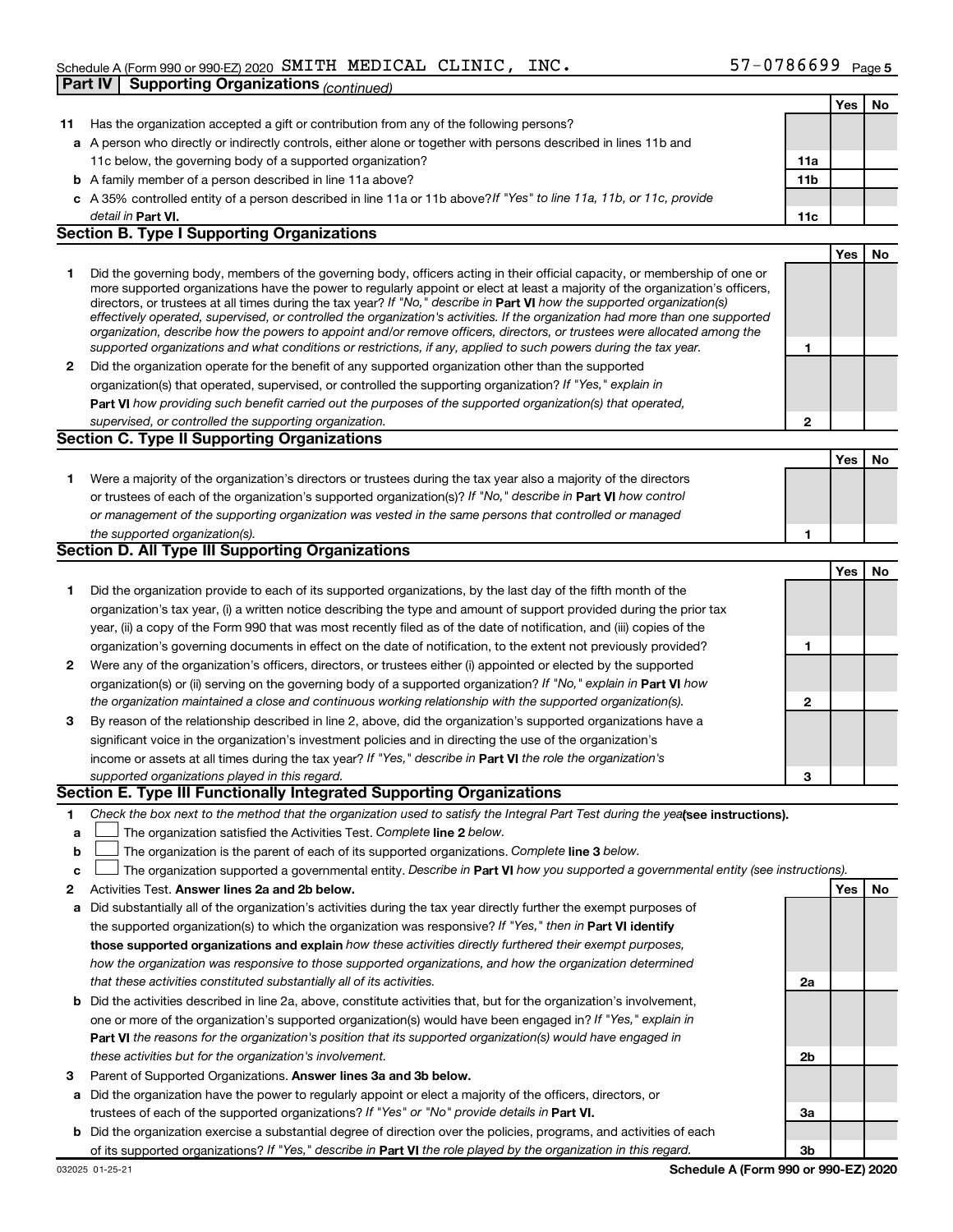| Schedule A (Form 990 or 990-EZ) 2020 $\,$ SMITH $\,$ MEDICAL $\,$ CLINIC , $\,$ INC $\,$ |  |  | 57-0786699 <sub>Page 6</sub> |  |
|------------------------------------------------------------------------------------------|--|--|------------------------------|--|
| Part V   Type III Non-Functionally Integrated 509(a)(3) Supporting Organizations         |  |  |                              |  |

1 **Letter See instructions.** Check here if the organization satisfied the Integral Part Test as a qualifying trust on Nov. 20, 1970 (*explain in* Part **VI**). See instructions. All other Type III non-functionally integrated supporting organizations must complete Sections A through E.

|              | Section A - Adjusted Net Income                                             |                          | (A) Prior Year | (B) Current Year<br>(optional) |
|--------------|-----------------------------------------------------------------------------|--------------------------|----------------|--------------------------------|
| 1            | Net short-term capital gain                                                 | 1                        |                |                                |
| $\mathbf{2}$ | Recoveries of prior-year distributions                                      | $\mathbf{2}$             |                |                                |
| З            | Other gross income (see instructions)                                       | 3                        |                |                                |
| 4            | Add lines 1 through 3.                                                      | 4                        |                |                                |
| 5            | Depreciation and depletion                                                  | 5                        |                |                                |
| 6            | Portion of operating expenses paid or incurred for production or            |                          |                |                                |
|              | collection of gross income or for management, conservation, or              |                          |                |                                |
|              | maintenance of property held for production of income (see instructions)    | 6                        |                |                                |
| 7            | Other expenses (see instructions)                                           | $\overline{7}$           |                |                                |
| 8            | Adjusted Net Income (subtract lines 5, 6, and 7 from line 4)                | 8                        |                |                                |
|              | <b>Section B - Minimum Asset Amount</b>                                     |                          | (A) Prior Year | (B) Current Year<br>(optional) |
| 1            | Aggregate fair market value of all non-exempt-use assets (see               |                          |                |                                |
|              | instructions for short tax year or assets held for part of year):           |                          |                |                                |
|              | a Average monthly value of securities                                       | 1a                       |                |                                |
|              | <b>b</b> Average monthly cash balances                                      | 1b                       |                |                                |
|              | c Fair market value of other non-exempt-use assets                          | 1c                       |                |                                |
|              | <b>d</b> Total (add lines 1a, 1b, and 1c)                                   | 1d                       |                |                                |
|              | e Discount claimed for blockage or other factors                            |                          |                |                                |
|              | (explain in detail in Part VI):                                             |                          |                |                                |
| 2            | Acquisition indebtedness applicable to non-exempt-use assets                | $\mathbf{2}$             |                |                                |
| 3            | Subtract line 2 from line 1d.                                               | 3                        |                |                                |
| 4            | Cash deemed held for exempt use. Enter 0.015 of line 3 (for greater amount, |                          |                |                                |
|              | see instructions).                                                          | 4                        |                |                                |
| 5            | Net value of non-exempt-use assets (subtract line 4 from line 3)            | 5                        |                |                                |
| 6            | Multiply line 5 by 0.035.                                                   | 6                        |                |                                |
| 7            | Recoveries of prior-year distributions                                      | $\overline{\phantom{a}}$ |                |                                |
| 8            | Minimum Asset Amount (add line 7 to line 6)                                 | 8                        |                |                                |
|              | <b>Section C - Distributable Amount</b>                                     |                          |                | <b>Current Year</b>            |
| 1            | Adjusted net income for prior year (from Section A, line 8, column A)       | 1                        |                |                                |
| $\mathbf{2}$ | Enter 0.85 of line 1.                                                       | $\mathbf{2}$             |                |                                |
| З            | Minimum asset amount for prior year (from Section B, line 8, column A)      | 3                        |                |                                |
| 4            | Enter greater of line 2 or line 3.                                          | 4                        |                |                                |
| 5            | Income tax imposed in prior year                                            | 5                        |                |                                |
| 6            | <b>Distributable Amount.</b> Subtract line 5 from line 4, unless subject to |                          |                |                                |
|              | emergency temporary reduction (see instructions).                           | 6                        |                |                                |

**7** Check here if the current year is the organization's first as a non-functionally integrated Type III supporting organization (see † instructions).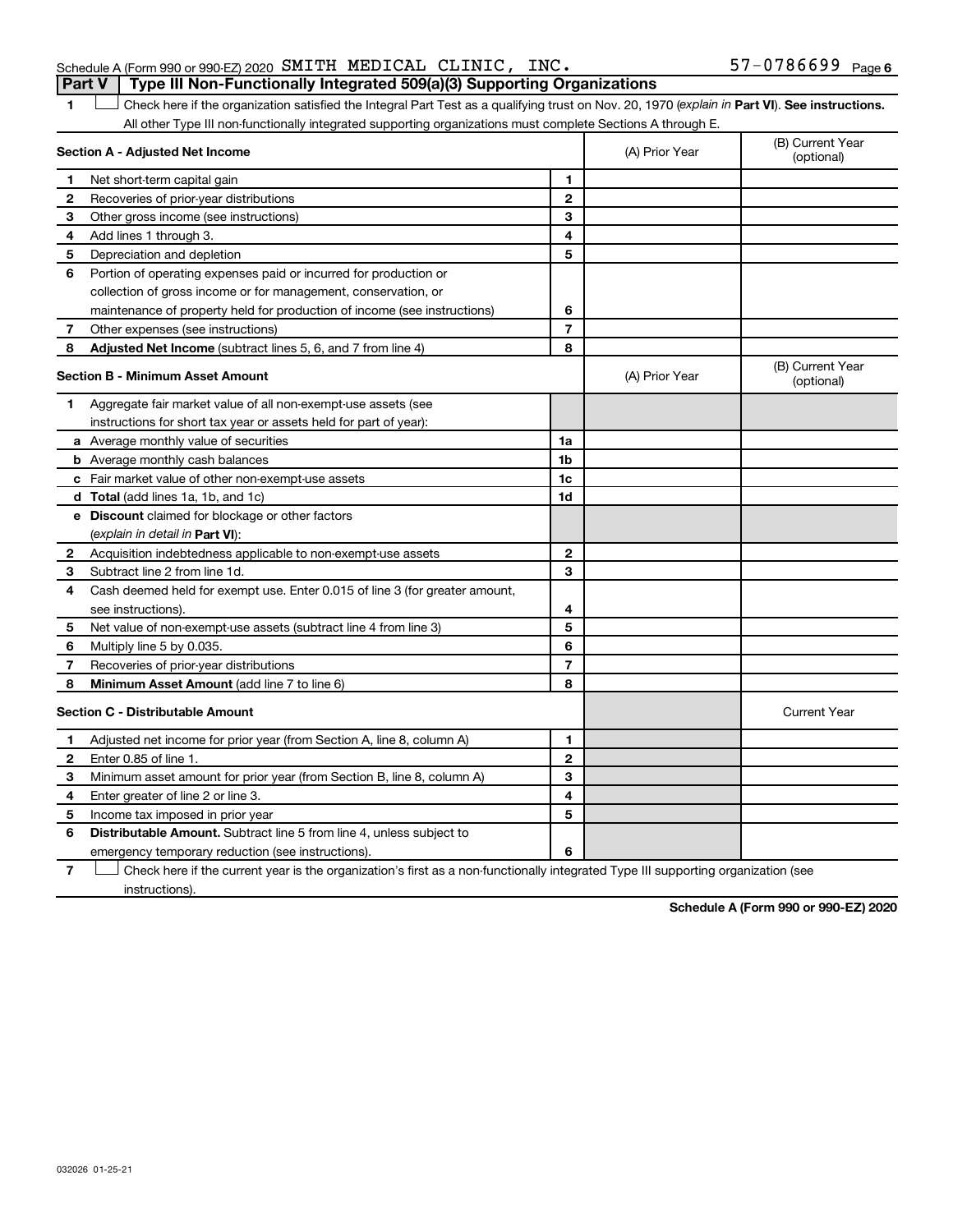| Schedule A (Form 990 or 990-EZ) 2020 $\,$ SMITH $\,$ MEDICAL $\,$ CLINIC , $\,$ INC $\,$ |  |  |  |  | $57 - 0786699$ Page 7 |  |
|------------------------------------------------------------------------------------------|--|--|--|--|-----------------------|--|
|------------------------------------------------------------------------------------------|--|--|--|--|-----------------------|--|

| <b>Part V</b> | Type III Non-Functionally Integrated 509(a)(3) Supporting Organizations (continued)        |                             |                                       |                                         |
|---------------|--------------------------------------------------------------------------------------------|-----------------------------|---------------------------------------|-----------------------------------------|
|               | <b>Section D - Distributions</b>                                                           |                             |                                       | <b>Current Year</b>                     |
| 1             | Amounts paid to supported organizations to accomplish exempt purposes                      |                             | 1                                     |                                         |
| 2             | Amounts paid to perform activity that directly furthers exempt purposes of supported       |                             |                                       |                                         |
|               | organizations, in excess of income from activity                                           |                             |                                       | 2                                       |
| 3             | Administrative expenses paid to accomplish exempt purposes of supported organizations      | 3                           |                                       |                                         |
| 4             | Amounts paid to acquire exempt-use assets                                                  |                             | 4                                     |                                         |
| 5             | Qualified set-aside amounts (prior IRS approval required - provide details in Part VI)     |                             | 5                                     |                                         |
| 6             | Other distributions ( <i>describe in Part VI</i> ). See instructions.                      |                             | 6                                     |                                         |
| 7             | Total annual distributions. Add lines 1 through 6.                                         |                             | 7                                     |                                         |
| 8             | Distributions to attentive supported organizations to which the organization is responsive |                             |                                       |                                         |
|               | ( <i>provide details in Part VI</i> ). See instructions.                                   |                             | 8                                     |                                         |
| 9             | Distributable amount for 2020 from Section C, line 6                                       |                             | 9                                     |                                         |
| 10            | Line 8 amount divided by line 9 amount                                                     |                             | 10                                    |                                         |
|               |                                                                                            | (i)                         | (ii)                                  | (iii)                                   |
|               | <b>Section E - Distribution Allocations (see instructions)</b>                             | <b>Excess Distributions</b> | <b>Underdistributions</b><br>Pre-2020 | <b>Distributable</b><br>Amount for 2020 |
| 1.            | Distributable amount for 2020 from Section C, line 6                                       |                             |                                       |                                         |
| 2             | Underdistributions, if any, for years prior to 2020 (reason-                               |                             |                                       |                                         |
|               | able cause required - explain in Part VI). See instructions.                               |                             |                                       |                                         |
| 3             | Excess distributions carryover, if any, to 2020                                            |                             |                                       |                                         |
|               | a From 2015                                                                                |                             |                                       |                                         |
|               | $b$ From 2016                                                                              |                             |                                       |                                         |
|               | c From 2017                                                                                |                             |                                       |                                         |
|               | d From 2018                                                                                |                             |                                       |                                         |
|               | e From 2019                                                                                |                             |                                       |                                         |
|               | f Total of lines 3a through 3e                                                             |                             |                                       |                                         |
|               | g Applied to underdistributions of prior years                                             |                             |                                       |                                         |
|               | <b>h</b> Applied to 2020 distributable amount                                              |                             |                                       |                                         |
| Ť.            | Carryover from 2015 not applied (see instructions)                                         |                             |                                       |                                         |
|               | Remainder. Subtract lines 3g, 3h, and 3i from line 3f.                                     |                             |                                       |                                         |
| 4             | Distributions for 2020 from Section D,                                                     |                             |                                       |                                         |
|               | line $7:$                                                                                  |                             |                                       |                                         |
|               | a Applied to underdistributions of prior years                                             |                             |                                       |                                         |
|               | <b>b</b> Applied to 2020 distributable amount                                              |                             |                                       |                                         |
| с             | Remainder. Subtract lines 4a and 4b from line 4.                                           |                             |                                       |                                         |
| 5             | Remaining underdistributions for years prior to 2020, if                                   |                             |                                       |                                         |
|               | any. Subtract lines 3g and 4a from line 2. For result greater                              |                             |                                       |                                         |
|               | than zero, explain in Part VI. See instructions.                                           |                             |                                       |                                         |
| 6             | Remaining underdistributions for 2020. Subtract lines 3h                                   |                             |                                       |                                         |
|               | and 4b from line 1. For result greater than zero, explain in                               |                             |                                       |                                         |
|               | <b>Part VI.</b> See instructions.                                                          |                             |                                       |                                         |
| 7             | Excess distributions carryover to 2021. Add lines 3j                                       |                             |                                       |                                         |
|               | and 4c.                                                                                    |                             |                                       |                                         |
| 8             | Breakdown of line 7:                                                                       |                             |                                       |                                         |
|               | a Excess from 2016                                                                         |                             |                                       |                                         |
|               | <b>b</b> Excess from 2017                                                                  |                             |                                       |                                         |
|               |                                                                                            |                             |                                       |                                         |
|               | c Excess from 2018                                                                         |                             |                                       |                                         |
|               | d Excess from 2019                                                                         |                             |                                       |                                         |
|               | e Excess from 2020                                                                         |                             |                                       |                                         |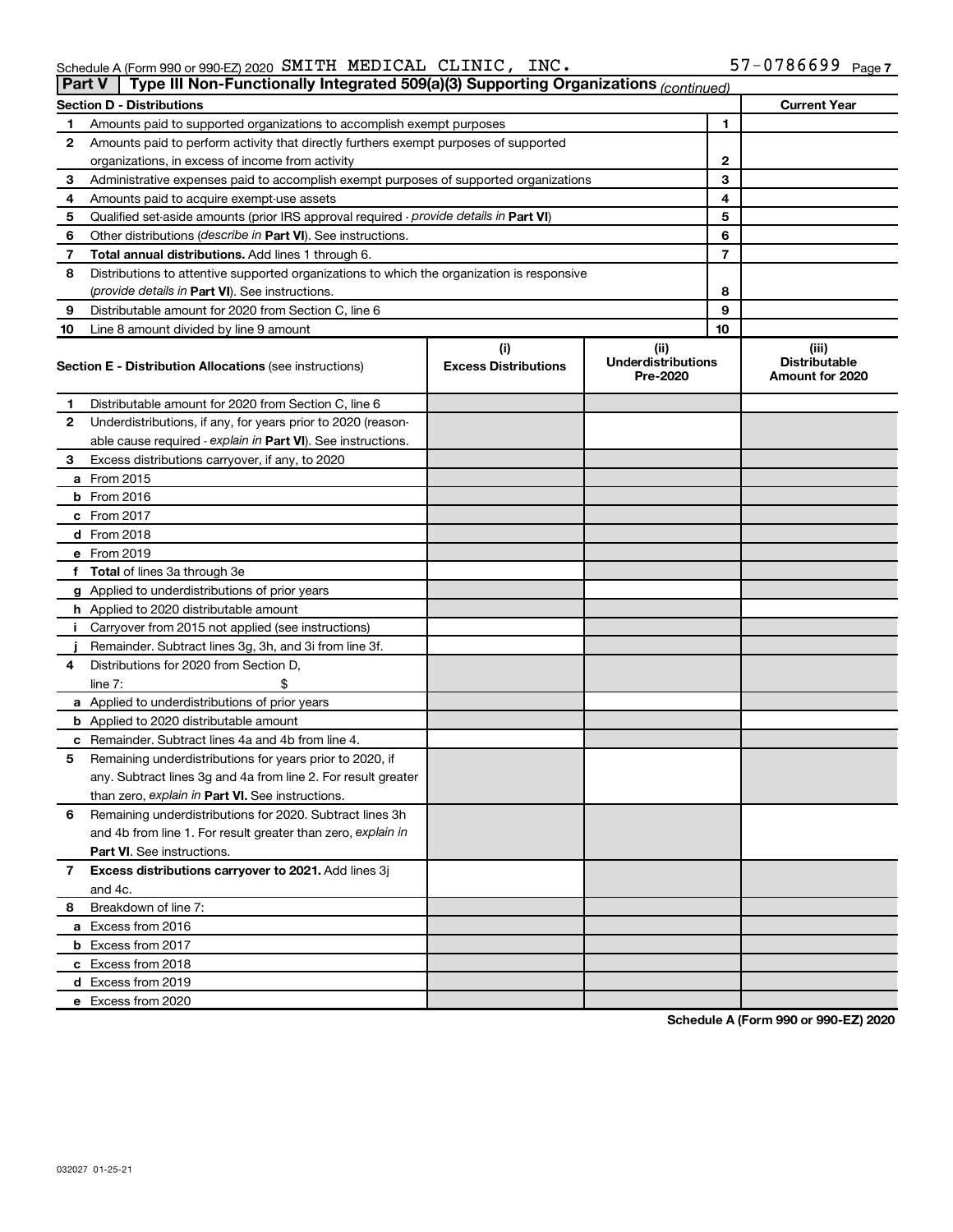|                | Schedule A (Form 990 or 990-EZ) 2020 SMITH MEDICAL CLINIC, INC.                                                                                                                                                                                                                                                                                                                                                                                                                                                                                                                             |  | 57-0786699 Page 8 |
|----------------|---------------------------------------------------------------------------------------------------------------------------------------------------------------------------------------------------------------------------------------------------------------------------------------------------------------------------------------------------------------------------------------------------------------------------------------------------------------------------------------------------------------------------------------------------------------------------------------------|--|-------------------|
| <b>Part VI</b> | Supplemental Information. Provide the explanations required by Part II, line 10; Part II, line 17a or 17b; Part III, line 12;<br>Part IV, Section A, lines 1, 2, 3b, 3c, 4b, 4c, 5a, 6, 9a, 9b, 9c, 11a, 11b, and 11c; Part IV, Section B, lines 1 and 2; Part IV, Section C,<br>line 1; Part IV, Section D, lines 2 and 3; Part IV, Section E, lines 1c, 2a, 2b, 3a, and 3b; Part V, line 1; Part V, Section B, line 1e; Part V,<br>Section D, lines 5, 6, and 8; and Part V, Section E, lines 2, 5, and 6. Also complete this part for any additional information.<br>(See instructions.) |  |                   |
|                |                                                                                                                                                                                                                                                                                                                                                                                                                                                                                                                                                                                             |  |                   |
|                |                                                                                                                                                                                                                                                                                                                                                                                                                                                                                                                                                                                             |  |                   |
|                |                                                                                                                                                                                                                                                                                                                                                                                                                                                                                                                                                                                             |  |                   |
|                |                                                                                                                                                                                                                                                                                                                                                                                                                                                                                                                                                                                             |  |                   |
|                |                                                                                                                                                                                                                                                                                                                                                                                                                                                                                                                                                                                             |  |                   |
|                |                                                                                                                                                                                                                                                                                                                                                                                                                                                                                                                                                                                             |  |                   |
|                |                                                                                                                                                                                                                                                                                                                                                                                                                                                                                                                                                                                             |  |                   |
|                |                                                                                                                                                                                                                                                                                                                                                                                                                                                                                                                                                                                             |  |                   |
|                |                                                                                                                                                                                                                                                                                                                                                                                                                                                                                                                                                                                             |  |                   |
|                |                                                                                                                                                                                                                                                                                                                                                                                                                                                                                                                                                                                             |  |                   |
|                |                                                                                                                                                                                                                                                                                                                                                                                                                                                                                                                                                                                             |  |                   |
|                |                                                                                                                                                                                                                                                                                                                                                                                                                                                                                                                                                                                             |  |                   |
|                |                                                                                                                                                                                                                                                                                                                                                                                                                                                                                                                                                                                             |  |                   |
|                |                                                                                                                                                                                                                                                                                                                                                                                                                                                                                                                                                                                             |  |                   |
|                |                                                                                                                                                                                                                                                                                                                                                                                                                                                                                                                                                                                             |  |                   |
|                |                                                                                                                                                                                                                                                                                                                                                                                                                                                                                                                                                                                             |  |                   |
|                |                                                                                                                                                                                                                                                                                                                                                                                                                                                                                                                                                                                             |  |                   |
|                |                                                                                                                                                                                                                                                                                                                                                                                                                                                                                                                                                                                             |  |                   |
|                |                                                                                                                                                                                                                                                                                                                                                                                                                                                                                                                                                                                             |  |                   |
|                |                                                                                                                                                                                                                                                                                                                                                                                                                                                                                                                                                                                             |  |                   |
|                |                                                                                                                                                                                                                                                                                                                                                                                                                                                                                                                                                                                             |  |                   |
|                |                                                                                                                                                                                                                                                                                                                                                                                                                                                                                                                                                                                             |  |                   |
|                |                                                                                                                                                                                                                                                                                                                                                                                                                                                                                                                                                                                             |  |                   |
|                |                                                                                                                                                                                                                                                                                                                                                                                                                                                                                                                                                                                             |  |                   |
|                |                                                                                                                                                                                                                                                                                                                                                                                                                                                                                                                                                                                             |  |                   |
|                |                                                                                                                                                                                                                                                                                                                                                                                                                                                                                                                                                                                             |  |                   |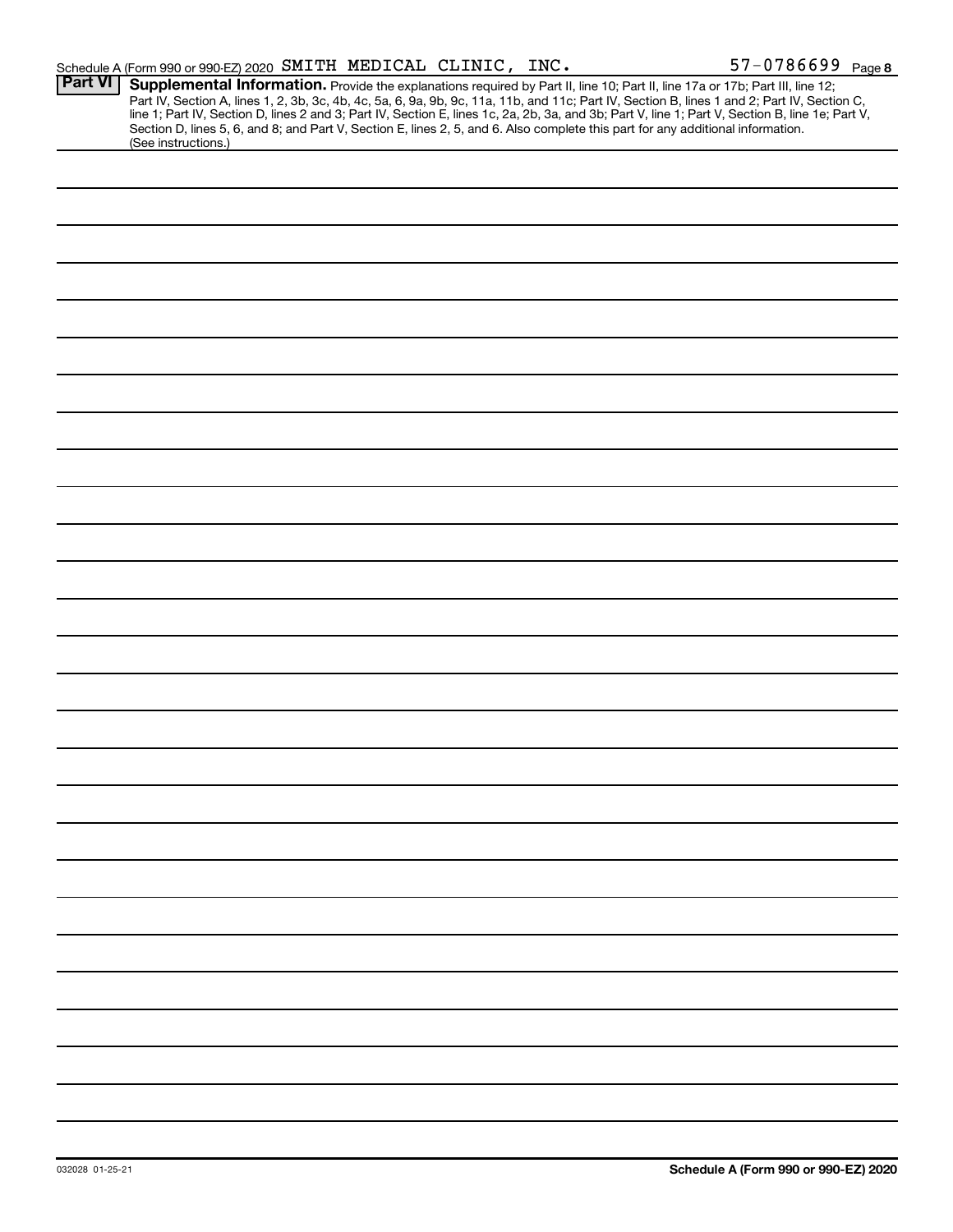Name of the organization

# **Schedule B Schedule of Contributors**

**or 990-PF) | Attach to Form 990, Form 990-EZ, or Form 990-PF. | Go to www.irs.gov/Form990 for the latest information.** OMB No. 1545-0047

**2020**

**Employer identification number**

|                                | SMITH MEDICAL CLINIC, INC.                                                                                                                                                                                                                                                                                                                                                                                                                       | 57-0786699 |
|--------------------------------|--------------------------------------------------------------------------------------------------------------------------------------------------------------------------------------------------------------------------------------------------------------------------------------------------------------------------------------------------------------------------------------------------------------------------------------------------|------------|
| Organization type (check one): |                                                                                                                                                                                                                                                                                                                                                                                                                                                  |            |
| Filers of:                     | Section:                                                                                                                                                                                                                                                                                                                                                                                                                                         |            |
| Form 990 or 990-EZ             | $\lfloor x \rfloor$ 501(c)( 3) (enter number) organization                                                                                                                                                                                                                                                                                                                                                                                       |            |
|                                | 4947(a)(1) nonexempt charitable trust not treated as a private foundation                                                                                                                                                                                                                                                                                                                                                                        |            |
|                                | 527 political organization                                                                                                                                                                                                                                                                                                                                                                                                                       |            |
| Form 990-PF                    | 501(c)(3) exempt private foundation                                                                                                                                                                                                                                                                                                                                                                                                              |            |
|                                | 4947(a)(1) nonexempt charitable trust treated as a private foundation                                                                                                                                                                                                                                                                                                                                                                            |            |
|                                | 501(c)(3) taxable private foundation                                                                                                                                                                                                                                                                                                                                                                                                             |            |
|                                | Check if your organization is covered by the General Rule or a Special Rule.                                                                                                                                                                                                                                                                                                                                                                     |            |
|                                | Note: Only a section 501(c)(7), (8), or (10) organization can check boxes for both the General Rule and a Special Rule. See instructions.                                                                                                                                                                                                                                                                                                        |            |
| <b>General Rule</b>            |                                                                                                                                                                                                                                                                                                                                                                                                                                                  |            |
|                                | For an organization filing Form 990, 990-EZ, or 990-PF that received, during the year, contributions totaling \$5,000 or more (in money or<br>property) from any one contributor. Complete Parts I and II. See instructions for determining a contributor's total contributions.                                                                                                                                                                 |            |
| <b>Special Rules</b>           |                                                                                                                                                                                                                                                                                                                                                                                                                                                  |            |
| $\lfloor \texttt{X} \rfloor$   | For an organization described in section 501(c)(3) filing Form 990 or 990-EZ that met the 33 1/3% support test of the regulations under<br>sections 509(a)(1) and 170(b)(1)(A)(vi), that checked Schedule A (Form 990 or 990-EZ), Part II, line 13, 16a, or 16b, and that received from<br>any one contributor, during the year, total contributions of the greater of (1) \$5,000; or (2) 2% of the amount on (i) Form 990, Part VIII, line 1h; |            |

For an organization described in section 501(c)(7), (8), or (10) filing Form 990 or 990-EZ that received from any one contributor, during the year, total contributions of more than \$1,000 exclusively for religious, charitable, scientific, literary, or educational purposes, or for the prevention of cruelty to children or animals. Complete Parts I (entering "N/A" in column (b) instead of the contributor name and address), II, and III.  $\Box$ 

purpose. Don't complete any of the parts unless the General Rule applies to this organization because it received nonexclusively year, contributions exclusively for religious, charitable, etc., purposes, but no such contributions totaled more than \$1,000. If this box is checked, enter here the total contributions that were received during the year for an exclusively religious, charitable, etc., For an organization described in section 501(c)(7), (8), or (10) filing Form 990 or 990-EZ that received from any one contributor, during the religious, charitable, etc., contributions totaling \$5,000 or more during the year  $~\ldots\ldots\ldots\ldots\ldots\ldots\ldots\ldots\ldots\blacktriangleright~$ \$

**Caution:**  An organization that isn't covered by the General Rule and/or the Special Rules doesn't file Schedule B (Form 990, 990-EZ, or 990-PF),  **must** but it answer "No" on Part IV, line 2, of its Form 990; or check the box on line H of its Form 990-EZ or on its Form 990-PF, Part I, line 2, to certify that it doesn't meet the filing requirements of Schedule B (Form 990, 990-EZ, or 990-PF).

**For Paperwork Reduction Act Notice, see the instructions for Form 990, 990-EZ, or 990-PF. Schedule B (Form 990, 990-EZ, or 990-PF) (2020)** LHA

or (ii) Form 990-EZ, line 1. Complete Parts I and II.

 $\Box$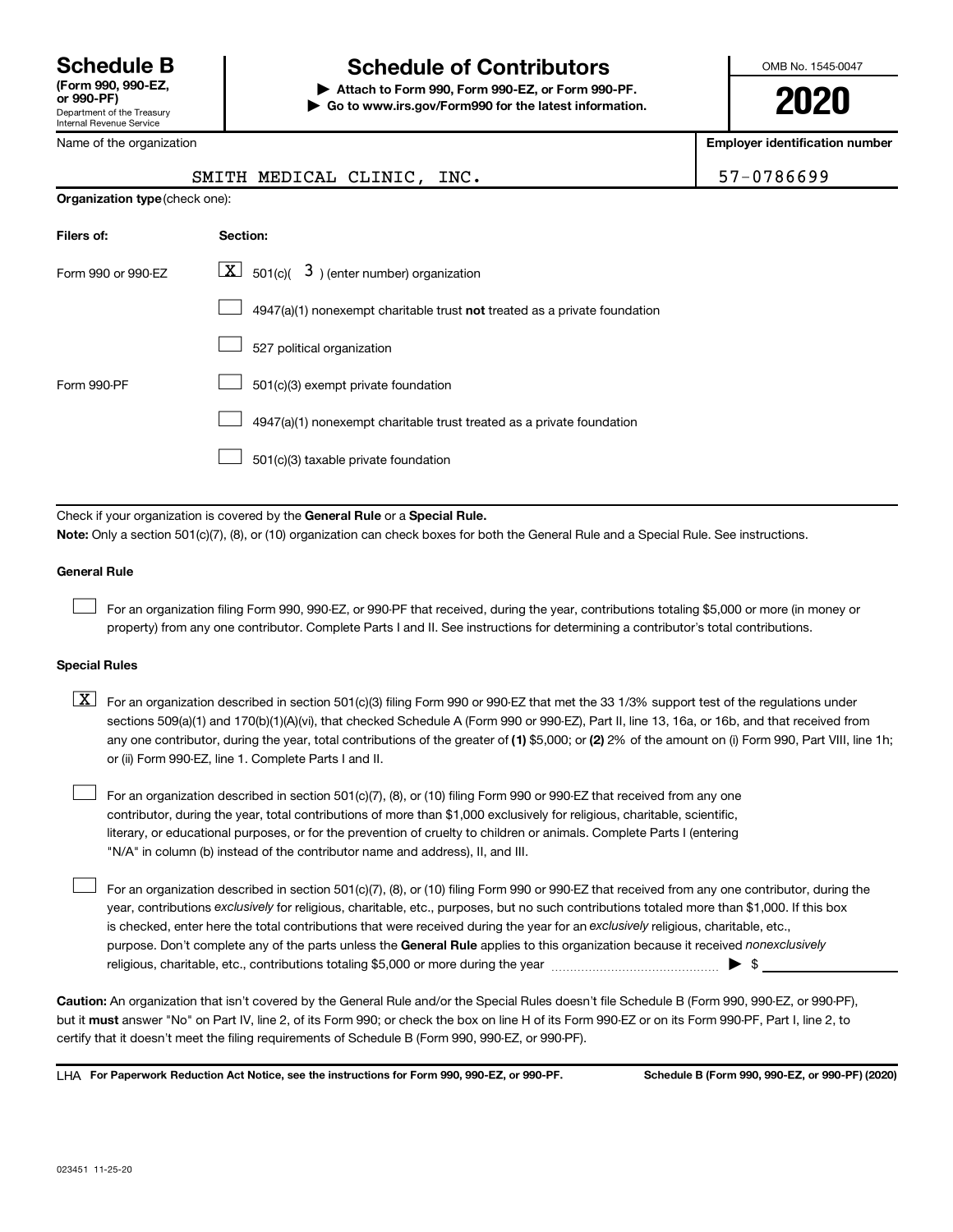#### Schedule B (Form 990, 990-EZ, or 990-PF) (2020)

Name of organization

**Employer identification number**

SMITH MEDICAL CLINIC, INC. | 57-0786699

| Part I     | <b>Contributors</b> (see instructions). Use duplicate copies of Part I if additional space is needed. |                                   |                                                                                                  |
|------------|-------------------------------------------------------------------------------------------------------|-----------------------------------|--------------------------------------------------------------------------------------------------|
| (a)<br>No. | (b)<br>Name, address, and ZIP + 4                                                                     | (c)<br><b>Total contributions</b> | (d)<br>Type of contribution                                                                      |
| 1          | TIDELANDS HEALTH<br>PO BOX 421718<br>, SC 29442<br><b>GEORGETOWN</b>                                  | 30,000.<br>\$                     | $\mathbf{X}$<br>Person<br>Payroll<br>Noncash<br>(Complete Part II for<br>noncash contributions.) |
| (a)<br>No. | (b)<br>Name, address, and ZIP + 4                                                                     | (c)<br><b>Total contributions</b> | (d)<br>Type of contribution                                                                      |
| 2          | <b>JANICE COWARD</b><br>65 WOODMONT LN<br>PAWLEYS ISLAND, SC 29585-6219                               | 20,000.<br>\$                     | $\mathbf{X}$<br>Person<br>Payroll<br>Noncash<br>(Complete Part II for<br>noncash contributions.) |
| (a)<br>No. | (b)<br>Name, address, and ZIP + 4                                                                     | (c)<br><b>Total contributions</b> | (d)<br>Type of contribution                                                                      |
| 3          | <b>JAN JONES</b><br>PO BOX 2399<br>PAWLEYS ISLAND, SC 29585-2399                                      | 15,000.<br>\$                     | $\mathbf{X}$<br>Person<br>Payroll<br>Noncash<br>(Complete Part II for<br>noncash contributions.) |
| (a)<br>No. | (b)<br>Name, address, and ZIP + 4                                                                     | (c)<br><b>Total contributions</b> | (d)<br>Type of contribution                                                                      |
| 4          | FRANCES BUNNELLE FOUNDATION<br>PO BOX 1965<br>PAWLEYS ISLAND, SC 29585                                | 30,000.<br>\$                     | X <br>Person<br>Pavroll<br><b>Noncash</b><br>(Complete Part II for<br>noncash contributions.)    |
| (a)<br>No. | (b)<br>Name, address, and ZIP + 4                                                                     | (c)<br><b>Total contributions</b> | (d)<br>Type of contribution                                                                      |
| 5          | YAWKEY FOUNDATION<br>990 WASHINGTON ST, SUITE 315<br>DEDHAM, MA 02026                                 | 25,000.<br>\$                     | x<br>Person<br>Pavroll<br><b>Noncash</b><br>(Complete Part II for<br>noncash contributions.)     |
| (a)<br>No. | (b)<br>Name, address, and ZIP + 4                                                                     | (c)<br><b>Total contributions</b> | (d)<br>Type of contribution                                                                      |
| 6          | BLUE CROSS BLUE SHIELD FOUNDATION OF<br>SC<br>$1-20$ @ ALPINE RD<br>COLUMBIA, SC 29219                | 70,752.<br>\$                     | х<br>Person<br>Payroll<br><b>Noncash</b><br>(Complete Part II for<br>noncash contributions.)     |

023452 11-25-20 **Schedule B (Form 990, 990-EZ, or 990-PF) (2020)**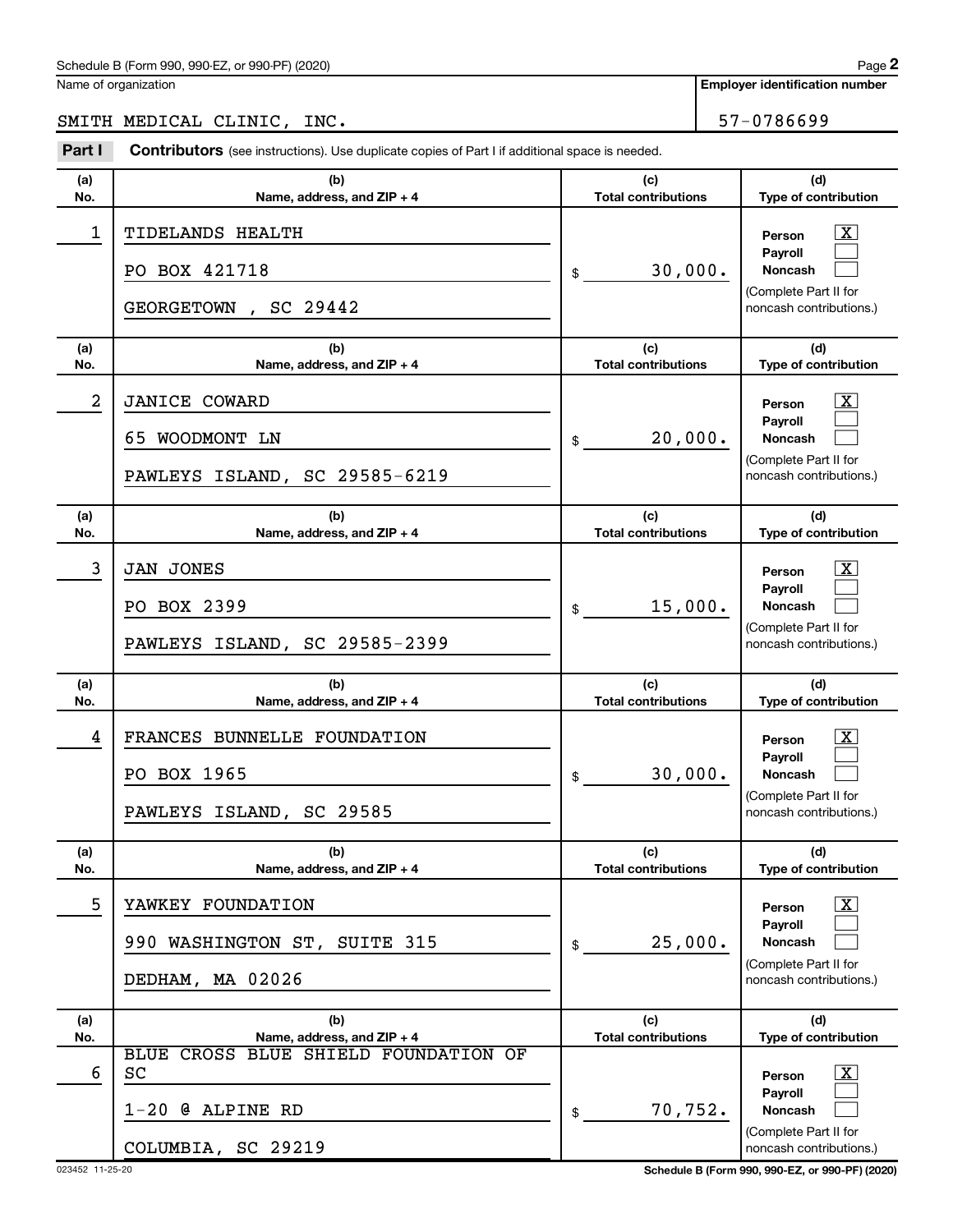Name of organization

SMITH MEDICAL CLINIC, INC. 57-0786699

| Part I     | <b>Contributors</b> (see instructions). Use duplicate copies of Part I if additional space is needed. |                                   |                                                                                                             |
|------------|-------------------------------------------------------------------------------------------------------|-----------------------------------|-------------------------------------------------------------------------------------------------------------|
| (a)<br>No. | (b)<br>Name, address, and ZIP + 4                                                                     | (c)<br><b>Total contributions</b> | (d)<br>Type of contribution                                                                                 |
| 7          | GAYLORD AND DOROTHY DONNELLEY<br>FOUNDATION<br>4 N. ATLANTIC WHARF<br>CHARLESTON, SC 29401            | 30,000.<br>\$                     | $\overline{\mathbf{X}}$<br>Person<br>Payroll<br>Noncash<br>(Complete Part II for<br>noncash contributions.) |
| (a)<br>No. | (b)<br>Name, address, and ZIP + 4                                                                     | (c)<br><b>Total contributions</b> | (d)<br>Type of contribution                                                                                 |
|            |                                                                                                       | \$                                | Person<br>Payroll<br>Noncash<br>(Complete Part II for<br>noncash contributions.)                            |
| (a)<br>No. | (b)<br>Name, address, and ZIP + 4                                                                     | (c)<br><b>Total contributions</b> | (d)<br>Type of contribution                                                                                 |
|            |                                                                                                       | \$                                | Person<br>Payroll<br>Noncash<br>(Complete Part II for<br>noncash contributions.)                            |
| (a)<br>No. | (b)<br>Name, address, and ZIP + 4                                                                     | (c)<br><b>Total contributions</b> | (d)<br>Type of contribution                                                                                 |
|            |                                                                                                       | \$                                | Person<br>Payroll<br><b>Noncash</b><br>(Complete Part II for<br>noncash contributions.)                     |
| (a)<br>No. | (b)<br>Name, address, and ZIP + 4                                                                     | (c)<br><b>Total contributions</b> | (d)<br>Type of contribution                                                                                 |
|            |                                                                                                       | \$                                | Person<br>Payroll<br>Noncash<br>(Complete Part II for<br>noncash contributions.)                            |
| (a)<br>No. | (b)<br>Name, address, and ZIP + 4                                                                     | (c)<br><b>Total contributions</b> | (d)<br>Type of contribution                                                                                 |
|            |                                                                                                       | \$                                | Person<br>Payroll<br>Noncash<br>(Complete Part II for<br>noncash contributions.)                            |

023452 11-25-20 **Schedule B (Form 990, 990-EZ, or 990-PF) (2020)**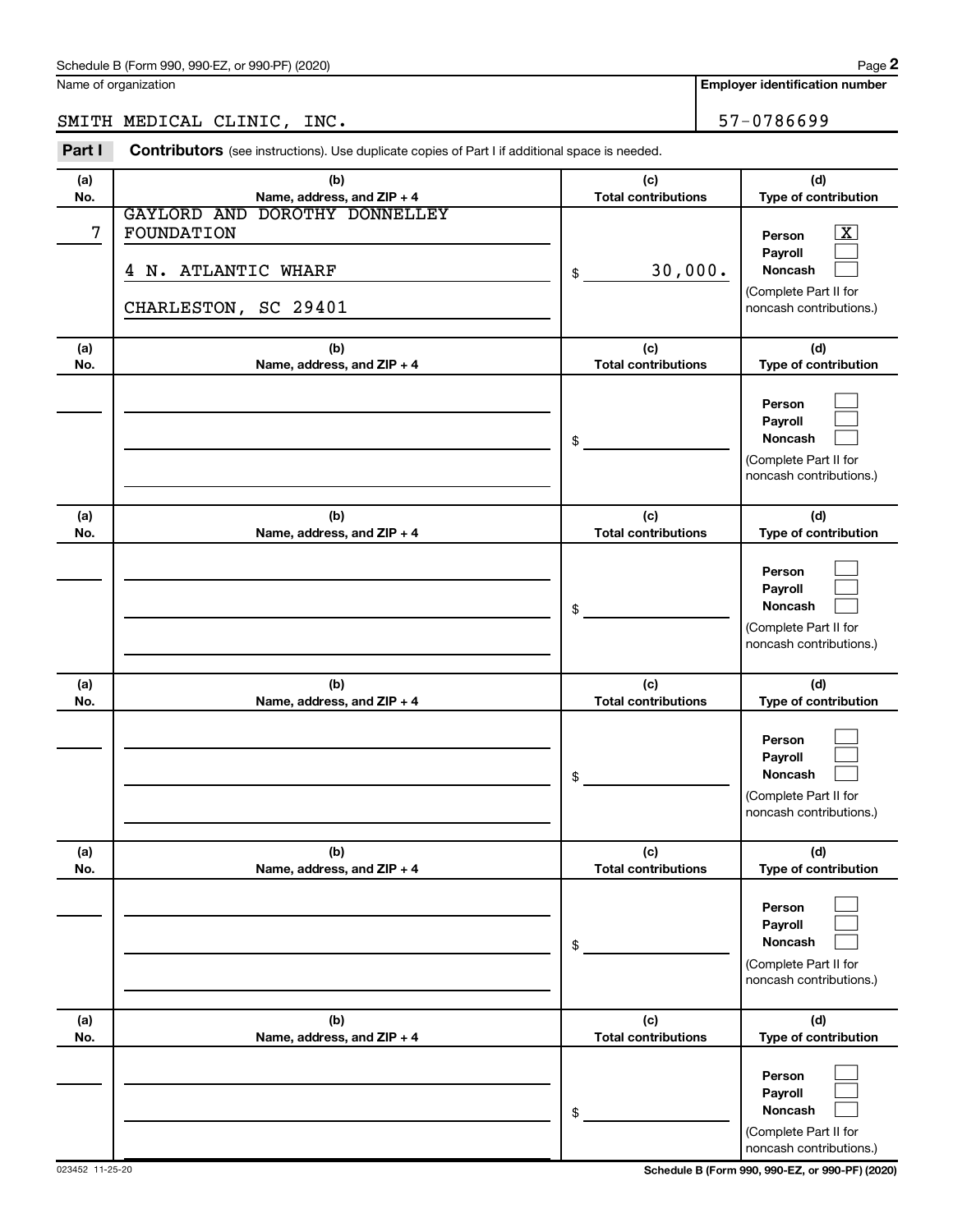Name of organization

**Employer identification number**

SMITH MEDICAL CLINIC, INC. 57-0786699

Part II Noncash Property (see instructions). Use duplicate copies of Part II if additional space is needed.

| (a)<br>No.<br>from<br>Part I | (b)<br>Description of noncash property given | (c)<br>FMV (or estimate)<br>(See instructions.) | (d)<br>Date received |
|------------------------------|----------------------------------------------|-------------------------------------------------|----------------------|
|                              |                                              |                                                 |                      |
|                              |                                              | \$                                              |                      |
| (a)<br>No.<br>from<br>Part I | (b)<br>Description of noncash property given | (c)<br>FMV (or estimate)<br>(See instructions.) | (d)<br>Date received |
|                              |                                              |                                                 |                      |
|                              |                                              | \$                                              |                      |
| (a)<br>No.<br>from<br>Part I | (b)<br>Description of noncash property given | (c)<br>FMV (or estimate)<br>(See instructions.) | (d)<br>Date received |
|                              |                                              |                                                 |                      |
|                              |                                              | \$                                              |                      |
| (a)<br>No.<br>from<br>Part I | (b)<br>Description of noncash property given | (c)<br>FMV (or estimate)<br>(See instructions.) | (d)<br>Date received |
|                              |                                              |                                                 |                      |
|                              |                                              | \$                                              |                      |
| (a)<br>No.<br>from<br>Part I | (b)<br>Description of noncash property given | (c)<br>FMV (or estimate)<br>(See instructions.) | (d)<br>Date received |
|                              |                                              |                                                 |                      |
|                              |                                              | \$                                              |                      |
| (a)<br>No.<br>from<br>Part I | (b)<br>Description of noncash property given | (c)<br>FMV (or estimate)<br>(See instructions.) | (d)<br>Date received |
|                              |                                              |                                                 |                      |
|                              |                                              | \$                                              |                      |

023453 11-25-20 **Schedule B (Form 990, 990-EZ, or 990-PF) (2020)**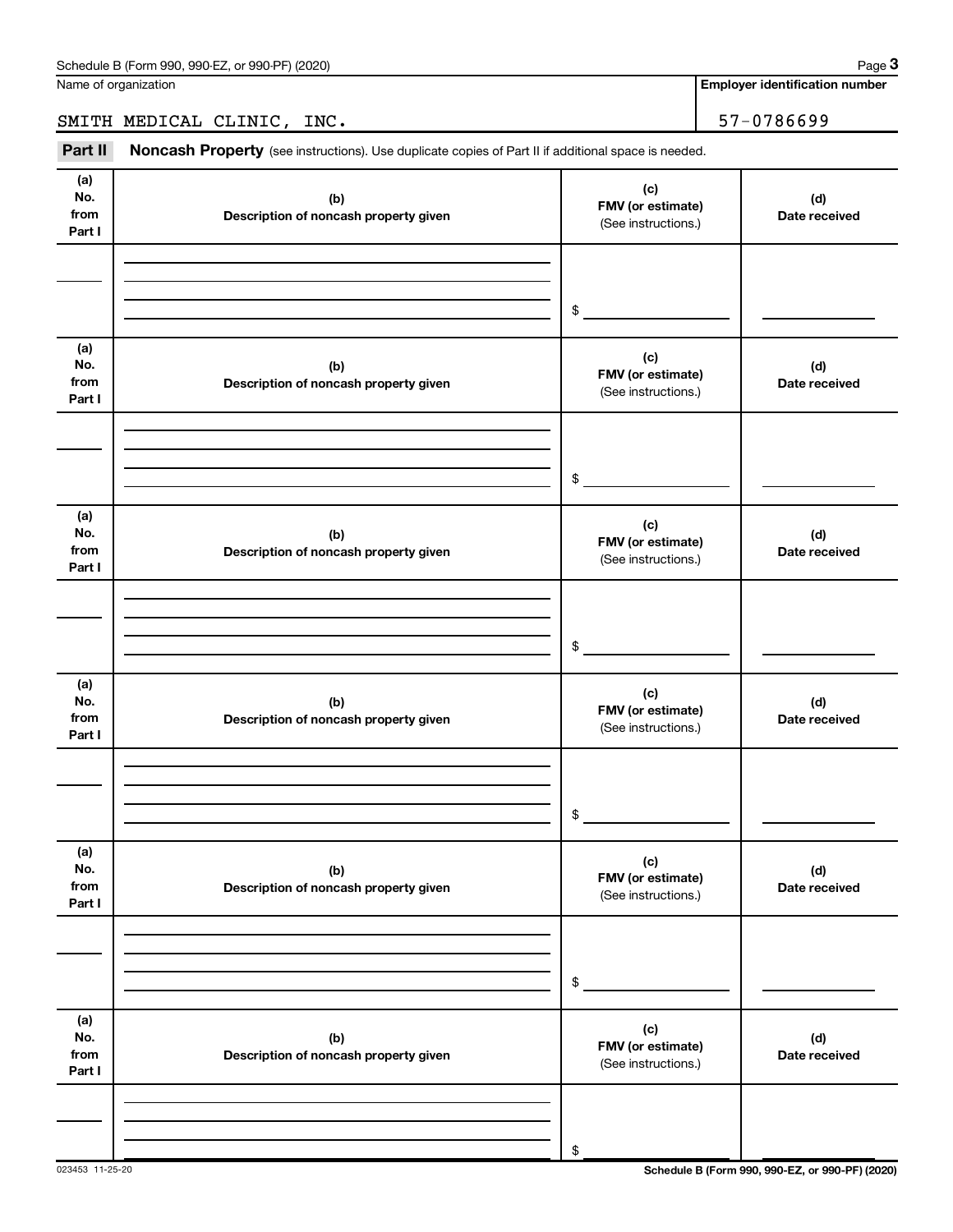| Name of organization      |                                                                                                                                                                                                                                                                                                                                           |                      | <b>Employer identification number</b>                                                                                                                          |
|---------------------------|-------------------------------------------------------------------------------------------------------------------------------------------------------------------------------------------------------------------------------------------------------------------------------------------------------------------------------------------|----------------------|----------------------------------------------------------------------------------------------------------------------------------------------------------------|
|                           | SMITH MEDICAL CLINIC, INC.                                                                                                                                                                                                                                                                                                                |                      | 57-0786699                                                                                                                                                     |
| Part III                  | from any one contributor. Complete columns (a) through (e) and the following line entry. For organizations<br>completing Part III, enter the total of exclusively religious, charitable, etc., contributions of \$1,000 or less for the year. (Enter this info. once.)<br>Use duplicate copies of Part III if additional space is needed. |                      | Exclusively religious, charitable, etc., contributions to organizations described in section 501(c)(7), (8), or (10) that total more than \$1,000 for the year |
| (a) No.<br>from<br>Part I | (b) Purpose of gift                                                                                                                                                                                                                                                                                                                       | (c) Use of gift      | (d) Description of how gift is held                                                                                                                            |
|                           |                                                                                                                                                                                                                                                                                                                                           | (e) Transfer of gift |                                                                                                                                                                |
|                           | Transferee's name, address, and ZIP + 4                                                                                                                                                                                                                                                                                                   |                      | Relationship of transferor to transferee                                                                                                                       |
| (a) No.<br>from<br>Part I | (b) Purpose of gift                                                                                                                                                                                                                                                                                                                       | (c) Use of gift      | (d) Description of how gift is held                                                                                                                            |
|                           | Transferee's name, address, and ZIP + 4                                                                                                                                                                                                                                                                                                   | (e) Transfer of gift | Relationship of transferor to transferee                                                                                                                       |
|                           |                                                                                                                                                                                                                                                                                                                                           |                      |                                                                                                                                                                |
| (a) No.<br>from<br>Part I | (b) Purpose of gift                                                                                                                                                                                                                                                                                                                       | (c) Use of gift      | (d) Description of how gift is held                                                                                                                            |
|                           |                                                                                                                                                                                                                                                                                                                                           | (e) Transfer of gift |                                                                                                                                                                |
|                           | Transferee's name, address, and ZIP + 4                                                                                                                                                                                                                                                                                                   |                      | Relationship of transferor to transferee                                                                                                                       |
| (a) No.<br>from<br>Part I | (b) Purpose of gift                                                                                                                                                                                                                                                                                                                       | (c) Use of gift      | (d) Description of how gift is held                                                                                                                            |
|                           |                                                                                                                                                                                                                                                                                                                                           | (e) Transfer of gift |                                                                                                                                                                |
|                           | Transferee's name, address, and ZIP + 4                                                                                                                                                                                                                                                                                                   |                      | Relationship of transferor to transferee                                                                                                                       |
|                           |                                                                                                                                                                                                                                                                                                                                           |                      |                                                                                                                                                                |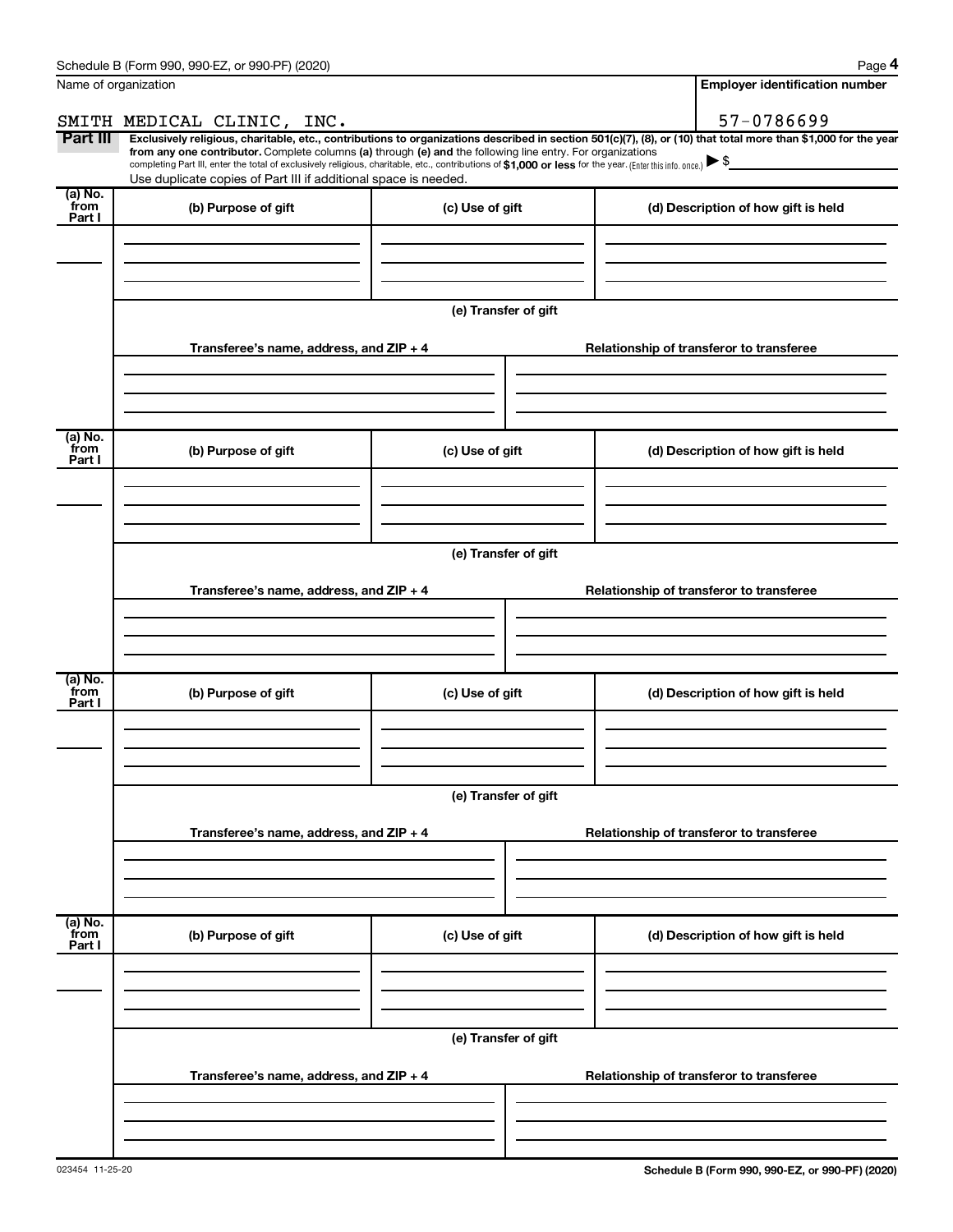|              |                                                      |                                                                                                                                                                                  |                                           |                                                    |                          |                                                     | OMB No. 1545-0047     |
|--------------|------------------------------------------------------|----------------------------------------------------------------------------------------------------------------------------------------------------------------------------------|-------------------------------------------|----------------------------------------------------|--------------------------|-----------------------------------------------------|-----------------------|
|              | <b>SCHEDULE D</b><br>(Form 990)                      | <b>Supplemental Financial Statements</b><br>Complete if the organization answered "Yes" on Form 990,<br>Part IV, line 6, 7, 8, 9, 10, 11a, 11b, 11c, 11d, 11e, 11f, 12a, or 12b. |                                           |                                                    |                          |                                                     |                       |
|              | Department of the Treasury                           | Go to www.irs.gov/Form990 for instructions and the latest information.                                                                                                           | $\blacktriangleright$ Attach to Form 990. |                                                    |                          | Inspection                                          | <b>Open to Public</b> |
|              | Internal Revenue Service<br>Name of the organization |                                                                                                                                                                                  |                                           |                                                    |                          | <b>Employer identification number</b><br>57-0786699 |                       |
| Part I       |                                                      | SMITH MEDICAL CLINIC, INC.<br>Organizations Maintaining Donor Advised Funds or Other Similar Funds or Accounts. Complete if the                                                  |                                           |                                                    |                          |                                                     |                       |
|              |                                                      | organization answered "Yes" on Form 990, Part IV, line 6.                                                                                                                        |                                           |                                                    |                          |                                                     |                       |
|              |                                                      |                                                                                                                                                                                  | (a) Donor advised funds                   |                                                    |                          | (b) Funds and other accounts                        |                       |
| 1.           |                                                      |                                                                                                                                                                                  |                                           |                                                    |                          |                                                     |                       |
| 2            |                                                      | Aggregate value of contributions to (during year)                                                                                                                                |                                           |                                                    |                          |                                                     |                       |
| з            |                                                      | Aggregate value of grants from (during year)                                                                                                                                     |                                           |                                                    |                          |                                                     |                       |
| 4            |                                                      |                                                                                                                                                                                  |                                           |                                                    |                          |                                                     |                       |
| 5            |                                                      | Did the organization inform all donors and donor advisors in writing that the assets held in donor advised funds                                                                 |                                           |                                                    |                          |                                                     |                       |
|              |                                                      |                                                                                                                                                                                  |                                           |                                                    |                          | Yes                                                 | No                    |
| 6            |                                                      | Did the organization inform all grantees, donors, and donor advisors in writing that grant funds can be used only                                                                |                                           |                                                    |                          |                                                     |                       |
|              |                                                      | for charitable purposes and not for the benefit of the donor or donor advisor, or for any other purpose conferring                                                               |                                           |                                                    |                          |                                                     |                       |
|              | impermissible private benefit?                       |                                                                                                                                                                                  |                                           |                                                    |                          | Yes                                                 | No                    |
|              | Part II                                              | Conservation Easements. Complete if the organization answered "Yes" on Form 990, Part IV, line 7.                                                                                |                                           |                                                    |                          |                                                     |                       |
| 1.           |                                                      | Purpose(s) of conservation easements held by the organization (check all that apply).                                                                                            |                                           |                                                    |                          |                                                     |                       |
|              |                                                      | Preservation of land for public use (for example, recreation or education)                                                                                                       |                                           | Preservation of a historically important land area |                          |                                                     |                       |
|              |                                                      | Protection of natural habitat                                                                                                                                                    |                                           | Preservation of a certified historic structure     |                          |                                                     |                       |
| 2            |                                                      | Preservation of open space                                                                                                                                                       |                                           |                                                    |                          |                                                     |                       |
|              | day of the tax year.                                 | Complete lines 2a through 2d if the organization held a qualified conservation contribution in the form of a conservation easement on the last                                   |                                           |                                                    |                          | Held at the End of the Tax Year                     |                       |
| а            |                                                      |                                                                                                                                                                                  |                                           |                                                    | 2a                       |                                                     |                       |
| b            |                                                      |                                                                                                                                                                                  |                                           |                                                    | 2b                       |                                                     |                       |
| с            |                                                      |                                                                                                                                                                                  |                                           |                                                    | 2c                       |                                                     |                       |
| d            |                                                      | Number of conservation easements included in (c) acquired after 7/25/06, and not on a historic structure                                                                         |                                           |                                                    |                          |                                                     |                       |
|              |                                                      |                                                                                                                                                                                  |                                           |                                                    | 2d                       |                                                     |                       |
| З            |                                                      | Number of conservation easements modified, transferred, released, extinguished, or terminated by the organization during the tax                                                 |                                           |                                                    |                          |                                                     |                       |
|              | $\mathsf{year}$                                      |                                                                                                                                                                                  |                                           |                                                    |                          |                                                     |                       |
| 4            |                                                      | Number of states where property subject to conservation easement is located >                                                                                                    |                                           |                                                    |                          |                                                     |                       |
| 5            |                                                      | Does the organization have a written policy regarding the periodic monitoring, inspection, handling of                                                                           |                                           |                                                    |                          |                                                     |                       |
|              |                                                      |                                                                                                                                                                                  |                                           |                                                    |                          | Yes                                                 | <b>No</b>             |
|              |                                                      | Staff and volunteer hours devoted to monitoring, inspecting, handling of violations, and enforcing conservation easements during the year                                        |                                           |                                                    |                          |                                                     |                       |
|              |                                                      |                                                                                                                                                                                  |                                           |                                                    |                          |                                                     |                       |
| 7            |                                                      | Amount of expenses incurred in monitoring, inspecting, handling of violations, and enforcing conservation easements during the year                                              |                                           |                                                    |                          |                                                     |                       |
|              | $\blacktriangleright$ \$                             |                                                                                                                                                                                  |                                           |                                                    |                          |                                                     |                       |
| 8            |                                                      | Does each conservation easement reported on line 2(d) above satisfy the requirements of section 170(h)(4)(B)(i)                                                                  |                                           |                                                    |                          | Yes                                                 | <b>No</b>             |
| 9            |                                                      | In Part XIII, describe how the organization reports conservation easements in its revenue and expense statement and                                                              |                                           |                                                    |                          |                                                     |                       |
|              |                                                      | balance sheet, and include, if applicable, the text of the footnote to the organization's financial statements that describes the                                                |                                           |                                                    |                          |                                                     |                       |
|              |                                                      | organization's accounting for conservation easements.                                                                                                                            |                                           |                                                    |                          |                                                     |                       |
|              | Part III                                             | Organizations Maintaining Collections of Art, Historical Treasures, or Other Similar Assets.                                                                                     |                                           |                                                    |                          |                                                     |                       |
|              |                                                      | Complete if the organization answered "Yes" on Form 990, Part IV, line 8.                                                                                                        |                                           |                                                    |                          |                                                     |                       |
|              |                                                      | 1a If the organization elected, as permitted under FASB ASC 958, not to report in its revenue statement and balance sheet works                                                  |                                           |                                                    |                          |                                                     |                       |
|              |                                                      | of art, historical treasures, or other similar assets held for public exhibition, education, or research in furtherance of public                                                |                                           |                                                    |                          |                                                     |                       |
|              |                                                      | service, provide in Part XIII the text of the footnote to its financial statements that describes these items.                                                                   |                                           |                                                    |                          |                                                     |                       |
|              |                                                      | <b>b</b> If the organization elected, as permitted under FASB ASC 958, to report in its revenue statement and balance sheet works of                                             |                                           |                                                    |                          |                                                     |                       |
|              |                                                      | art, historical treasures, or other similar assets held for public exhibition, education, or research in furtherance of public service,                                          |                                           |                                                    |                          |                                                     |                       |
|              |                                                      | provide the following amounts relating to these items:                                                                                                                           |                                           |                                                    |                          |                                                     |                       |
|              |                                                      |                                                                                                                                                                                  |                                           |                                                    |                          | \$                                                  |                       |
|              |                                                      | (ii) Assets included in Form 990, Part X                                                                                                                                         |                                           |                                                    |                          | \$                                                  |                       |
| $\mathbf{2}$ |                                                      | If the organization received or held works of art, historical treasures, or other similar assets for financial gain, provide                                                     |                                           |                                                    |                          |                                                     |                       |
|              |                                                      | the following amounts required to be reported under FASB ASC 958 relating to these items:<br>a Revenue included on Form 990, Part VIII, line 1                                   |                                           |                                                    | $\blacktriangleright$ \$ |                                                     |                       |
|              |                                                      |                                                                                                                                                                                  |                                           |                                                    |                          |                                                     |                       |

|       | -990<br>` Part ∧<br>⊢orn                                                            |        |
|-------|-------------------------------------------------------------------------------------|--------|
| LHA I | 990.<br>For<br>erwork Reduction Act Notice, see the Instructions :<br>. Pano<br>וחז | , 2020 |

032051 12-01-20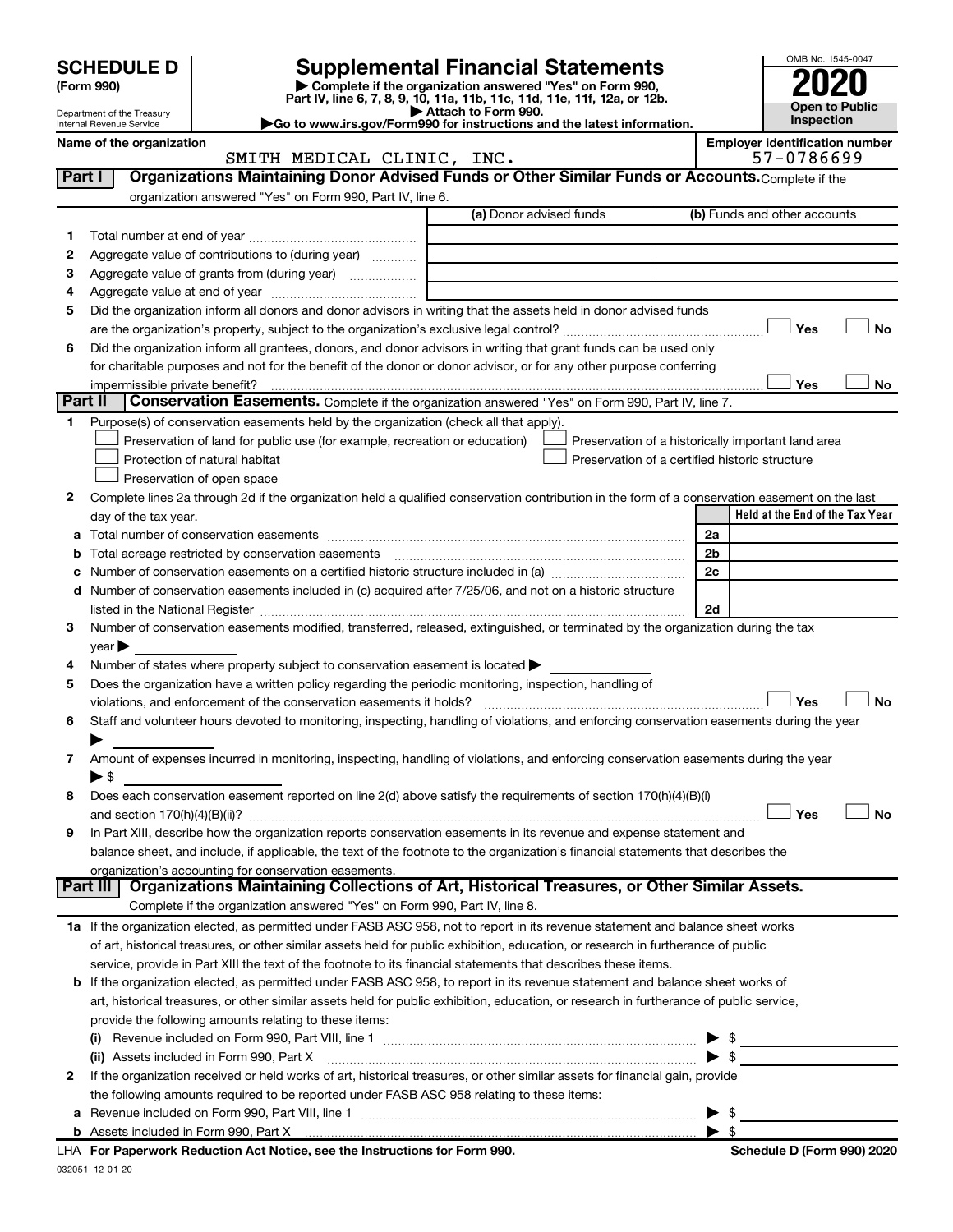|               | Schedule D (Form 990) 2020                                                                                                                                                                                                     | SMITH MEDICAL CLINIC, INC.              |   |                |                                                                                                                                                                                                                                |                                 |                | 57-0786699 Page 2 |
|---------------|--------------------------------------------------------------------------------------------------------------------------------------------------------------------------------------------------------------------------------|-----------------------------------------|---|----------------|--------------------------------------------------------------------------------------------------------------------------------------------------------------------------------------------------------------------------------|---------------------------------|----------------|-------------------|
|               | Part III  <br>Organizations Maintaining Collections of Art, Historical Treasures, or Other Similar Assets (continued)                                                                                                          |                                         |   |                |                                                                                                                                                                                                                                |                                 |                |                   |
| 3             | Using the organization's acquisition, accession, and other records, check any of the following that make significant use of its                                                                                                |                                         |   |                |                                                                                                                                                                                                                                |                                 |                |                   |
|               | collection items (check all that apply):                                                                                                                                                                                       |                                         |   |                |                                                                                                                                                                                                                                |                                 |                |                   |
| a             | Public exhibition                                                                                                                                                                                                              |                                         |   |                | Loan or exchange program                                                                                                                                                                                                       |                                 |                |                   |
| b             | Scholarly research                                                                                                                                                                                                             |                                         |   |                | Other and the control of the control of the control of the control of the control of the control of the control of the control of the control of the control of the control of the control of the control of the control of th |                                 |                |                   |
| c             | Preservation for future generations                                                                                                                                                                                            |                                         |   |                |                                                                                                                                                                                                                                |                                 |                |                   |
| 4             | Provide a description of the organization's collections and explain how they further the organization's exempt purpose in Part XIII.                                                                                           |                                         |   |                |                                                                                                                                                                                                                                |                                 |                |                   |
| 5             | During the year, did the organization solicit or receive donations of art, historical treasures, or other similar assets                                                                                                       |                                         |   |                |                                                                                                                                                                                                                                |                                 |                |                   |
|               |                                                                                                                                                                                                                                |                                         |   |                |                                                                                                                                                                                                                                |                                 | Yes            | No                |
|               | Part IV<br><b>Escrow and Custodial Arrangements.</b> Complete if the organization answered "Yes" on Form 990, Part IV, line 9, or                                                                                              |                                         |   |                |                                                                                                                                                                                                                                |                                 |                |                   |
|               | reported an amount on Form 990, Part X, line 21.                                                                                                                                                                               |                                         |   |                |                                                                                                                                                                                                                                |                                 |                |                   |
|               | 1a Is the organization an agent, trustee, custodian or other intermediary for contributions or other assets not included                                                                                                       |                                         |   |                |                                                                                                                                                                                                                                |                                 |                |                   |
|               | on Form 990, Part X? [11] matter and the contract of the contract of the contract of the contract of the contract of the contract of the contract of the contract of the contract of the contract of the contract of the contr |                                         |   |                |                                                                                                                                                                                                                                |                                 | Yes            | No                |
|               | b If "Yes," explain the arrangement in Part XIII and complete the following table:                                                                                                                                             |                                         |   |                |                                                                                                                                                                                                                                |                                 |                |                   |
|               |                                                                                                                                                                                                                                |                                         |   |                |                                                                                                                                                                                                                                |                                 | Amount         |                   |
|               | c Beginning balance measurements and the contract of the contract of the contract of the contract of the contract of the contract of the contract of the contract of the contract of the contract of the contract of the contr |                                         |   |                |                                                                                                                                                                                                                                | 1c<br>1d                        |                |                   |
|               |                                                                                                                                                                                                                                |                                         |   |                |                                                                                                                                                                                                                                | 1e                              |                |                   |
| е<br>f.       | Distributions during the year manufactured and an account of the year manufactured and the year manufactured and the year manufactured and the year manufactured and the year manufactured and the year manufactured and the y |                                         |   |                |                                                                                                                                                                                                                                | 1f                              |                |                   |
|               | 2a Did the organization include an amount on Form 990, Part X, line 21, for escrow or custodial account liability?                                                                                                             |                                         |   |                |                                                                                                                                                                                                                                |                                 | Yes            | No                |
|               |                                                                                                                                                                                                                                |                                         |   |                |                                                                                                                                                                                                                                |                                 |                |                   |
| <b>Part V</b> | Endowment Funds. Complete if the organization answered "Yes" on Form 990, Part IV, line 10.                                                                                                                                    |                                         |   |                |                                                                                                                                                                                                                                |                                 |                |                   |
|               |                                                                                                                                                                                                                                | (a) Current year                        |   | (b) Prior year | (c) Two years back $\vert$ (d) Three years back $\vert$ (e) Four years back                                                                                                                                                    |                                 |                |                   |
|               | 1a Beginning of year balance                                                                                                                                                                                                   |                                         |   |                |                                                                                                                                                                                                                                |                                 |                |                   |
| b             |                                                                                                                                                                                                                                |                                         |   |                |                                                                                                                                                                                                                                |                                 |                |                   |
| с             | Net investment earnings, gains, and losses                                                                                                                                                                                     |                                         |   |                |                                                                                                                                                                                                                                |                                 |                |                   |
| d             | Grants or scholarships <i>manually contained</i>                                                                                                                                                                               |                                         |   |                |                                                                                                                                                                                                                                |                                 |                |                   |
|               | e Other expenditures for facilities                                                                                                                                                                                            |                                         |   |                |                                                                                                                                                                                                                                |                                 |                |                   |
|               | and programs                                                                                                                                                                                                                   |                                         |   |                |                                                                                                                                                                                                                                |                                 |                |                   |
|               | f Administrative expenses                                                                                                                                                                                                      |                                         |   |                |                                                                                                                                                                                                                                |                                 |                |                   |
| g             | End of year balance <i>manually contained</i>                                                                                                                                                                                  |                                         |   |                |                                                                                                                                                                                                                                |                                 |                |                   |
| 2             | Provide the estimated percentage of the current year end balance (line 1g, column (a)) held as:                                                                                                                                |                                         |   |                |                                                                                                                                                                                                                                |                                 |                |                   |
| а             | Board designated or quasi-endowment                                                                                                                                                                                            |                                         | % |                |                                                                                                                                                                                                                                |                                 |                |                   |
| b             | Permanent endowment                                                                                                                                                                                                            | %                                       |   |                |                                                                                                                                                                                                                                |                                 |                |                   |
| с             | Term endowment $\blacktriangleright$                                                                                                                                                                                           | %                                       |   |                |                                                                                                                                                                                                                                |                                 |                |                   |
|               | The percentages on lines 2a, 2b, and 2c should equal 100%.                                                                                                                                                                     |                                         |   |                |                                                                                                                                                                                                                                |                                 |                |                   |
|               | 3a Are there endowment funds not in the possession of the organization that are held and administered for the organization                                                                                                     |                                         |   |                |                                                                                                                                                                                                                                |                                 |                |                   |
|               | by:                                                                                                                                                                                                                            |                                         |   |                |                                                                                                                                                                                                                                |                                 |                | Yes<br>No         |
|               | (i)                                                                                                                                                                                                                            |                                         |   |                |                                                                                                                                                                                                                                |                                 | 3a(i)          |                   |
|               |                                                                                                                                                                                                                                |                                         |   |                |                                                                                                                                                                                                                                |                                 | 3a(ii)         |                   |
|               |                                                                                                                                                                                                                                |                                         |   |                |                                                                                                                                                                                                                                |                                 | 3b             |                   |
| 4             | Describe in Part XIII the intended uses of the organization's endowment funds.                                                                                                                                                 |                                         |   |                |                                                                                                                                                                                                                                |                                 |                |                   |
|               | Land, Buildings, and Equipment.<br><b>Part VI</b>                                                                                                                                                                              |                                         |   |                |                                                                                                                                                                                                                                |                                 |                |                   |
|               | Complete if the organization answered "Yes" on Form 990, Part IV, line 11a. See Form 990, Part X, line 10.                                                                                                                     |                                         |   |                |                                                                                                                                                                                                                                |                                 |                |                   |
|               | Description of property                                                                                                                                                                                                        | (a) Cost or other<br>basis (investment) |   |                | (b) Cost or other<br>basis (other)                                                                                                                                                                                             | (c) Accumulated<br>depreciation | (d) Book value |                   |
|               |                                                                                                                                                                                                                                |                                         |   |                |                                                                                                                                                                                                                                |                                 |                |                   |
|               |                                                                                                                                                                                                                                |                                         |   |                | 608,797.                                                                                                                                                                                                                       | 62, 287.                        |                | 546, 510.         |
|               |                                                                                                                                                                                                                                |                                         |   |                |                                                                                                                                                                                                                                |                                 |                |                   |
|               |                                                                                                                                                                                                                                |                                         |   |                | 106,644.                                                                                                                                                                                                                       | 91,037.                         |                | 15,607.           |
|               |                                                                                                                                                                                                                                |                                         |   |                |                                                                                                                                                                                                                                |                                 |                |                   |
|               | Total. Add lines 1a through 1e. (Column (d) must equal Form 990, Part X, column (B), line 10c.)                                                                                                                                |                                         |   |                |                                                                                                                                                                                                                                |                                 |                | 562, 117.         |

**Schedule D (Form 990) 2020**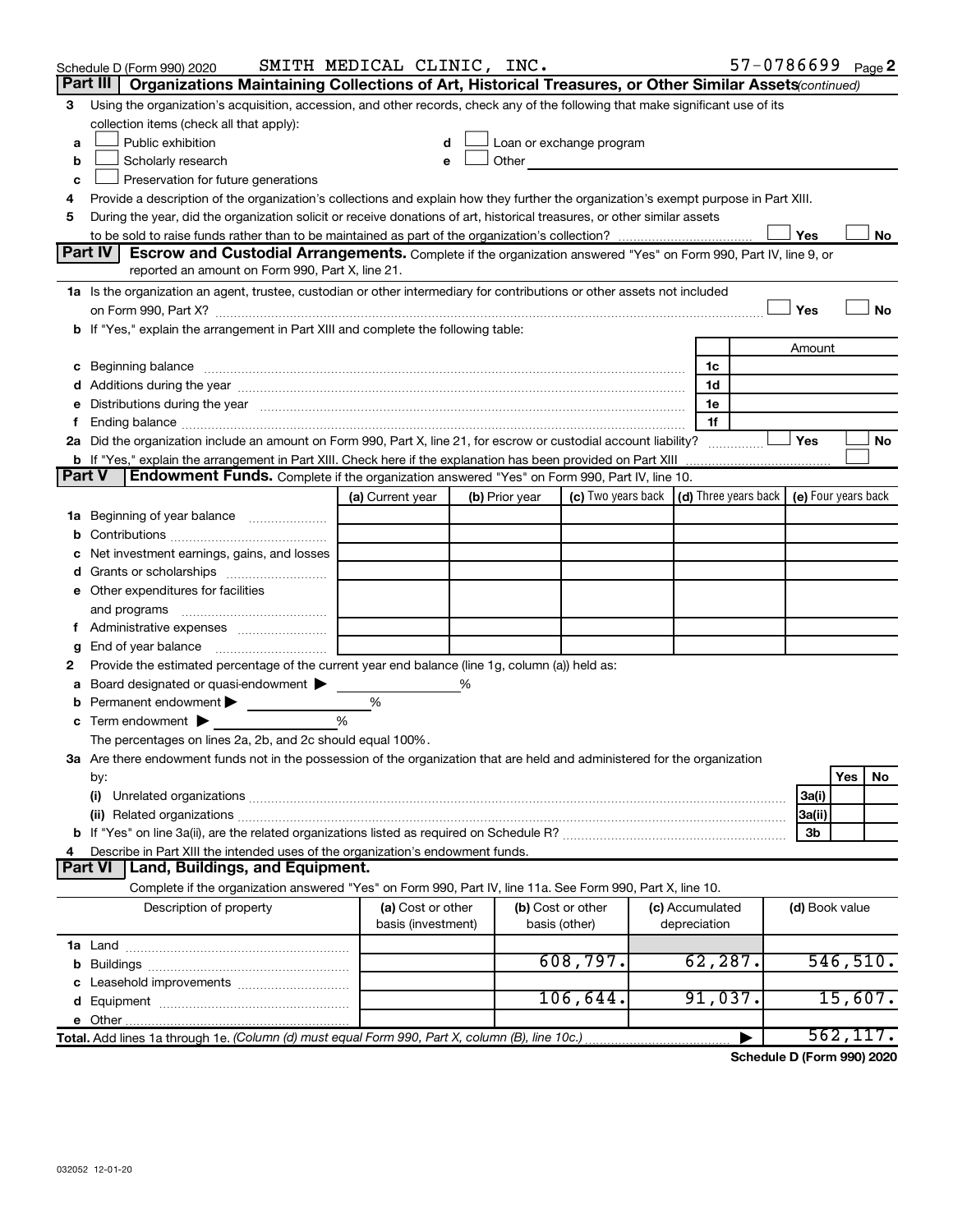| Complete if the organization answered "Yes" on Form 990, Part IV, line 11b. See Form 990, Part X, line 12.                                            |                 |                                                           |                |
|-------------------------------------------------------------------------------------------------------------------------------------------------------|-----------------|-----------------------------------------------------------|----------------|
| (a) Description of security or category (including name of security)                                                                                  | (b) Book value  | (c) Method of valuation: Cost or end-of-year market value |                |
| (1) Financial derivatives                                                                                                                             |                 |                                                           |                |
|                                                                                                                                                       |                 |                                                           |                |
| (3) Other                                                                                                                                             |                 |                                                           |                |
| (A)                                                                                                                                                   |                 |                                                           |                |
| (B)                                                                                                                                                   |                 |                                                           |                |
| (C)                                                                                                                                                   |                 |                                                           |                |
| (D)                                                                                                                                                   |                 |                                                           |                |
| (E)                                                                                                                                                   |                 |                                                           |                |
| (F)                                                                                                                                                   |                 |                                                           |                |
| (G)                                                                                                                                                   |                 |                                                           |                |
| (H)                                                                                                                                                   |                 |                                                           |                |
| Total. (Col. (b) must equal Form 990, Part X, col. (B) line 12.) $\blacktriangleright$                                                                |                 |                                                           |                |
| Part VIII Investments - Program Related.                                                                                                              |                 |                                                           |                |
| Complete if the organization answered "Yes" on Form 990, Part IV, line 11c. See Form 990, Part X, line 13.                                            |                 |                                                           |                |
| (a) Description of investment                                                                                                                         | (b) Book value  | (c) Method of valuation: Cost or end-of-year market value |                |
| (1)                                                                                                                                                   |                 |                                                           |                |
| (2)                                                                                                                                                   |                 |                                                           |                |
| (3)                                                                                                                                                   |                 |                                                           |                |
| (4)                                                                                                                                                   |                 |                                                           |                |
| (5)                                                                                                                                                   |                 |                                                           |                |
| (6)                                                                                                                                                   |                 |                                                           |                |
| (7)                                                                                                                                                   |                 |                                                           |                |
| (8)                                                                                                                                                   |                 |                                                           |                |
| (9)                                                                                                                                                   |                 |                                                           |                |
| Total. (Col. (b) must equal Form 990, Part X, col. (B) line 13.)                                                                                      |                 |                                                           |                |
| <b>Other Assets.</b><br>Part IX                                                                                                                       |                 |                                                           |                |
| Complete if the organization answered "Yes" on Form 990, Part IV, line 11d. See Form 990, Part X, line 15.                                            |                 |                                                           |                |
|                                                                                                                                                       |                 |                                                           |                |
|                                                                                                                                                       | (a) Description |                                                           | (b) Book value |
|                                                                                                                                                       |                 |                                                           |                |
| (1)                                                                                                                                                   |                 |                                                           |                |
| (2)                                                                                                                                                   |                 |                                                           |                |
| (3)                                                                                                                                                   |                 |                                                           |                |
| (4)                                                                                                                                                   |                 |                                                           |                |
| (5)                                                                                                                                                   |                 |                                                           |                |
| (6)                                                                                                                                                   |                 |                                                           |                |
| (7)                                                                                                                                                   |                 |                                                           |                |
| (8)                                                                                                                                                   |                 |                                                           |                |
| (9)                                                                                                                                                   |                 |                                                           |                |
|                                                                                                                                                       |                 |                                                           |                |
| <b>Other Liabilities.</b>                                                                                                                             |                 |                                                           |                |
| Complete if the organization answered "Yes" on Form 990, Part IV, line 11e or 11f. See Form 990, Part X, line 25.                                     |                 |                                                           |                |
| (a) Description of liability                                                                                                                          |                 |                                                           | (b) Book value |
| (1)<br>Federal income taxes                                                                                                                           |                 |                                                           |                |
| (2)                                                                                                                                                   |                 |                                                           |                |
| (3)                                                                                                                                                   |                 |                                                           |                |
| (4)                                                                                                                                                   |                 |                                                           |                |
| (5)                                                                                                                                                   |                 |                                                           |                |
| (6)                                                                                                                                                   |                 |                                                           |                |
| (7)                                                                                                                                                   |                 |                                                           |                |
| Part X<br>(8)                                                                                                                                         |                 |                                                           |                |
| Total. (Column (b) must equal Form 990, Part X, col. (B) line 15.)<br>1.<br>(9)<br>Total. (Column (b) must equal Form 990, Part X, col. (B) line 25.) |                 |                                                           |                |

**2.** Liability for uncertain tax positions. In Part XIII, provide the text of the footnote to the organization's financial statements that reports the organization's liability for uncertain tax positions under FASB ASC 740. Check here if the text of the footnote has been provided in Part XIII.

 $\boxed{\text{X}}$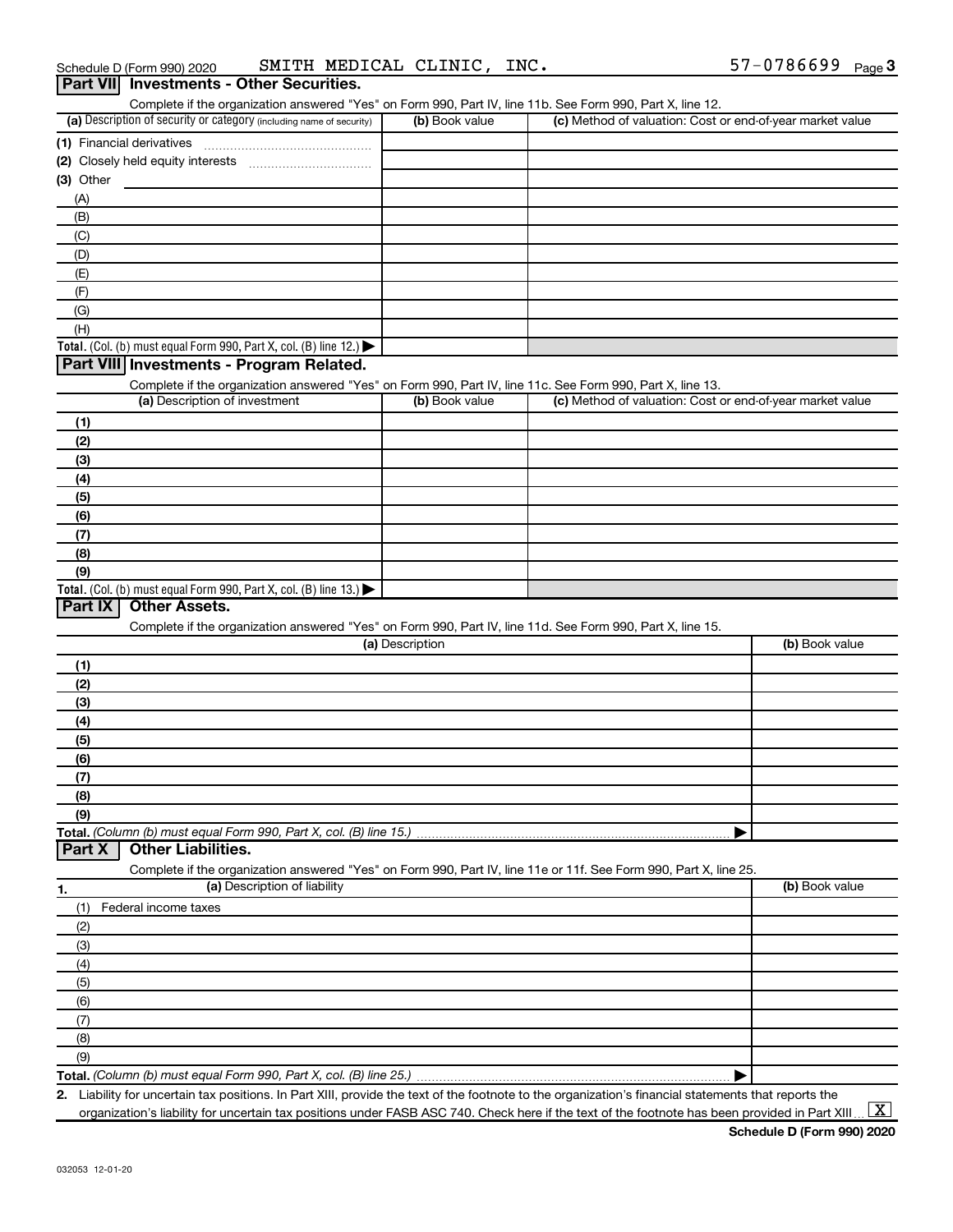|    | SMITH MEDICAL CLINIC, INC.<br>Schedule D (Form 990) 2020                                                                                                                                                                            |                |          |                | $57 - 0786699$ Page 4 |
|----|-------------------------------------------------------------------------------------------------------------------------------------------------------------------------------------------------------------------------------------|----------------|----------|----------------|-----------------------|
|    | Reconciliation of Revenue per Audited Financial Statements With Revenue per Return.<br><b>Part XI</b>                                                                                                                               |                |          |                |                       |
|    | Complete if the organization answered "Yes" on Form 990, Part IV, line 12a.                                                                                                                                                         |                |          |                |                       |
| 1  | Total revenue, gains, and other support per audited financial statements                                                                                                                                                            |                |          | $\overline{1}$ | 1, 262, 256.          |
| 2  | Amounts included on line 1 but not on Form 990, Part VIII, line 12:                                                                                                                                                                 |                |          |                |                       |
| a  |                                                                                                                                                                                                                                     | 2a             |          |                |                       |
|    |                                                                                                                                                                                                                                     | 2 <sub>b</sub> | 449,031. |                |                       |
| c  | Recoveries of prior year grants [11,111] Recoveries of prior year grants [11] Recoveries of prior year grants                                                                                                                       | 2 <sub>c</sub> |          |                |                       |
| d  |                                                                                                                                                                                                                                     | 2d             | 16,011.  |                |                       |
| е  | Add lines 2a through 2d                                                                                                                                                                                                             |                |          | 2e             | 465,042.              |
| 3  |                                                                                                                                                                                                                                     |                |          | 3              | 797, 214.             |
| 4  | Amounts included on Form 990, Part VIII, line 12, but not on line 1:                                                                                                                                                                |                |          |                |                       |
|    | Investment expenses not included on Form 990, Part VIII, line 7b [11] [11] Investment expenses not included on Form 990, Part VIII, line 7b                                                                                         | 4a             |          |                |                       |
| b  |                                                                                                                                                                                                                                     | 4 <sub>b</sub> |          |                |                       |
| C. | Add lines 4a and 4b                                                                                                                                                                                                                 |                |          | 4с             | 0.                    |
|    |                                                                                                                                                                                                                                     |                |          | 5              | 797, 214.             |
|    |                                                                                                                                                                                                                                     |                |          |                |                       |
|    | Part XII   Reconciliation of Expenses per Audited Financial Statements With Expenses per Return.                                                                                                                                    |                |          |                |                       |
|    | Complete if the organization answered "Yes" on Form 990, Part IV, line 12a.                                                                                                                                                         |                |          |                |                       |
| 1  |                                                                                                                                                                                                                                     |                |          | $\mathbf{1}$   | 1,169,547.            |
| 2  | Amounts included on line 1 but not on Form 990, Part IX, line 25:                                                                                                                                                                   |                |          |                |                       |
| a  |                                                                                                                                                                                                                                     | 2a             | 449,031. |                |                       |
| b  |                                                                                                                                                                                                                                     | 2 <sub>b</sub> |          |                |                       |
| c  |                                                                                                                                                                                                                                     | 2 <sub>c</sub> |          |                |                       |
|    |                                                                                                                                                                                                                                     | 2d             | 16,011.  |                |                       |
|    | Add lines 2a through 2d <b>must be a constructed as the constant of the construction of the construction</b> and the construction of the construction of the construction of the construction of the construction of the constructi |                |          | 2e             | 465,042.              |
| з  |                                                                                                                                                                                                                                     |                |          | 3              | 704, 505.             |
| 4  | Amounts included on Form 990, Part IX, line 25, but not on line 1:                                                                                                                                                                  |                |          |                |                       |
| a  |                                                                                                                                                                                                                                     |                |          |                |                       |
| b  |                                                                                                                                                                                                                                     | 4b             |          |                |                       |
| C. | Add lines 4a and 4b                                                                                                                                                                                                                 |                |          | 4с             | О.                    |
|    | Part XIII Supplemental Information.                                                                                                                                                                                                 |                |          | 5              | 704,505.              |

Provide the descriptions required for Part II, lines 3, 5, and 9; Part III, lines 1a and 4; Part IV, lines 1b and 2b; Part V, line 4; Part X, line 2; Part XI, lines 2d and 4b; and Part XII, lines 2d and 4b. Also complete this part to provide any additional information.

#### PART X, LINE 2:

| ACCOUNTING STANDARDS PRESCRIBE WHEN TO RECOGNIZE AND HOW TO MEASURE THE    |
|----------------------------------------------------------------------------|
| EFFECTS OF TAX POSITIONS TAKEN OR EXPECTED TO BE TAKEN. IN ORDER TO BE     |
| RECOGNIZED, A TAX POSITION MUST BE MORE LIKELY THAN NOT TO BE SUSTAINED    |
| UPON EXAMINATION BY TAXING AUTHORITIES. TO THE EXTENT THAT ALL OR A        |
| PORTION OF A TAX POSITION IS NOT RECOGNIZED, A LIABILITY WOULD BE          |
| RECOGNIZED FOR THE UNRECOGNIZED BENEFITS. AS OF DECEMBER 31, 2020,         |
| MANAGEMENT HAS DETERMINED THAT THE ORGANIZATION DOES NOT HAVE ANY MATERIAL |
| UNRECOGNIZED TAX BENEFITS.                                                 |
|                                                                            |

## PART XI, LINE 2D - OTHER ADJUSTMENTS:

## DIRECT FUNDRAISING EXPENSES NETTED WITH REVENUE ON 990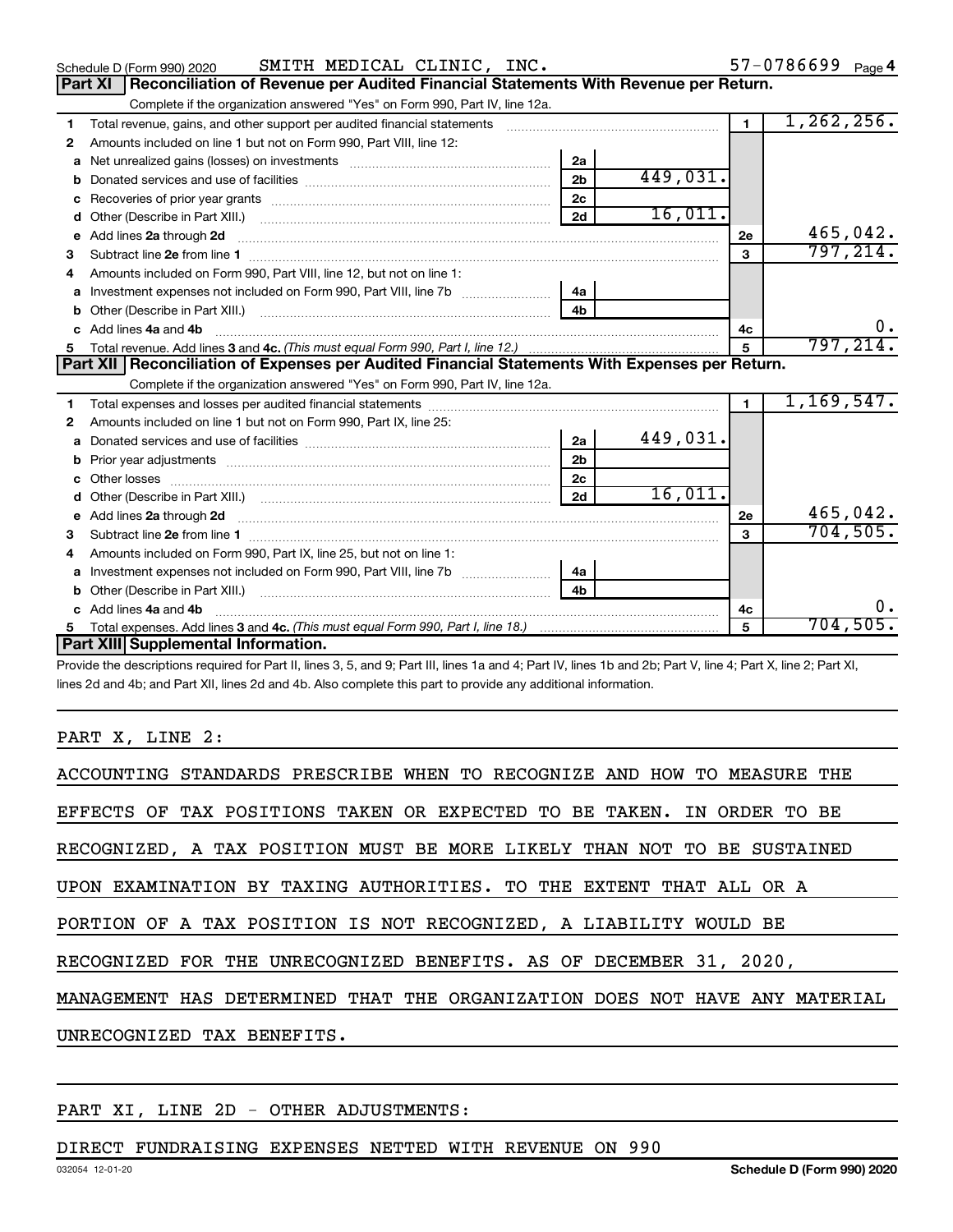PART XII, LINE 2D - OTHER ADJUSTMENTS:

DIRECT FUNDRAISING EXPENSES NETTED WITH REVENUE ON 990

SCH D PART 11

FUNDRAISING EXPENSES INCLUDED IN PROGRAM SERVICES.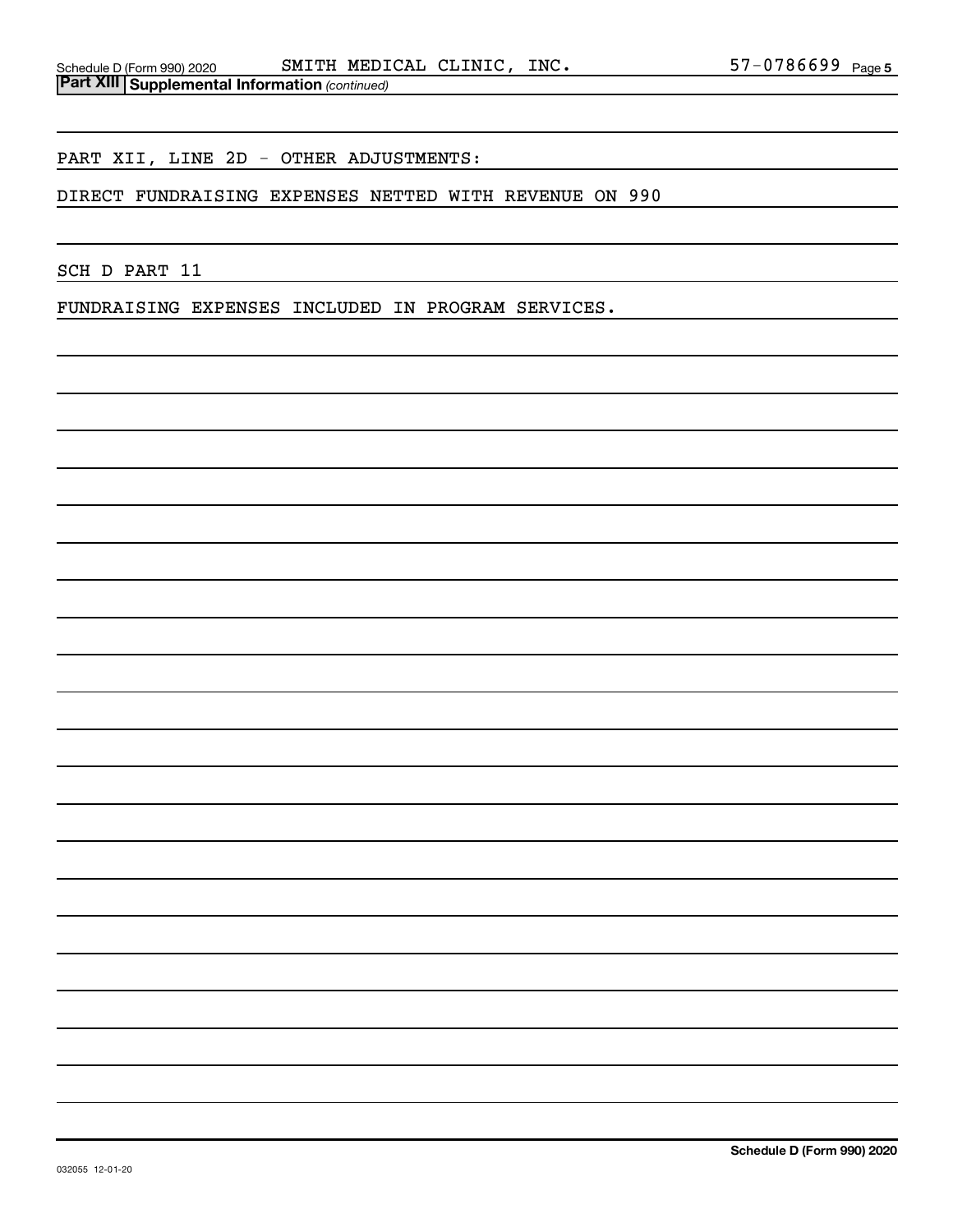| <b>SCHEDULE G</b>                                                     |                                                                                                                                                                                                                                                                                                                                                                                                                                                                                                                                                                                                                                                                                                                                                                  | <b>Supplemental Information Regarding Fundraising or Gaming Activities</b>                                                                                          |     |                                                                            |                                      |                                                                            |  | OMB No. 1545-0047                                       |  |  |
|-----------------------------------------------------------------------|------------------------------------------------------------------------------------------------------------------------------------------------------------------------------------------------------------------------------------------------------------------------------------------------------------------------------------------------------------------------------------------------------------------------------------------------------------------------------------------------------------------------------------------------------------------------------------------------------------------------------------------------------------------------------------------------------------------------------------------------------------------|---------------------------------------------------------------------------------------------------------------------------------------------------------------------|-----|----------------------------------------------------------------------------|--------------------------------------|----------------------------------------------------------------------------|--|---------------------------------------------------------|--|--|
| (Form 990 or 990-EZ)                                                  |                                                                                                                                                                                                                                                                                                                                                                                                                                                                                                                                                                                                                                                                                                                                                                  | Complete if the organization answered "Yes" on Form 990, Part IV, line 17, 18, or 19, or if the<br>organization entered more than \$15,000 on Form 990-EZ, line 6a. |     |                                                                            |                                      |                                                                            |  |                                                         |  |  |
| Department of the Treasury                                            |                                                                                                                                                                                                                                                                                                                                                                                                                                                                                                                                                                                                                                                                                                                                                                  | Attach to Form 990 or Form 990-EZ.                                                                                                                                  |     |                                                                            |                                      |                                                                            |  | <b>Open to Public</b>                                   |  |  |
| Internal Revenue Service                                              | Go to www.irs.gov/Form990 for instructions and the latest information.                                                                                                                                                                                                                                                                                                                                                                                                                                                                                                                                                                                                                                                                                           |                                                                                                                                                                     |     |                                                                            |                                      |                                                                            |  |                                                         |  |  |
| <b>Employer identification number</b><br>Name of the organization     |                                                                                                                                                                                                                                                                                                                                                                                                                                                                                                                                                                                                                                                                                                                                                                  |                                                                                                                                                                     |     |                                                                            |                                      |                                                                            |  |                                                         |  |  |
| 57-0786699<br>SMITH MEDICAL CLINIC, INC.                              |                                                                                                                                                                                                                                                                                                                                                                                                                                                                                                                                                                                                                                                                                                                                                                  |                                                                                                                                                                     |     |                                                                            |                                      |                                                                            |  |                                                         |  |  |
| Part I                                                                | required to complete this part.                                                                                                                                                                                                                                                                                                                                                                                                                                                                                                                                                                                                                                                                                                                                  | Fundraising Activities. Complete if the organization answered "Yes" on Form 990, Part IV, line 17. Form 990-EZ filers are not                                       |     |                                                                            |                                      |                                                                            |  |                                                         |  |  |
| a<br>b<br>с<br>d<br>compensated at least \$5,000 by the organization. | 1 Indicate whether the organization raised funds through any of the following activities. Check all that apply.<br>Mail solicitations<br>Solicitation of non-government grants<br>e<br>Internet and email solicitations<br>Solicitation of government grants<br>f<br>Special fundraising events<br>Phone solicitations<br>g<br>In-person solicitations<br>2 a Did the organization have a written or oral agreement with any individual (including officers, directors, trustees, or<br>Yes<br><b>No</b><br>key employees listed in Form 990, Part VII) or entity in connection with professional fundraising services?<br>b If "Yes," list the 10 highest paid individuals or entities (fundraisers) pursuant to agreements under which the fundraiser is to be |                                                                                                                                                                     |     |                                                                            |                                      |                                                                            |  |                                                         |  |  |
|                                                                       |                                                                                                                                                                                                                                                                                                                                                                                                                                                                                                                                                                                                                                                                                                                                                                  |                                                                                                                                                                     |     |                                                                            |                                      |                                                                            |  |                                                         |  |  |
| (i) Name and address of individual<br>or entity (fundraiser)          |                                                                                                                                                                                                                                                                                                                                                                                                                                                                                                                                                                                                                                                                                                                                                                  | (ii) Activity                                                                                                                                                       |     | (iii) Did<br>fundraiser<br>have custody<br>or control of<br>contributions? | (iv) Gross receipts<br>from activity | (v) Amount paid<br>to (or retained by)<br>fundraiser<br>listed in col. (i) |  | (vi) Amount paid<br>to (or retained by)<br>organization |  |  |
|                                                                       |                                                                                                                                                                                                                                                                                                                                                                                                                                                                                                                                                                                                                                                                                                                                                                  |                                                                                                                                                                     | Yes | No.                                                                        |                                      |                                                                            |  |                                                         |  |  |
|                                                                       |                                                                                                                                                                                                                                                                                                                                                                                                                                                                                                                                                                                                                                                                                                                                                                  |                                                                                                                                                                     |     |                                                                            |                                      |                                                                            |  |                                                         |  |  |
|                                                                       |                                                                                                                                                                                                                                                                                                                                                                                                                                                                                                                                                                                                                                                                                                                                                                  |                                                                                                                                                                     |     |                                                                            |                                      |                                                                            |  |                                                         |  |  |
|                                                                       |                                                                                                                                                                                                                                                                                                                                                                                                                                                                                                                                                                                                                                                                                                                                                                  |                                                                                                                                                                     |     |                                                                            |                                      |                                                                            |  |                                                         |  |  |
|                                                                       |                                                                                                                                                                                                                                                                                                                                                                                                                                                                                                                                                                                                                                                                                                                                                                  |                                                                                                                                                                     |     |                                                                            |                                      |                                                                            |  |                                                         |  |  |
|                                                                       |                                                                                                                                                                                                                                                                                                                                                                                                                                                                                                                                                                                                                                                                                                                                                                  |                                                                                                                                                                     |     |                                                                            |                                      |                                                                            |  |                                                         |  |  |
|                                                                       |                                                                                                                                                                                                                                                                                                                                                                                                                                                                                                                                                                                                                                                                                                                                                                  |                                                                                                                                                                     |     |                                                                            |                                      |                                                                            |  |                                                         |  |  |
|                                                                       |                                                                                                                                                                                                                                                                                                                                                                                                                                                                                                                                                                                                                                                                                                                                                                  |                                                                                                                                                                     |     |                                                                            |                                      |                                                                            |  |                                                         |  |  |
|                                                                       |                                                                                                                                                                                                                                                                                                                                                                                                                                                                                                                                                                                                                                                                                                                                                                  |                                                                                                                                                                     |     |                                                                            |                                      |                                                                            |  |                                                         |  |  |
|                                                                       |                                                                                                                                                                                                                                                                                                                                                                                                                                                                                                                                                                                                                                                                                                                                                                  |                                                                                                                                                                     |     |                                                                            |                                      |                                                                            |  |                                                         |  |  |
| Total                                                                 |                                                                                                                                                                                                                                                                                                                                                                                                                                                                                                                                                                                                                                                                                                                                                                  |                                                                                                                                                                     |     |                                                                            |                                      |                                                                            |  |                                                         |  |  |
| or licensing.                                                         |                                                                                                                                                                                                                                                                                                                                                                                                                                                                                                                                                                                                                                                                                                                                                                  | 3 List all states in which the organization is registered or licensed to solicit contributions or has been notified it is exempt from registration                  |     |                                                                            |                                      |                                                                            |  |                                                         |  |  |
|                                                                       |                                                                                                                                                                                                                                                                                                                                                                                                                                                                                                                                                                                                                                                                                                                                                                  |                                                                                                                                                                     |     |                                                                            |                                      |                                                                            |  |                                                         |  |  |
|                                                                       |                                                                                                                                                                                                                                                                                                                                                                                                                                                                                                                                                                                                                                                                                                                                                                  |                                                                                                                                                                     |     |                                                                            |                                      |                                                                            |  |                                                         |  |  |

**For Paperwork Reduction Act Notice, see the Instructions for Form 990 or 990-EZ. Schedule G (Form 990 or 990-EZ) 2020** LHA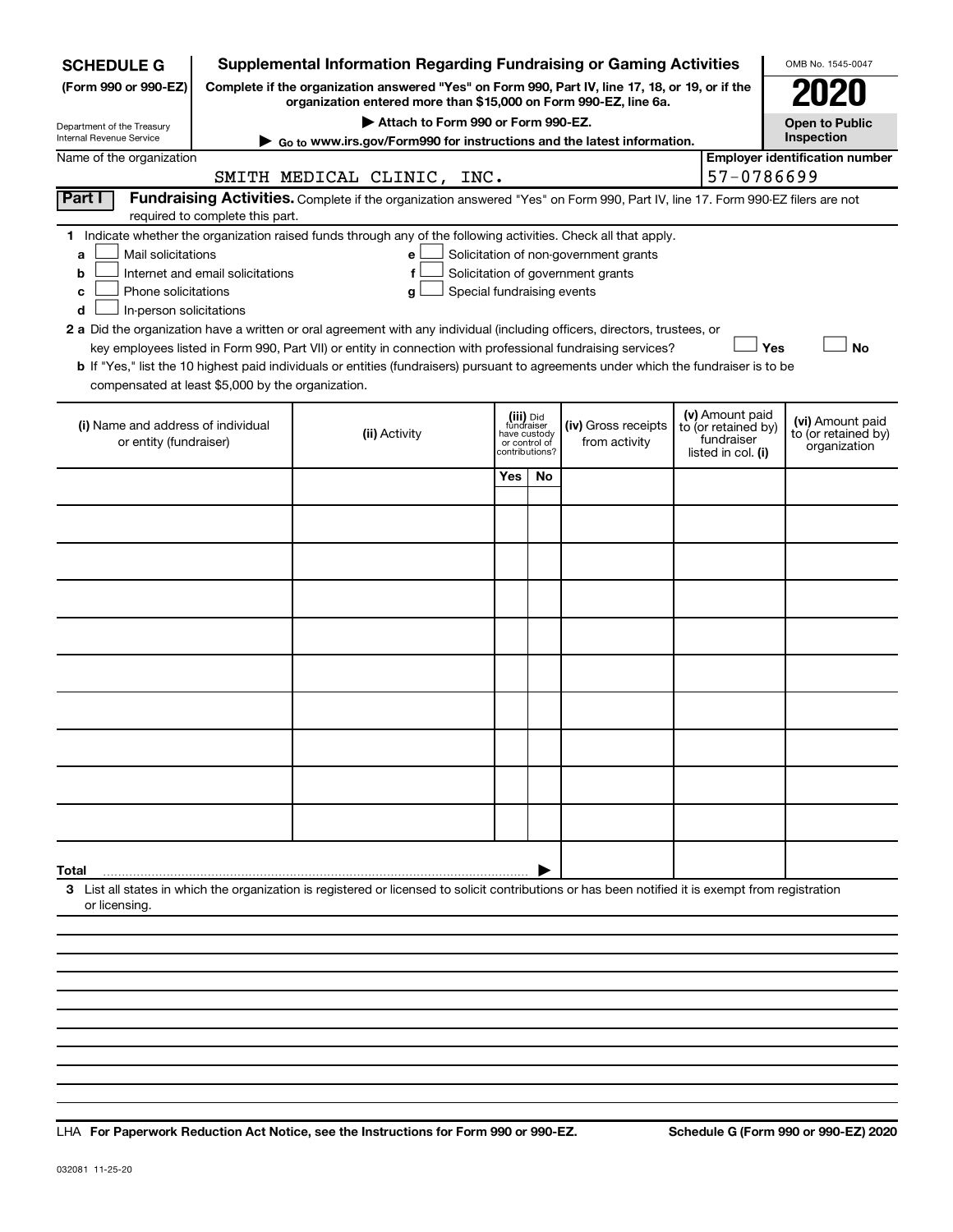Part II | Fundraising Events. Complete if the organization answered "Yes" on Form 990, Part IV, line 18, or reported more than \$15,000 of fundraising event contributions and gross income on Form 990-EZ, lines 1 and 6b. List events with gross receipts greater than \$5,000.

|                        |    | of fundraising event contributions and gross income on Form 990-EZ, lines T and 6D. List events with gross receipts greater than \$5,000. | (a) Event $#1$<br>ANNUAL GALA | $(b)$ Event #2          | (c) Other events<br><b>NONE</b> | (d) Total events<br>(add col. (a) through |
|------------------------|----|-------------------------------------------------------------------------------------------------------------------------------------------|-------------------------------|-------------------------|---------------------------------|-------------------------------------------|
|                        |    |                                                                                                                                           | (event type)                  | (event type)            | (total number)                  | col. (c)                                  |
| Revenue                | 1. |                                                                                                                                           | 124,175.                      |                         |                                 | 124, 175.                                 |
|                        |    |                                                                                                                                           |                               |                         |                                 |                                           |
|                        | 3  | Gross income (line 1 minus line 2)                                                                                                        | 124,175.                      |                         |                                 | 124,175.                                  |
|                        |    |                                                                                                                                           |                               |                         |                                 |                                           |
| Direct Expenses        | 5  |                                                                                                                                           |                               |                         |                                 |                                           |
|                        | 6  |                                                                                                                                           |                               |                         |                                 |                                           |
|                        | 7  |                                                                                                                                           |                               |                         |                                 |                                           |
|                        | 8  |                                                                                                                                           |                               |                         |                                 |                                           |
|                        | 9  |                                                                                                                                           | 16,011.                       |                         |                                 | 16,011.                                   |
|                        |    | 10 Direct expense summary. Add lines 4 through 9 in column (d)                                                                            |                               |                         |                                 | 16,011.<br>108, 164.                      |
| Part III               |    | Gaming. Complete if the organization answered "Yes" on Form 990, Part IV, line 19, or reported more than                                  |                               |                         |                                 |                                           |
|                        |    | \$15,000 on Form 990-EZ, line 6a.                                                                                                         |                               |                         |                                 |                                           |
|                        |    |                                                                                                                                           |                               | (b) Pull tabs/instant   |                                 | (d) Total gaming (add                     |
| Revenue                |    |                                                                                                                                           | (a) Bingo                     | bingo/progressive bingo | (c) Other gaming                | col. (a) through col. (c))                |
|                        |    |                                                                                                                                           |                               |                         |                                 |                                           |
|                        | 1. |                                                                                                                                           |                               |                         |                                 |                                           |
|                        |    |                                                                                                                                           |                               |                         |                                 |                                           |
|                        | 3  |                                                                                                                                           |                               |                         |                                 |                                           |
| <b>Direct Expenses</b> | 4  |                                                                                                                                           |                               |                         |                                 |                                           |
|                        | 5  |                                                                                                                                           |                               |                         |                                 |                                           |
|                        |    |                                                                                                                                           | Yes<br>%                      | Yes<br>%                | Yes<br>%                        |                                           |
|                        |    |                                                                                                                                           | No                            | No                      | No                              |                                           |
|                        | 7  | Direct expense summary. Add lines 2 through 5 in column (d)                                                                               |                               |                         | ▸                               |                                           |
|                        | 8  |                                                                                                                                           |                               |                         |                                 |                                           |
|                        |    | 9 Enter the state(s) in which the organization conducts gaming activities:                                                                |                               |                         |                                 | Yes<br>No                                 |
|                        |    |                                                                                                                                           |                               |                         |                                 |                                           |
|                        |    |                                                                                                                                           |                               |                         |                                 | Yes<br>No                                 |
|                        |    |                                                                                                                                           |                               |                         |                                 |                                           |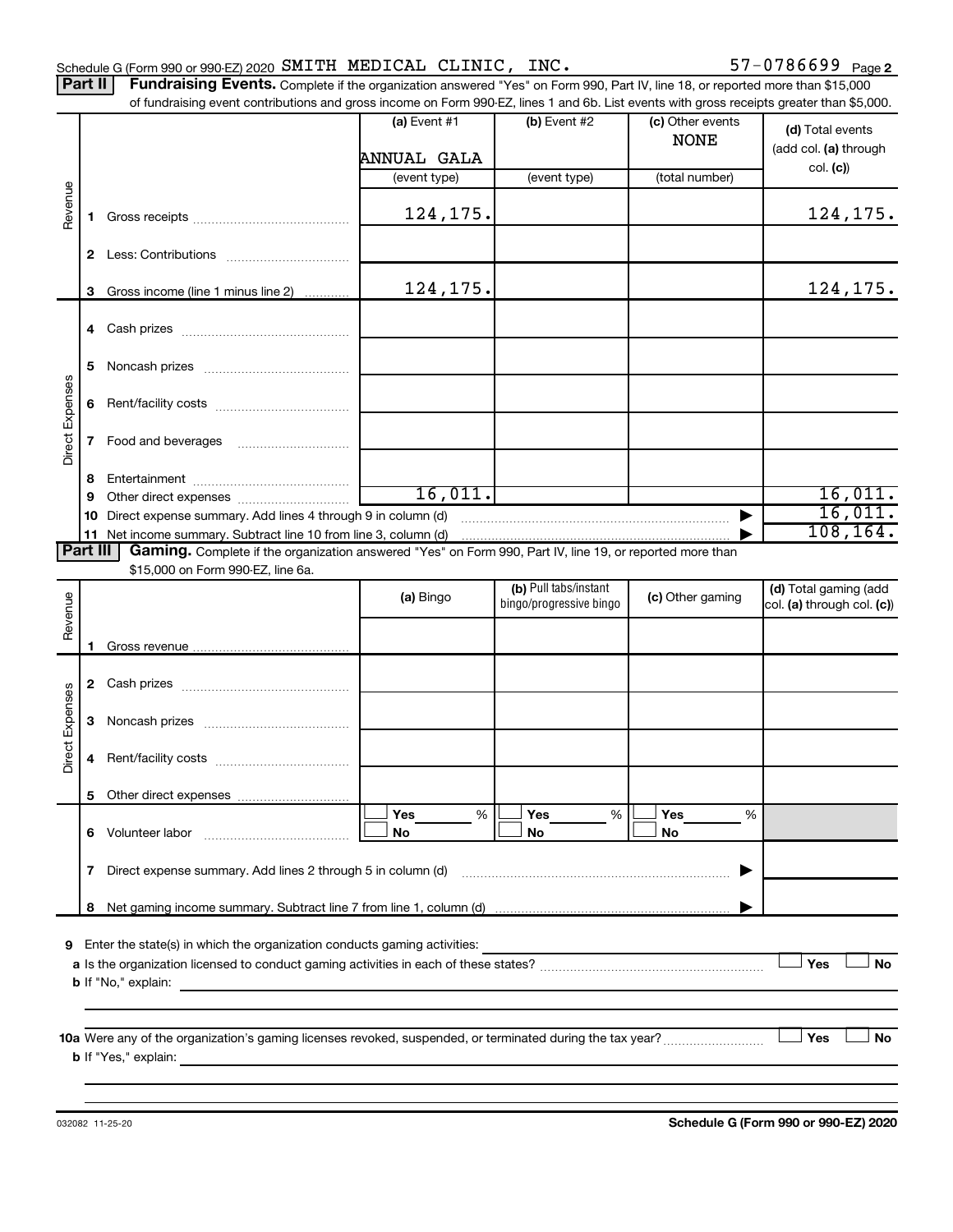| 57-0786699<br>Schedule G (Form 990 or 990-EZ) 2020 SMITH MEDICAL CLINIC, INC.                                                                                                                                                                     |                 |     | Page 3               |
|---------------------------------------------------------------------------------------------------------------------------------------------------------------------------------------------------------------------------------------------------|-----------------|-----|----------------------|
|                                                                                                                                                                                                                                                   |                 | Yes | <b>No</b>            |
| 12 Is the organization a grantor, beneficiary or trustee of a trust, or a member of a partnership or other entity formed                                                                                                                          |                 |     |                      |
|                                                                                                                                                                                                                                                   |                 | Yes | No                   |
| 13 Indicate the percentage of gaming activity conducted in:                                                                                                                                                                                       |                 |     |                      |
|                                                                                                                                                                                                                                                   | 13а             |     | %                    |
|                                                                                                                                                                                                                                                   | 13 <sub>b</sub> |     | %                    |
| <b>b</b> An outside facility <i>www.communicality www.communicality.communicality www.communicality www.communicality.communicality www.communicality.com</i>                                                                                     |                 |     |                      |
| 14 Enter the name and address of the person who prepares the organization's gaming/special events books and records:                                                                                                                              |                 |     |                      |
| Name $\blacktriangleright$<br><u>and the contract of the contract of the contract of the contract of the contract of the contract of the contract of</u>                                                                                          |                 |     |                      |
|                                                                                                                                                                                                                                                   |                 |     |                      |
| 15a Does the organization have a contract with a third party from whom the organization receives gaming revenue?                                                                                                                                  |                 | Yes | <b>No</b>            |
|                                                                                                                                                                                                                                                   |                 |     |                      |
| of gaming revenue retained by the third party $\triangleright$ \$                                                                                                                                                                                 |                 |     |                      |
| c If "Yes," enter name and address of the third party:                                                                                                                                                                                            |                 |     |                      |
|                                                                                                                                                                                                                                                   |                 |     |                      |
| Name $\blacktriangleright$<br><u>and the control of the control of the control of the control of the control of the control of</u>                                                                                                                |                 |     |                      |
| Address ><br><u>and the state of the state of the state of the state of the state of the state of the state of the state of the state of the state of the state of the state of the state of the state of the state of the state of the state</u> |                 |     |                      |
| <b>16</b> Gaming manager information:                                                                                                                                                                                                             |                 |     |                      |
| <u> 1989 - Johann Barbara, martin amerikan basal dan basal dan basal dan basal dan basal dan basal dan basal dan</u><br>Name $\blacktriangleright$                                                                                                |                 |     |                      |
| Gaming manager compensation > \$                                                                                                                                                                                                                  |                 |     |                      |
| Description of services provided <b>by the contract of the contract of the contract of services</b> provided <b>by the contract of the contract of the contract of the contract of the contract of the contract of the contract of th</b>         |                 |     |                      |
|                                                                                                                                                                                                                                                   |                 |     |                      |
|                                                                                                                                                                                                                                                   |                 |     |                      |
| Employee<br>Director/officer<br>Independent contractor                                                                                                                                                                                            |                 |     |                      |
| <b>17</b> Mandatory distributions:                                                                                                                                                                                                                |                 |     |                      |
| a Is the organization required under state law to make charitable distributions from the gaming proceeds to                                                                                                                                       |                 |     |                      |
| retain the state gaming license?                                                                                                                                                                                                                  |                 |     | $\Box$ Yes $\Box$ No |
| <b>b</b> Enter the amount of distributions required under state law to be distributed to other exempt organizations or spent in the                                                                                                               |                 |     |                      |
| organization's own exempt activities during the tax year $\triangleright$ \$                                                                                                                                                                      |                 |     |                      |
| <b>Part IV</b><br>Supplemental Information. Provide the explanations required by Part I, line 2b, columns (iii) and (v); and Part III, lines 9, 9b, 10b,                                                                                          |                 |     |                      |
| 15b, 15c, 16, and 17b, as applicable. Also provide any additional information. See instructions.                                                                                                                                                  |                 |     |                      |
|                                                                                                                                                                                                                                                   |                 |     |                      |
|                                                                                                                                                                                                                                                   |                 |     |                      |
|                                                                                                                                                                                                                                                   |                 |     |                      |
|                                                                                                                                                                                                                                                   |                 |     |                      |
|                                                                                                                                                                                                                                                   |                 |     |                      |
|                                                                                                                                                                                                                                                   |                 |     |                      |
|                                                                                                                                                                                                                                                   |                 |     |                      |
|                                                                                                                                                                                                                                                   |                 |     |                      |
|                                                                                                                                                                                                                                                   |                 |     |                      |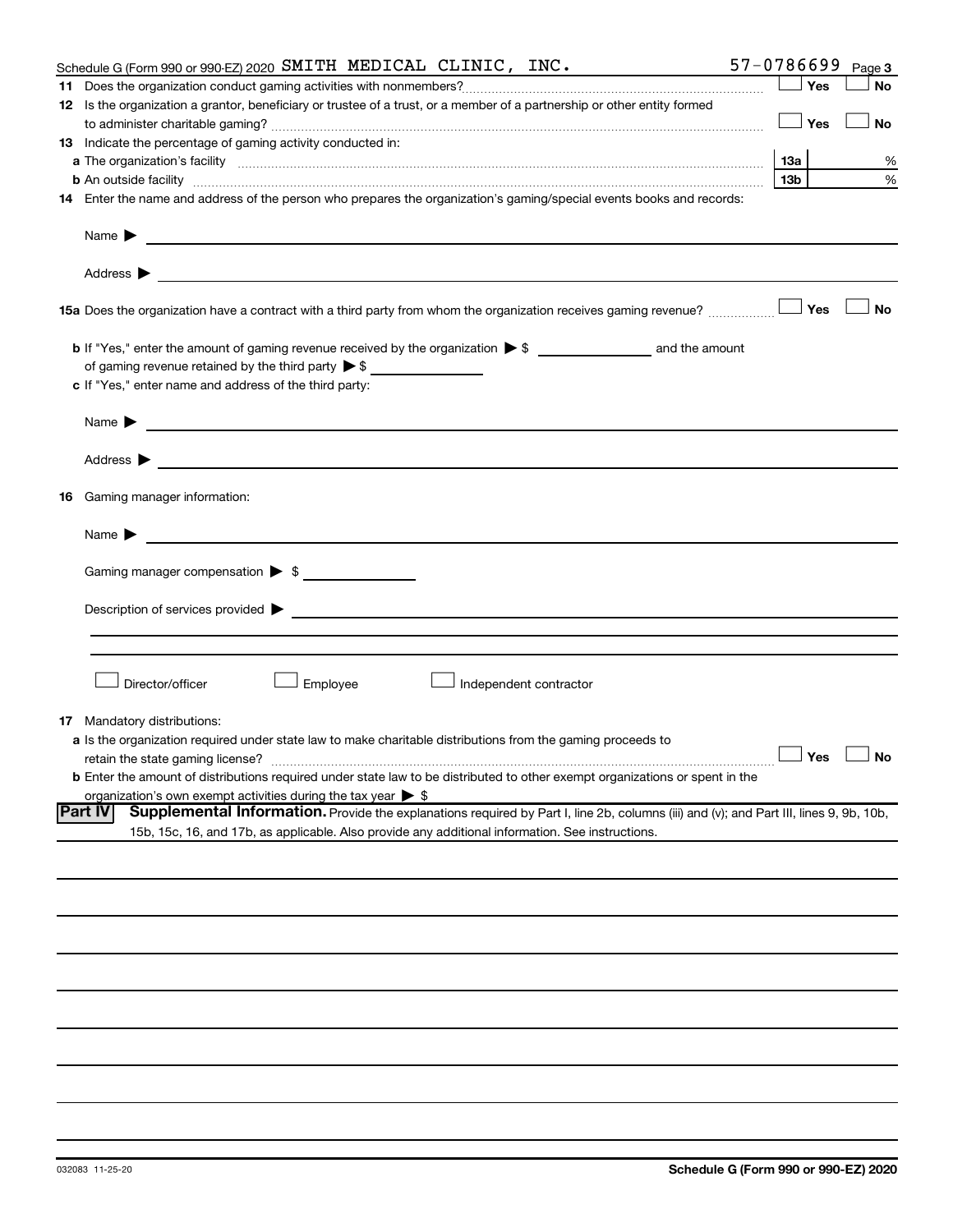| Schedule G (Form 990 or 990-EZ)                       | SMITH MEDICAL CLINIC, | $\_$ INC . | $57 - 0786699$ Page 4 |  |
|-------------------------------------------------------|-----------------------|------------|-----------------------|--|
| <b>Part IV   Supplemental Information (continued)</b> |                       |            |                       |  |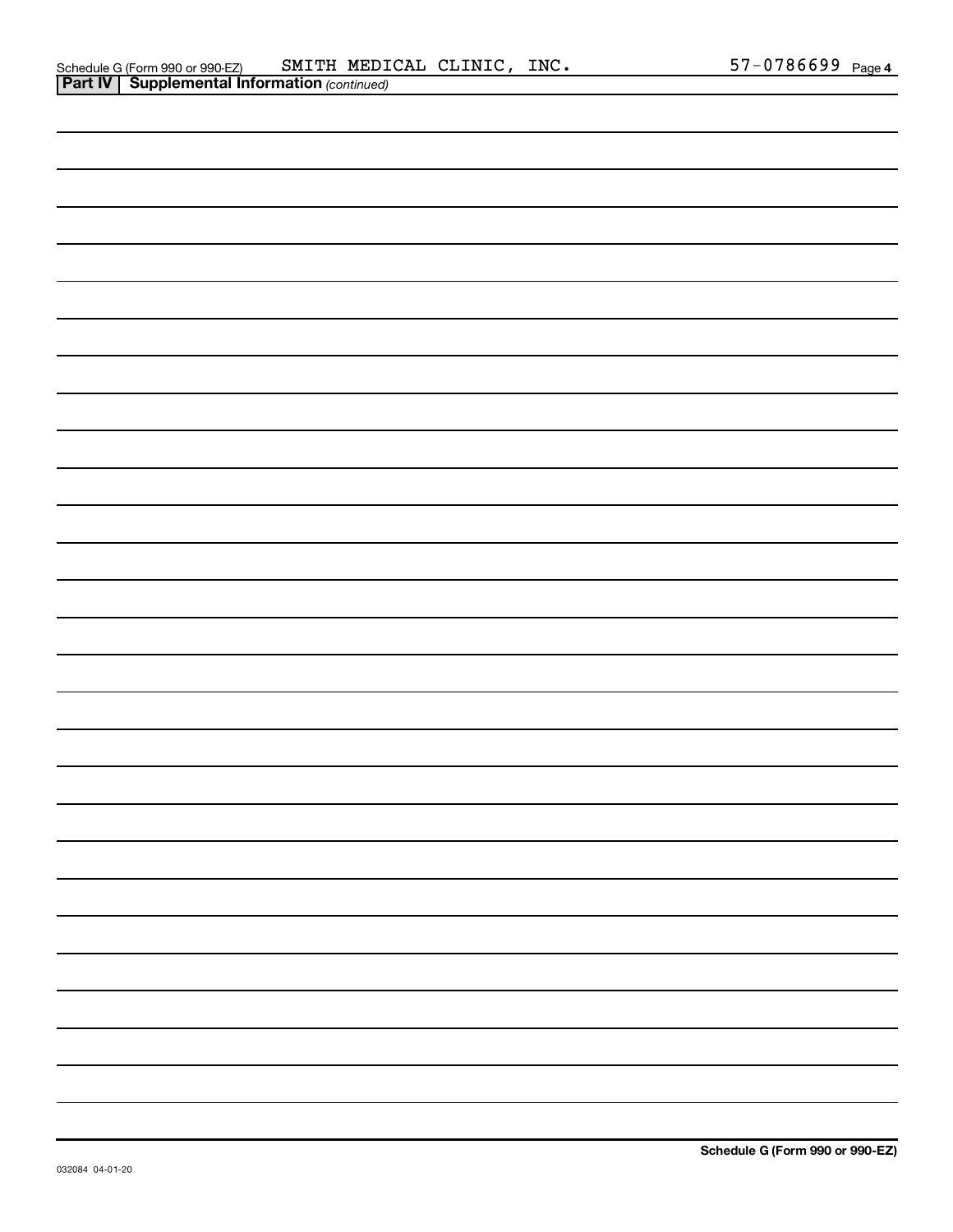Department of the Treasury **(Form 990 or 990-EZ)**

Name of the organization

Internal Revenue Service

**SCHEDULE O Supplemental Information to Form 990 or 990-EZ 2020**<br>(Form 990 or 990-EZ) Complete to provide information for responses to specific questions on

**Complete to provide information for responses to specific questions on Form 990 or 990-EZ or to provide any additional information. | Attach to Form 990 or 990-EZ.**

**| Go to www.irs.gov/Form990 for the latest information.**

OMB No. 1545-0047 **Open to Public Inspection**

SMITH MEDICAL CLINIC, INC.  $\vert$  57-0786699

**Employer identification number**

FORM 990, PART I, LINE 1, DESCRIPTION OF ORGANIZATION MISSION:

THE CLINIC ENVISIONS A HEALTHIER COMMUNITY WHERE HEALTHCARE SERVICES

ARE AVAILABLE TO ALL REGARDLESS OF THEIR FINANCIAL CAPABILITY.

FORM 990, PART VI, SECTION A, LINE 8B:

THE ORGANIZATION DOES NOT CURRENTLY RECORD MINUTES FOR COMMITTEE MEETINGS,

HOWEVER, THE COMMITTEES REPORT TO THE BOD AT THEIR REGULAR MEETINGS

FORM 990, PART VI, SECTION B, LINE 11B:

THE ORGANIZATION EMAILS A COPY OF THE 990 TO ALL DIRECTORS FOR REVIEW PRIOR

TO FILING.

FORM 990, PART VI, SECTION B, LINE 12C:

THE CONFLICT OF INTEREST POLICY IS REVIEWED REGULARLY AND POTENTIAL

CONFLICTS OF INTEREST ARE DISCUSSED AT MONTHLY MEETINGS OF THE BOARD OF DIRECTORS.

FORM 990, PART VI, SECTION B, LINE 15:

THE BOARD OF DIRECTORS DETERMINES THE COMPENSATION FOR OFFICERS AND KEY

EMPLOYEES.

FORM 990, PART VI, SECTION C, LINE 19:

# AVAILABLE UPON REQUEST

PART VII, LINE 2C

THE FINANCE COMMITTEE HAS THE AUTHORITY TO SELECT THE AUDITOR, AND IN